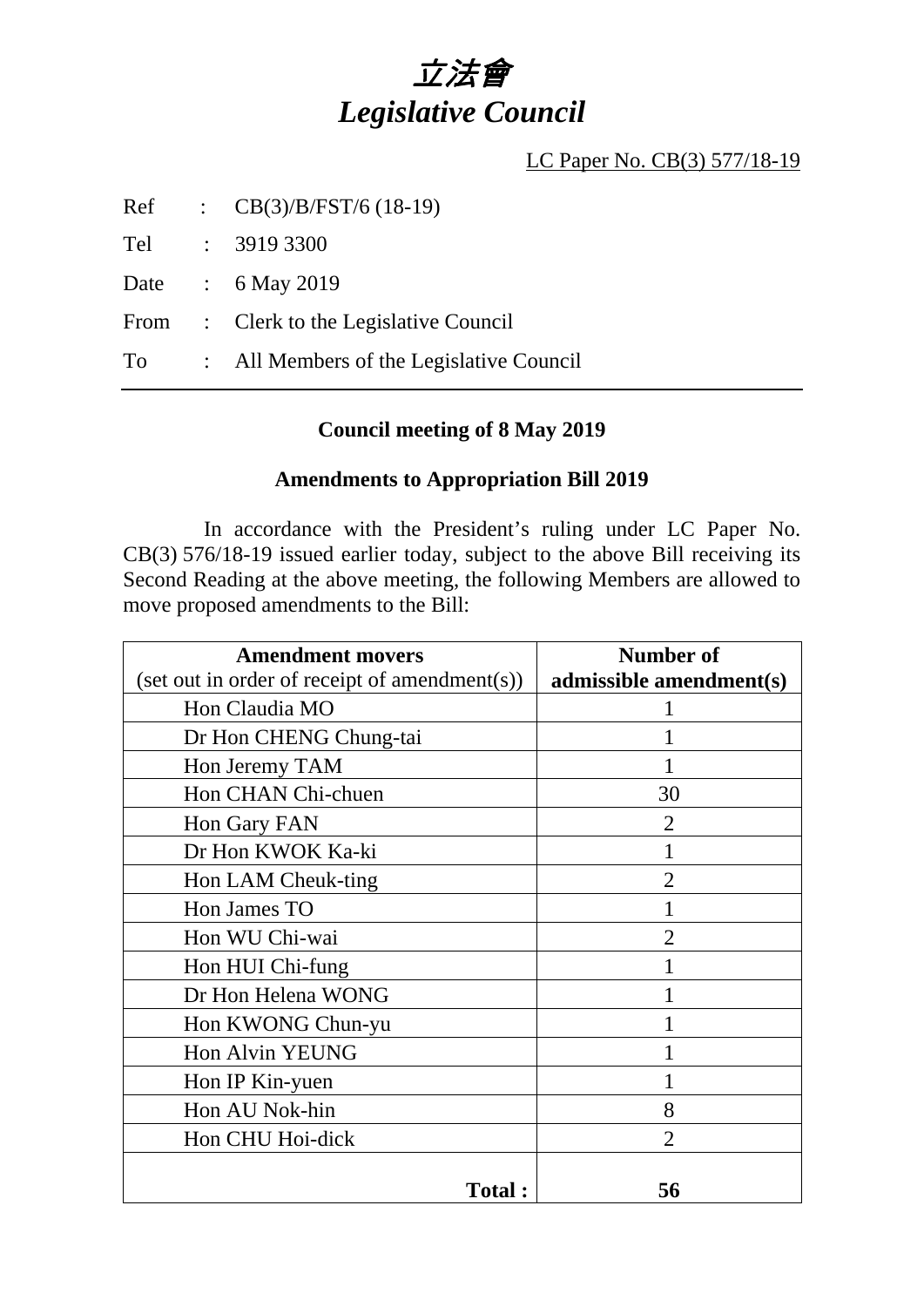2. Members' admissible amendments (in the order of consideration under Rules 69(7) and (8) of the Rules of Procedure) are in the **Appendix**. For paper saving, the Appendix is issued to Members **by email only**. The amendments (together with this circular) will be uploaded onto the Legislative Council website.

3. Members will be informed of the debate and voting arrangements for the Bill as soon as possible.

> (Dora WAI) for Clerk to the Legislative Council

Encl. (Appendix issued by e-mail only)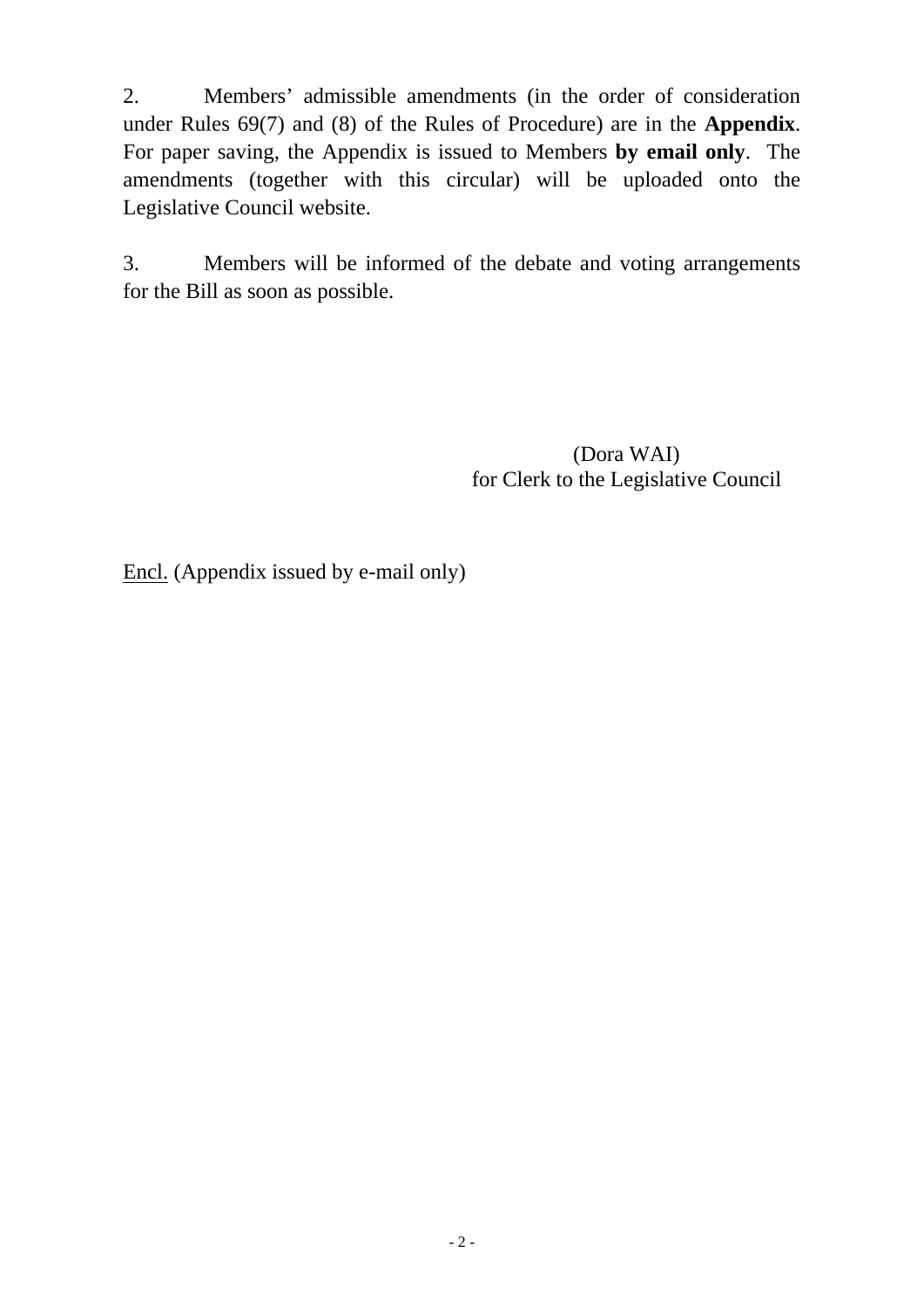# **Appendix**

*CSA No.1* 

# **Appropriation Bill 2019**

**—————————** 

**Resolution** 

(Under Rule 69(3) of the Rules of Procedure of the Legislative Council of the Hong Kong Special Administrative Region)

**—————————**

**Resolved** that head 21 be reduced by \$5,092,800 in respect of subhead 000.

> Hon WU Chi-wai 26 April 2019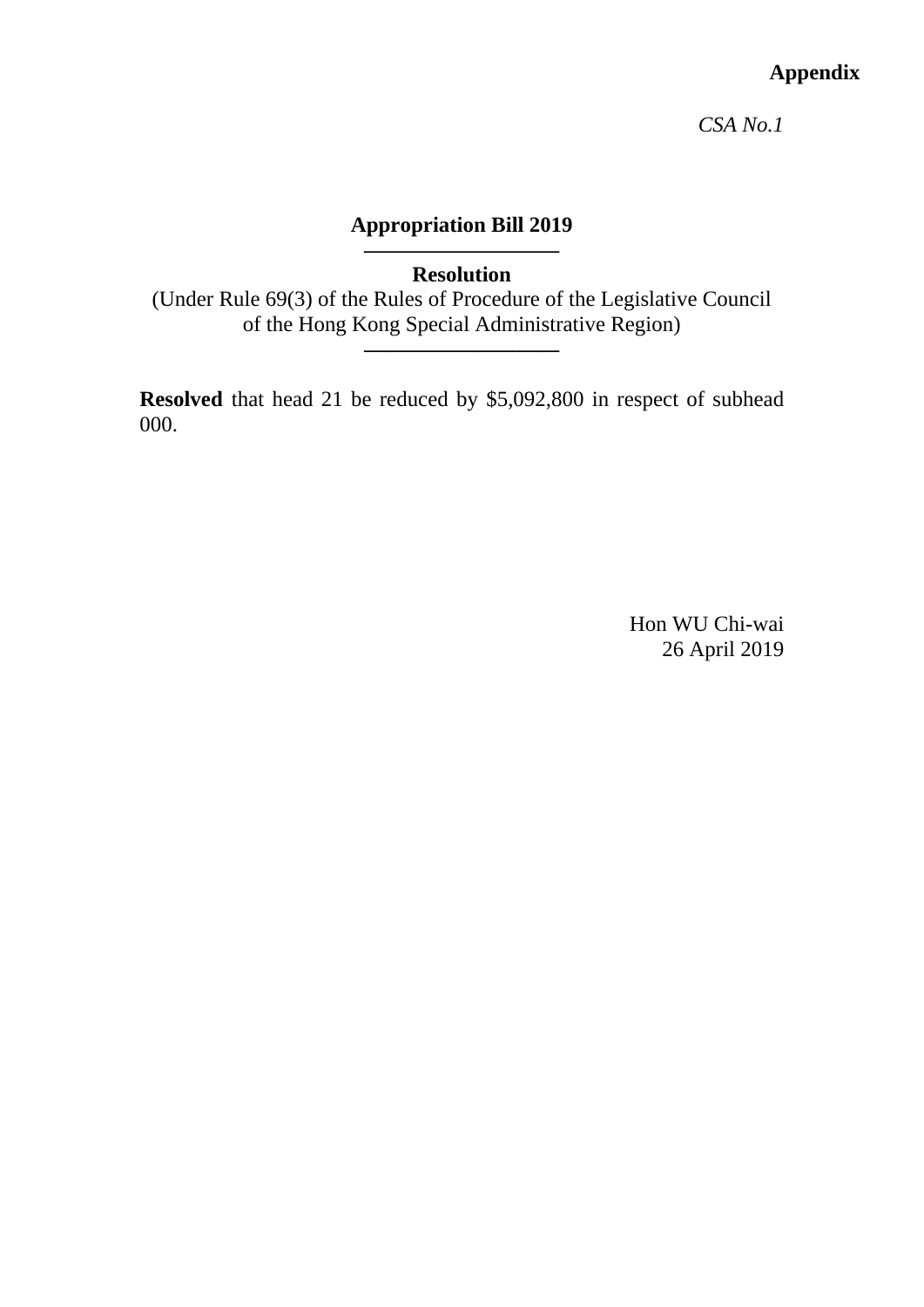### **————————— Resolution**

(Under Rule 69(3) of the Rules of Procedure of the Legislative Council of the Hong Kong Special Administrative Region)

**—————————**

**Resolved** that head 22 be reduced by \$1,300,000 in respect of subhead 000.

> Hon KWONG Chun-yu 26 April 2019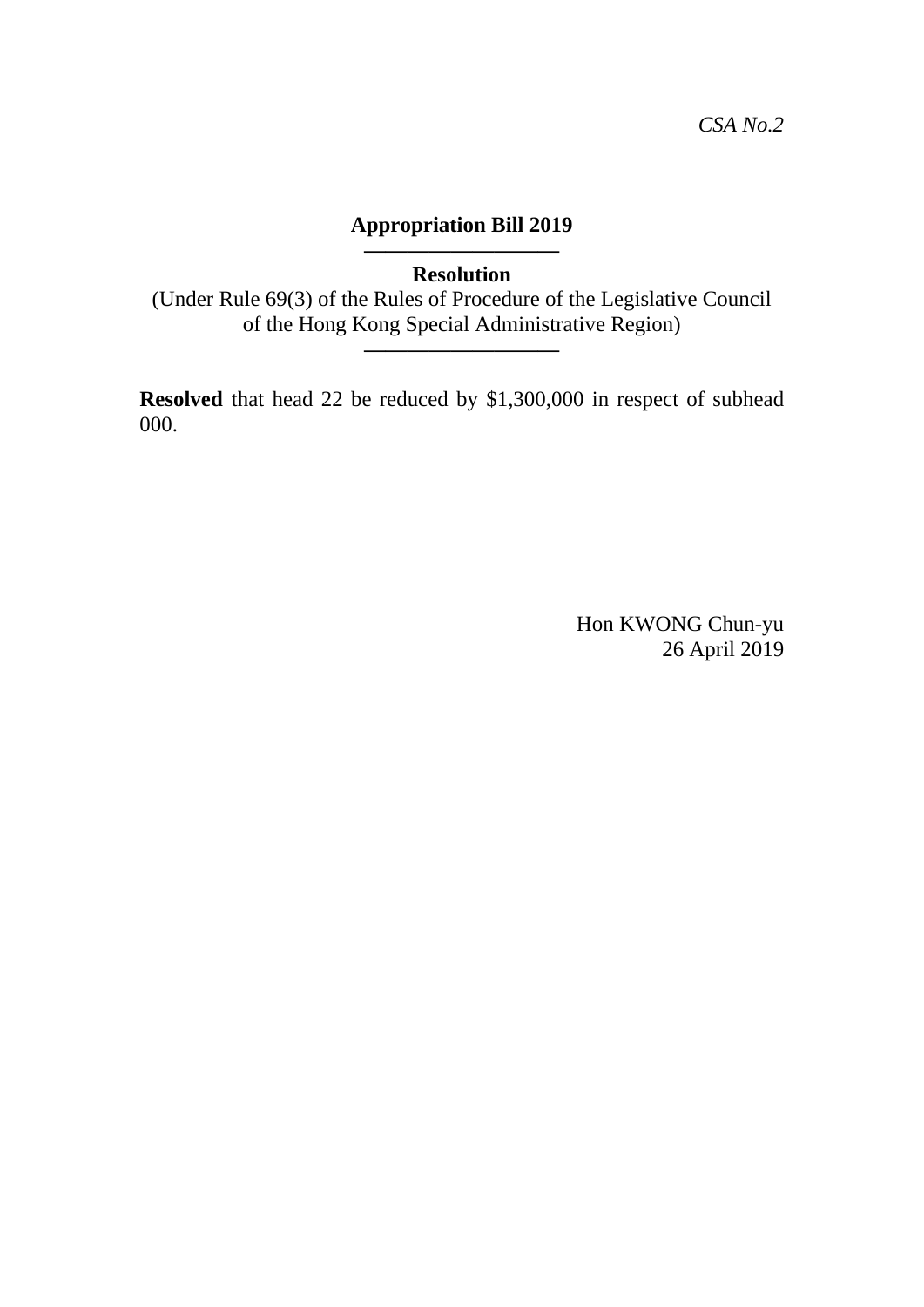### **————————— Resolution**

(Under Rule 69(3) of the Rules of Procedure of the Legislative Council of the Hong Kong Special Administrative Region)

**—————————**

**Resolved** that head 33 be reduced by \$47,800,000 in respect of subhead 000.

> Hon CHU Hoi-dick 27 April 2019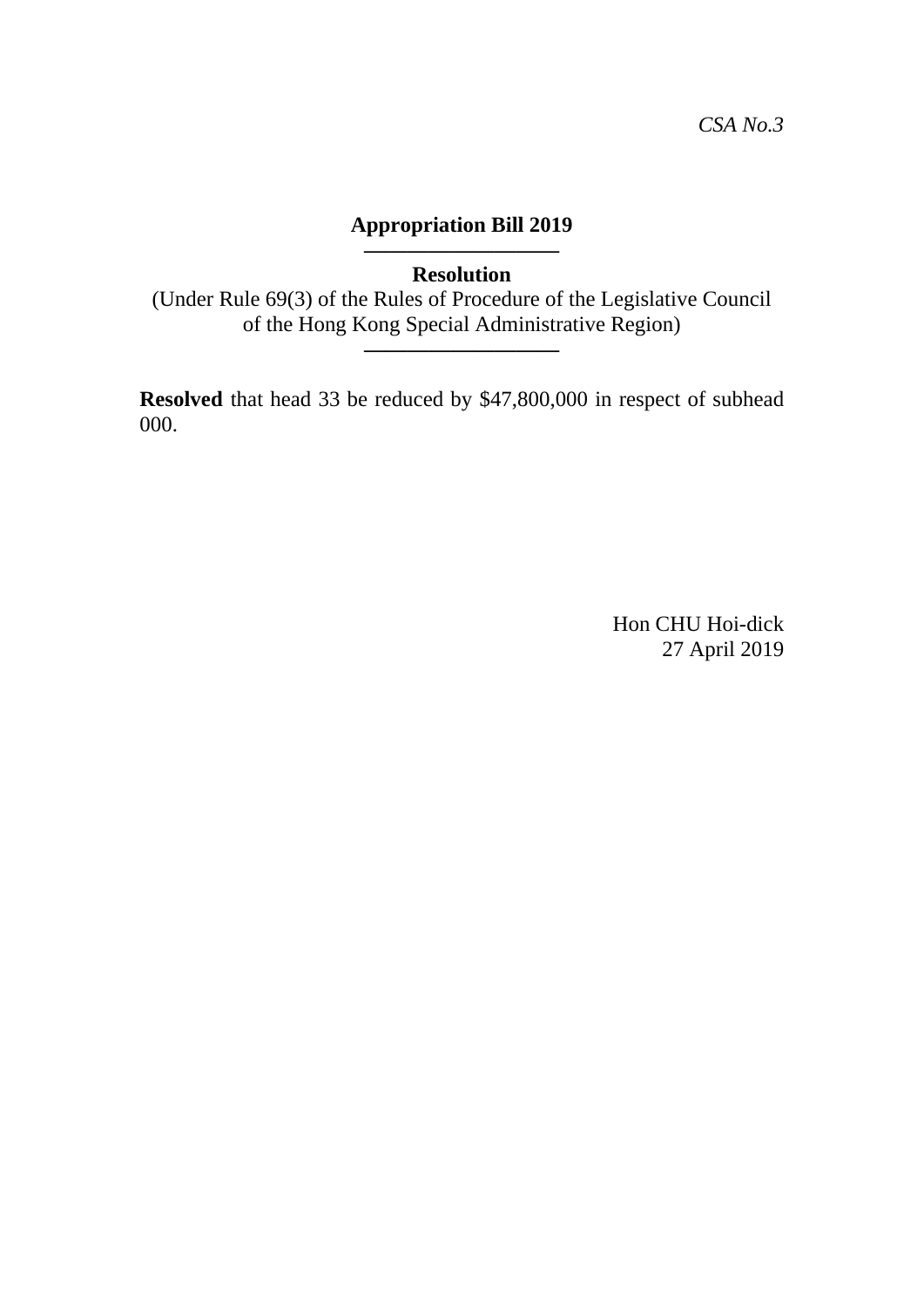### **————————— Resolution**

(Under Rule 69(3) of the Rules of Procedure of the Legislative Council of the Hong Kong Special Administrative Region)

**—————————**

**Resolved** that head 42 be reduced by \$58,580,000 in respect of subhead 000.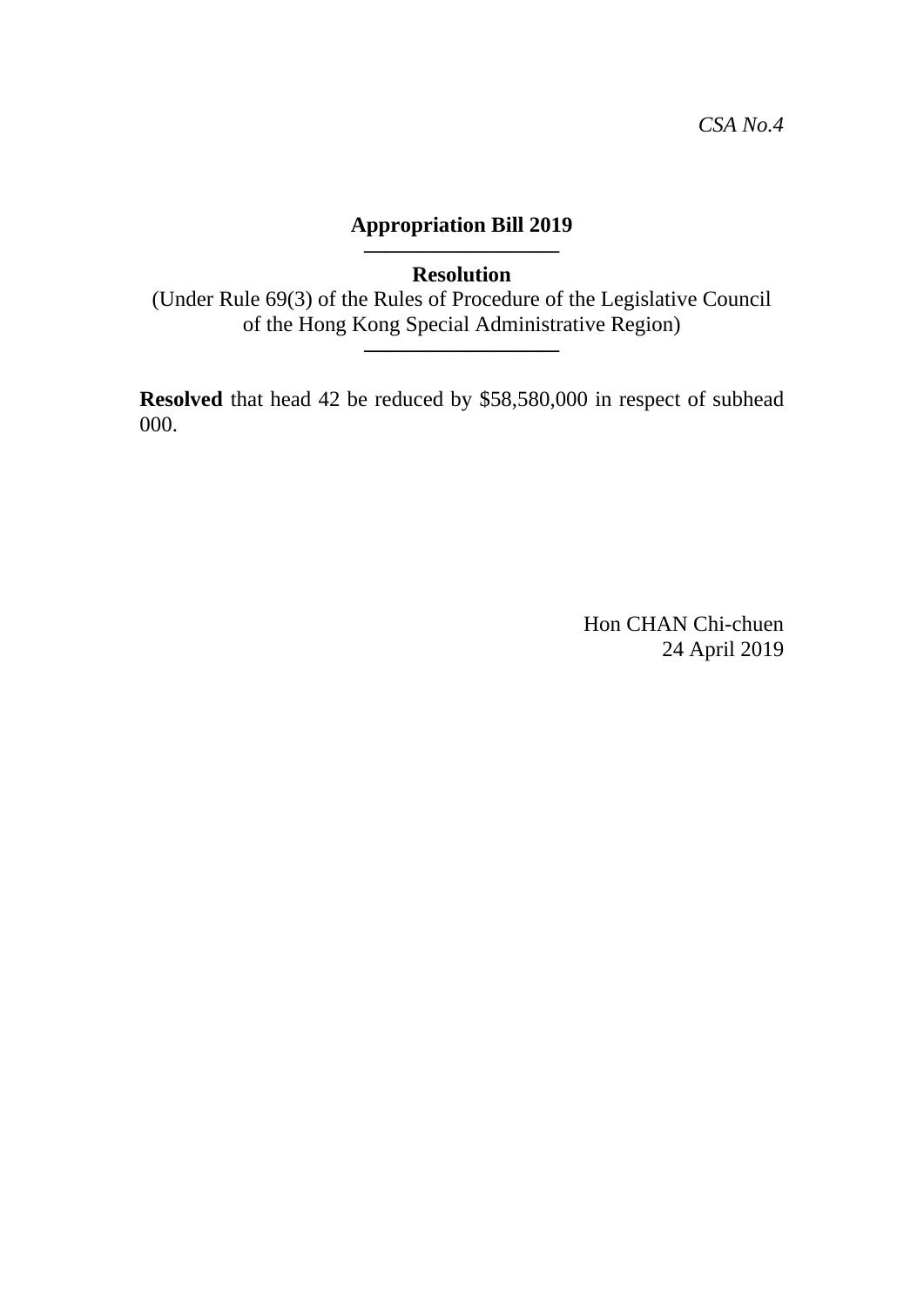### **————————— Resolution**

(Under Rule 69(3) of the Rules of Procedure of the Legislative Council of the Hong Kong Special Administrative Region)

**—————————**

**Resolved** that head 44 be reduced by \$109,000,000 in respect of subhead 000.

> Hon AU Nok-hin 27 April 2019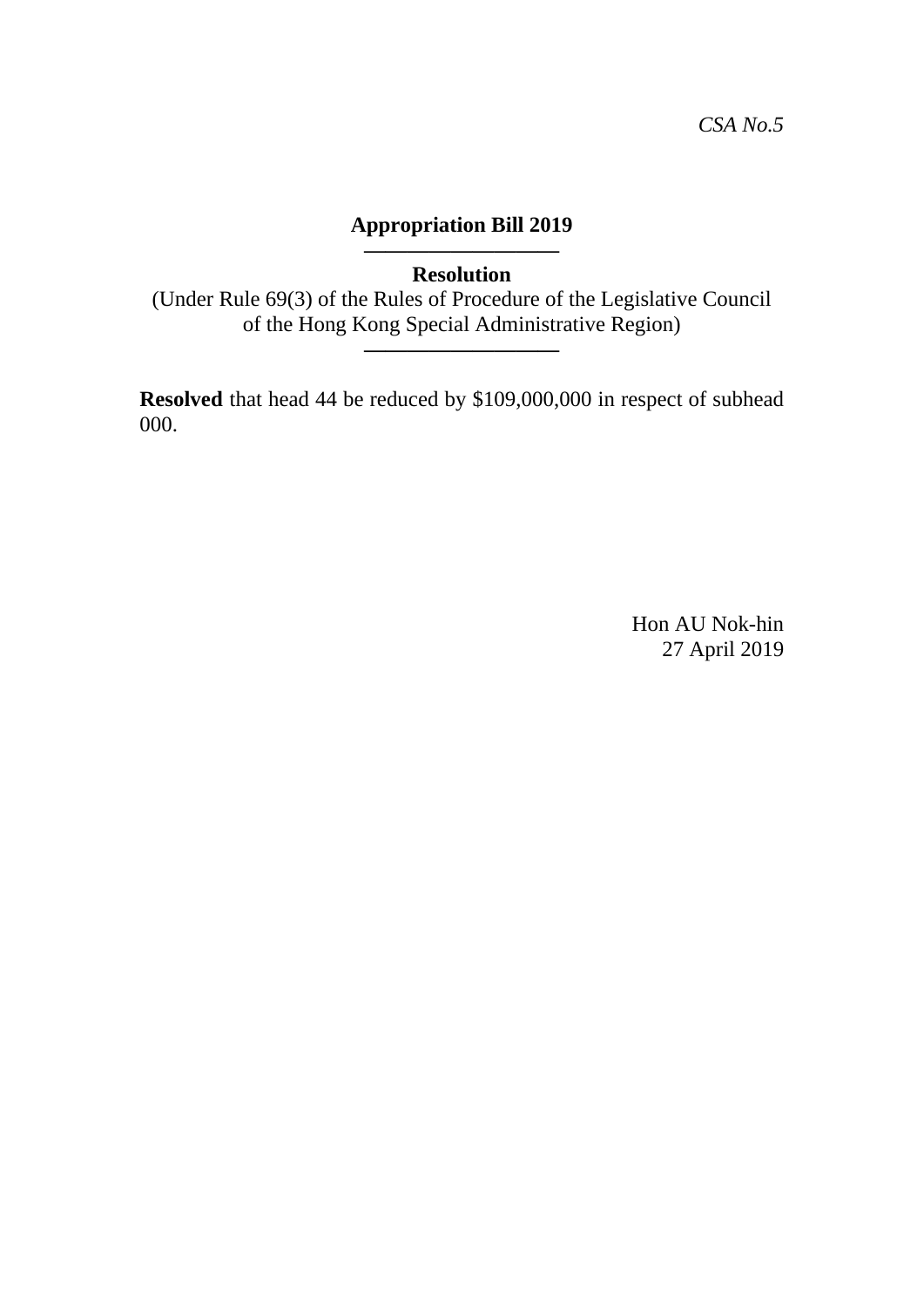### **————————— Resolution**

(Under Rule 69(3) of the Rules of Procedure of the Legislative Council of the Hong Kong Special Administrative Region)

**—————————**

**Resolved** that head 47 be reduced by \$2,000,000 in respect of subhead 000.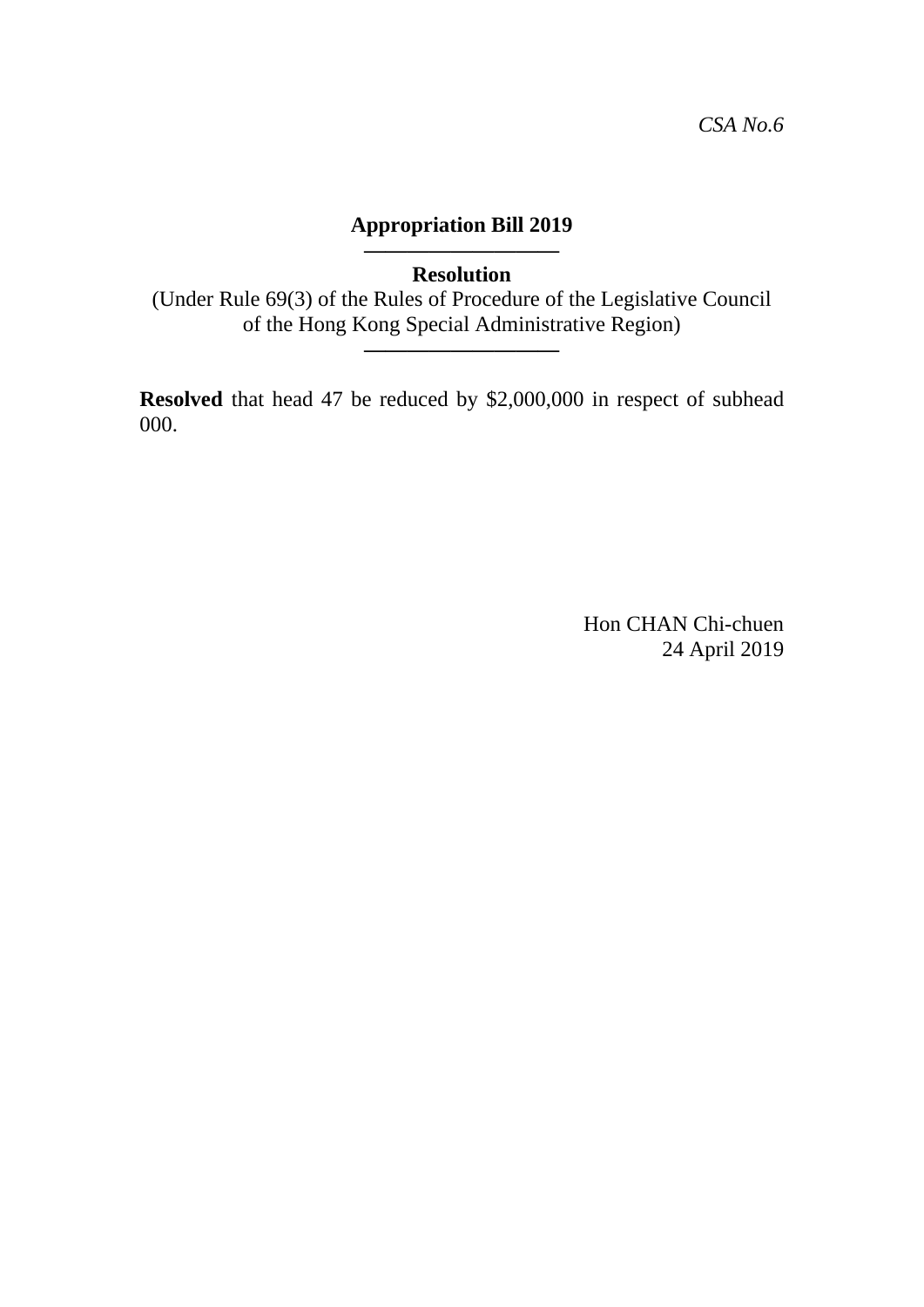### **————————— Resolution**

(Under Rule 69(3) of the Rules of Procedure of the Legislative Council of the Hong Kong Special Administrative Region)

**—————————**

**Resolved** that head 49 be reduced by \$130,600,000 in respect of subhead 000.

> Hon AU Nok-hin 27 April 2019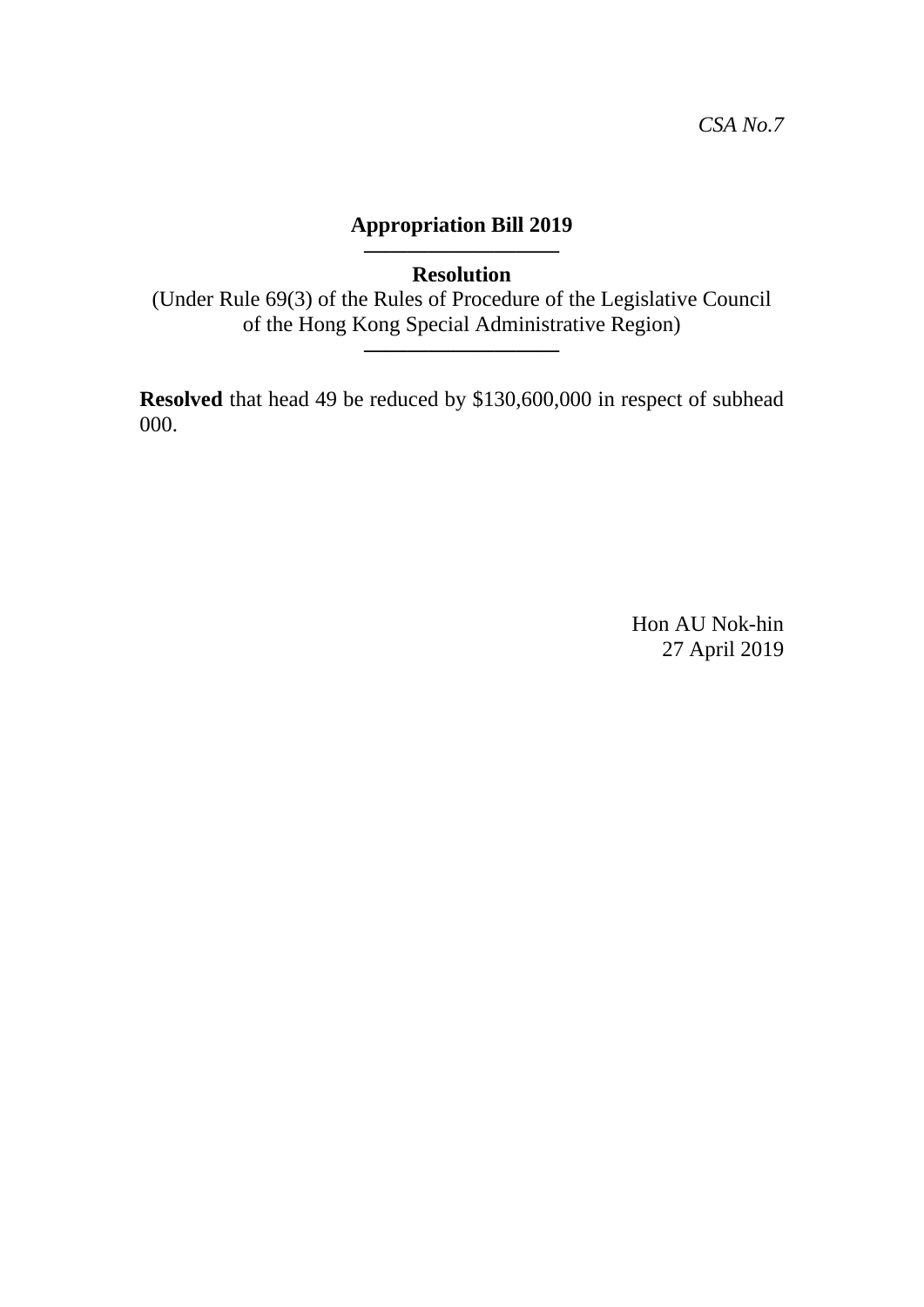### **————————— Resolution**

(Under Rule 69(3) of the Rules of Procedure of the Legislative Council of the Hong Kong Special Administrative Region)

**—————————**

**Resolved** that head 51 be reduced by \$758,155,000 in respect of subhead 000.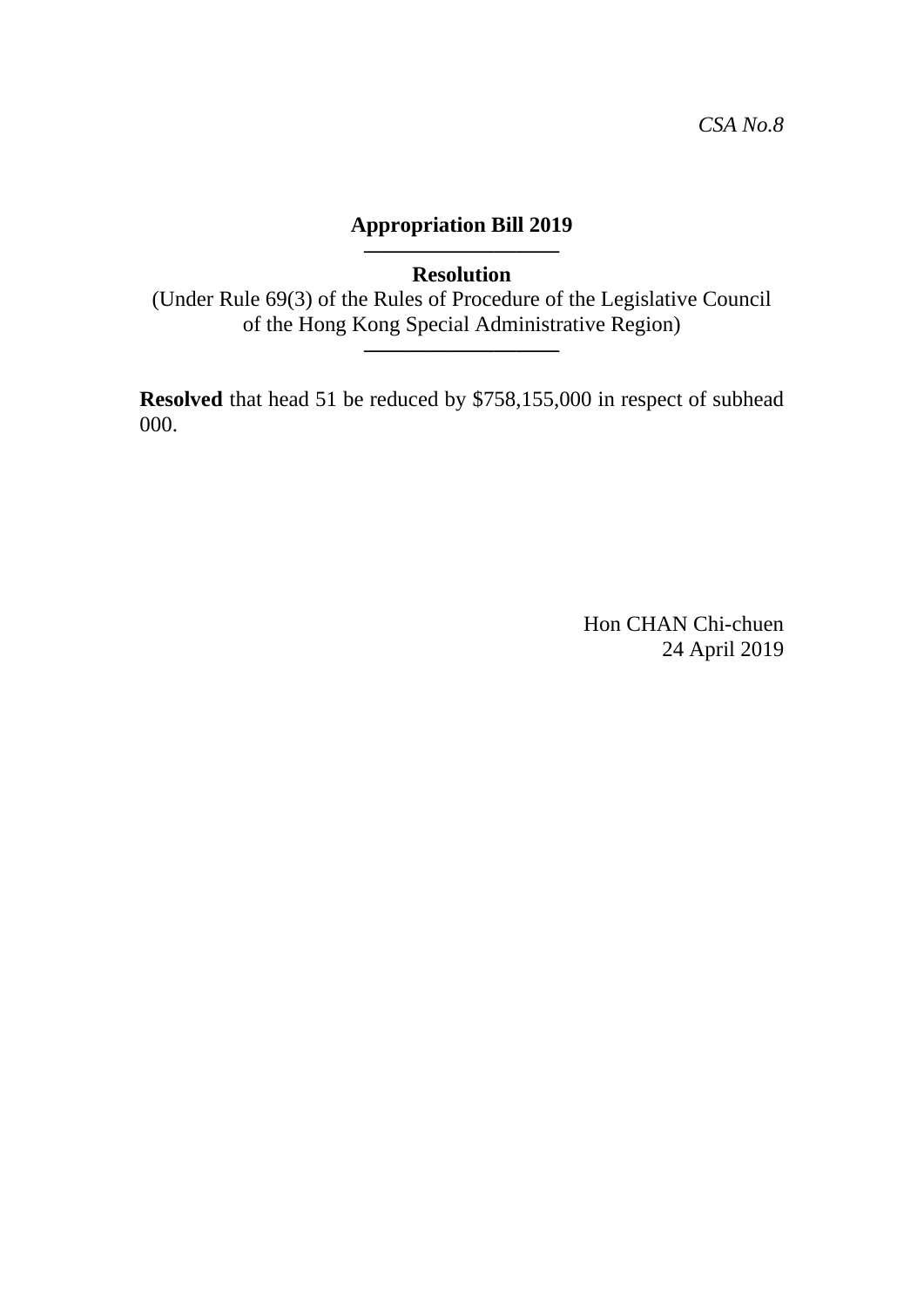### **————————— Resolution**

(Under Rule 69(3) of the Rules of Procedure of the Legislative Council of the Hong Kong Special Administrative Region)

**—————————**

**Resolved** that head 53 be reduced by \$222,962,000 in respect of subhead 000.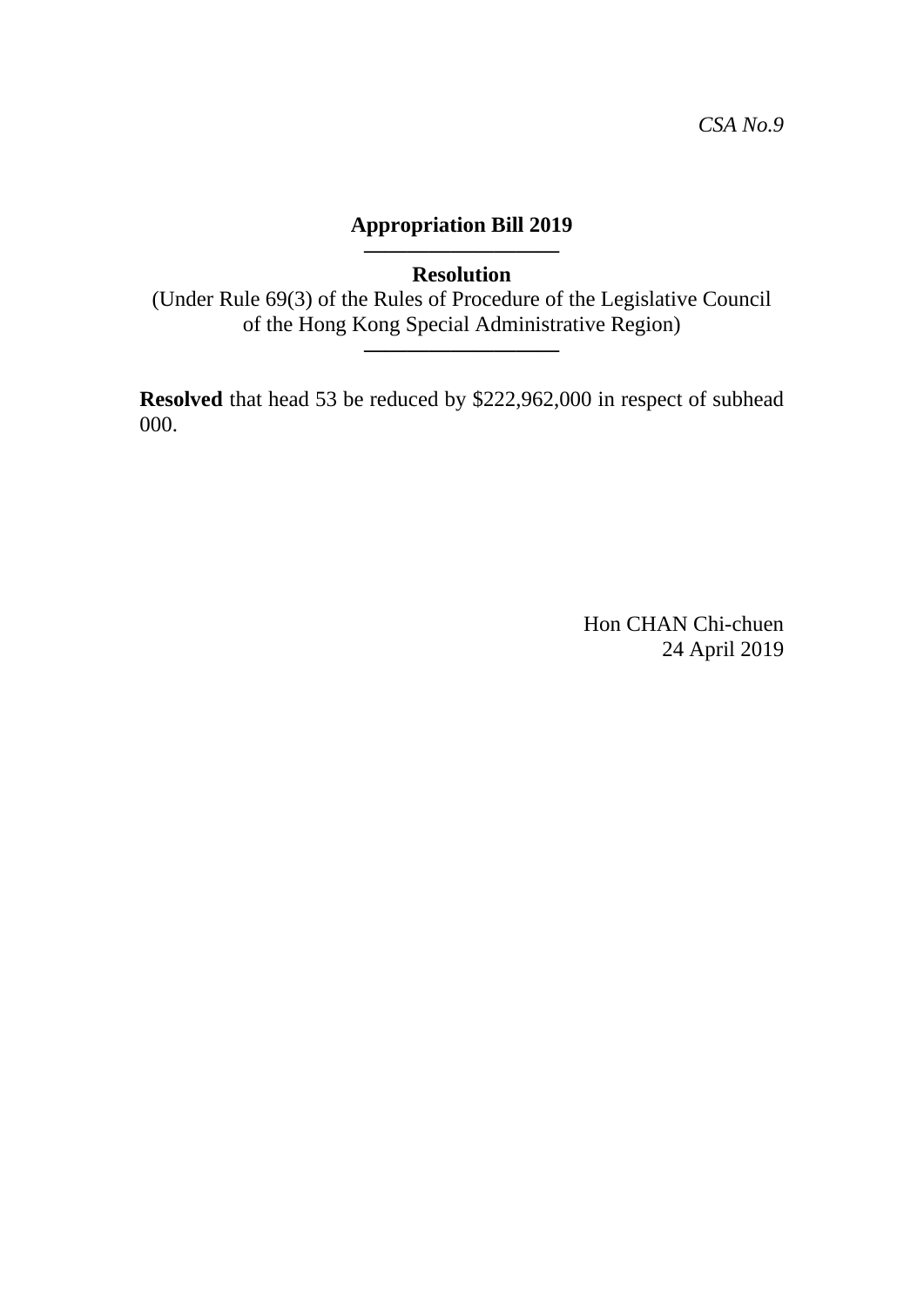### **————————— Resolution**

(Under Rule 69(3) of the Rules of Procedure of the Legislative Council of the Hong Kong Special Administrative Region)

**—————————**

**Resolved** that head 55 be reduced by \$95,452,000 in respect of subhead 000.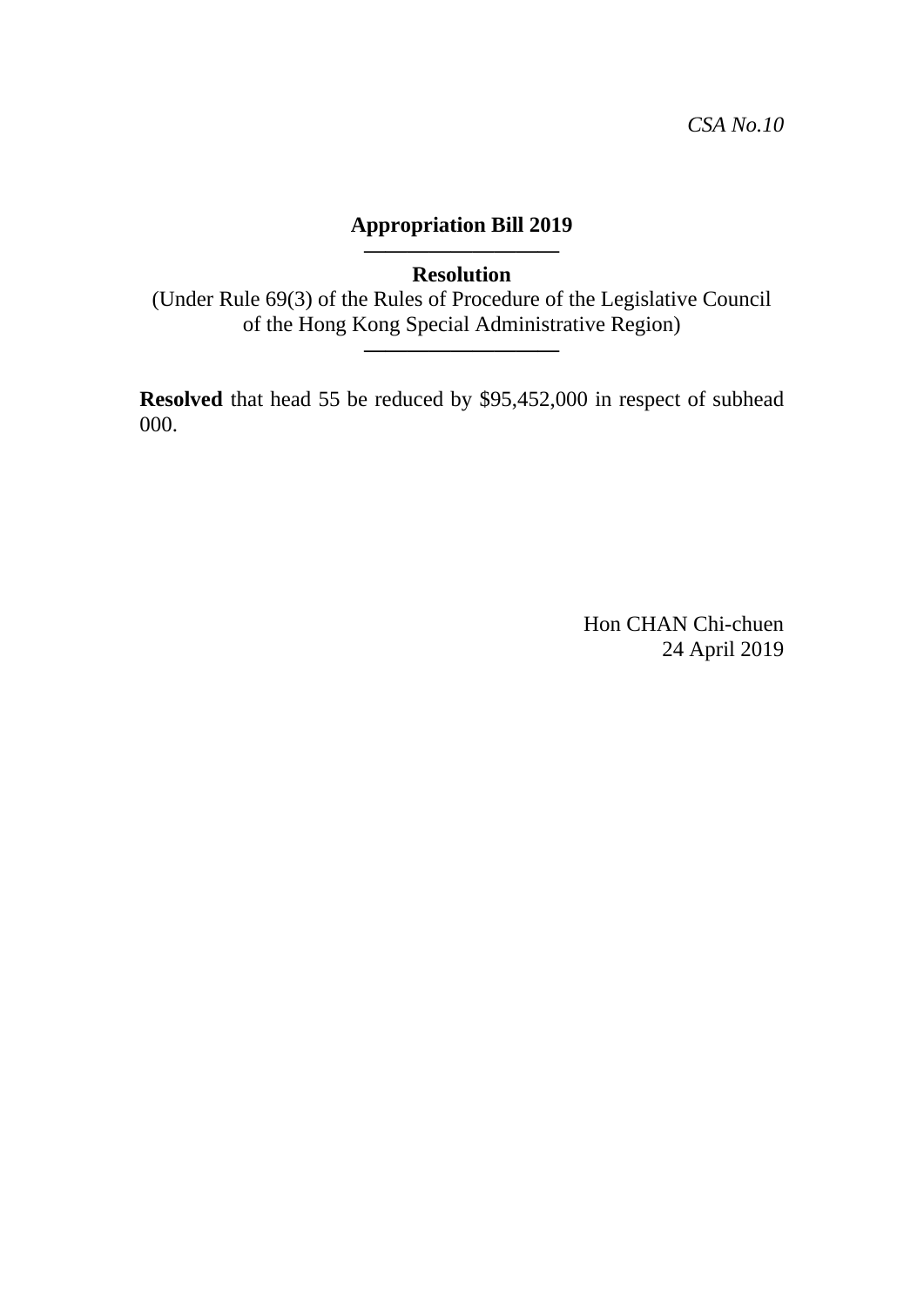### **————————— Resolution**

(Under Rule 69(3) of the Rules of Procedure of the Legislative Council of the Hong Kong Special Administrative Region)

**—————————**

**Resolved** that head 60 be reduced by \$539,200,000 in respect of subhead 000.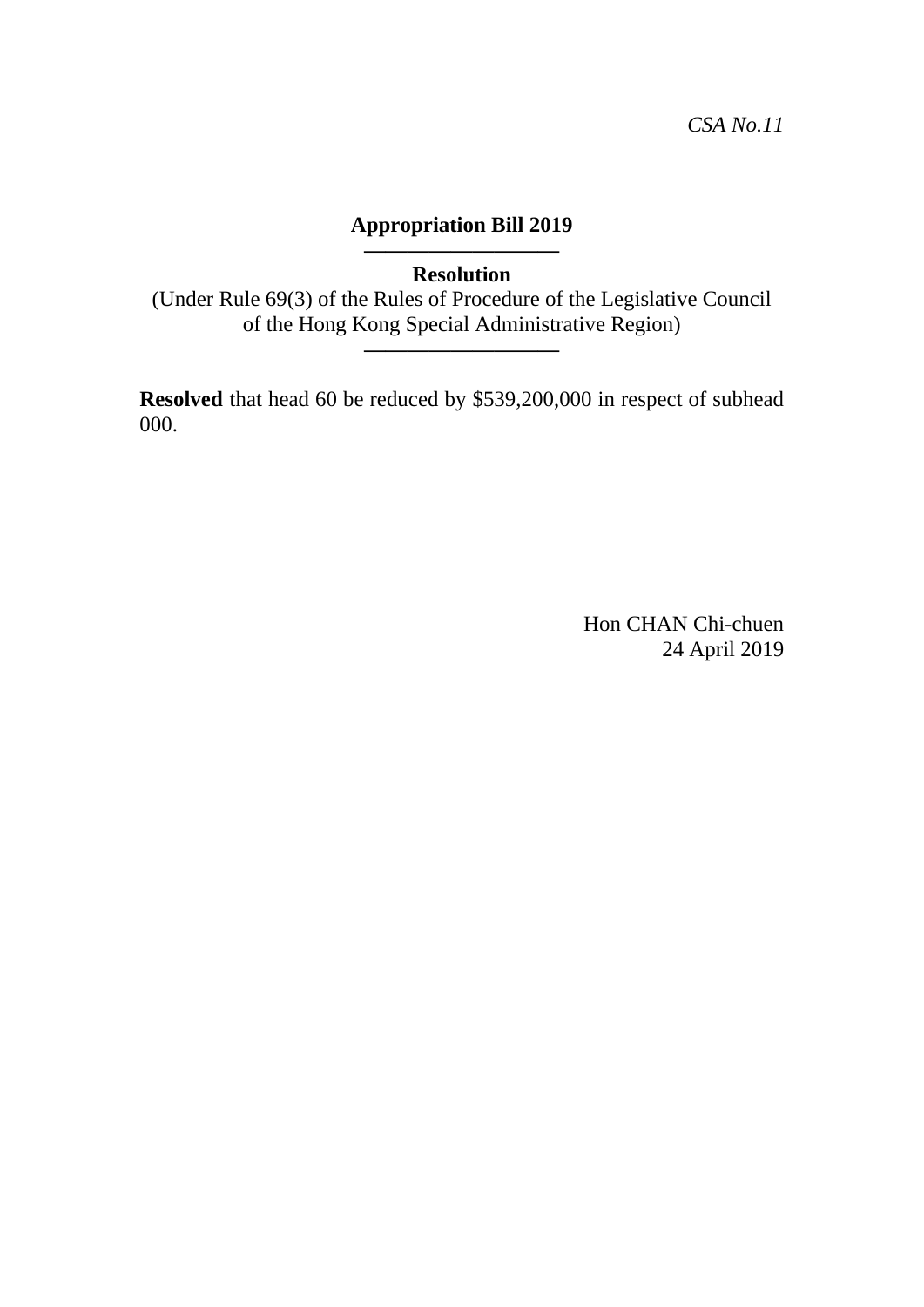### **————————— Resolution**

(Under Rule 69(3) of the Rules of Procedure of the Legislative Council of the Hong Kong Special Administrative Region)

**—————————**

**Resolved** that head 63 be reduced by \$13,940,000 in respect of subhead 000.

> Hon AU Nok-hin 27 April 2019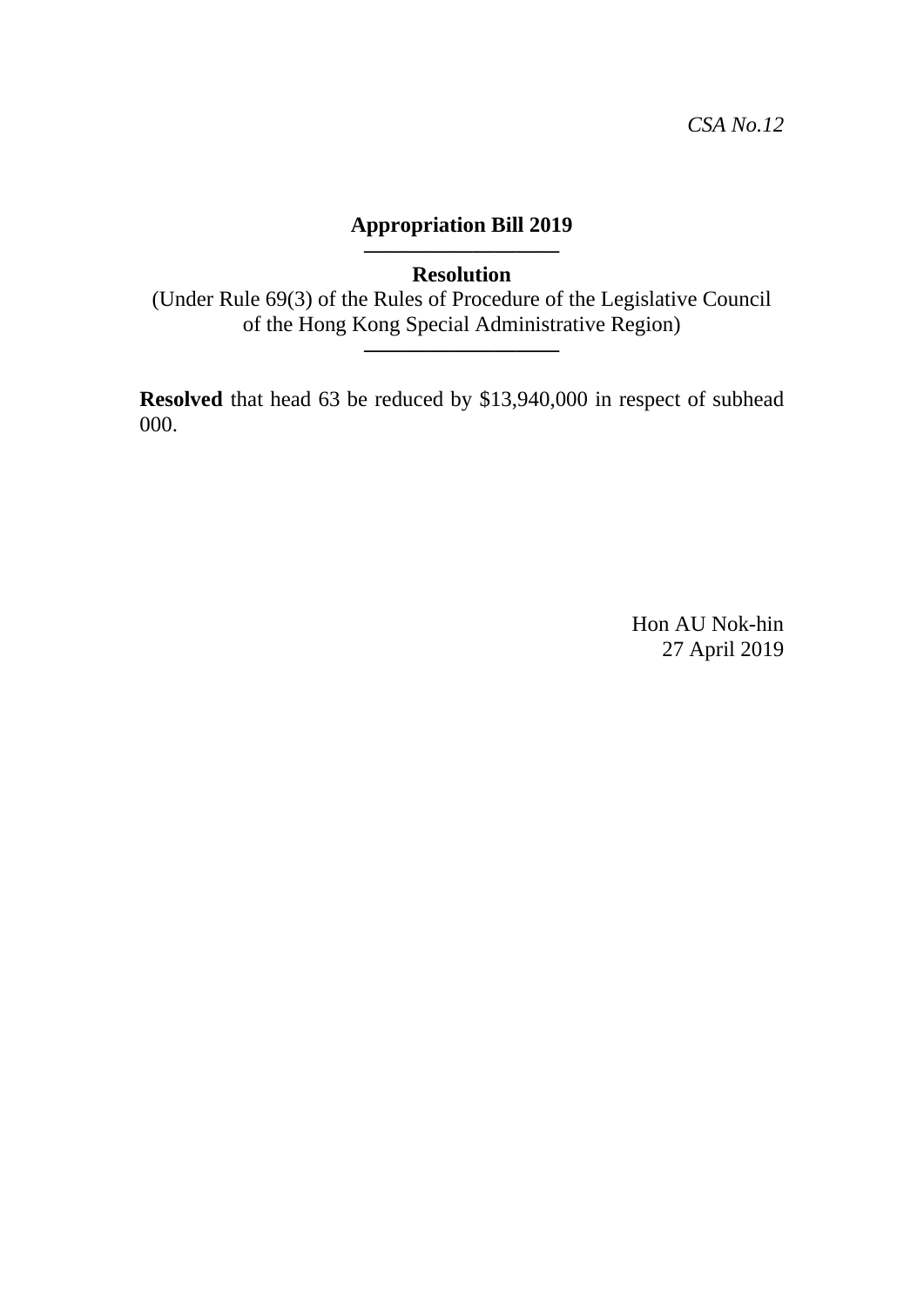**————————— Resolution** 

(Under Rule 69(3) of the Rules of Procedure of the Legislative Council of the Hong Kong Special Administrative Region)

**—————————**

**Resolved** that head 70 be reduced by \$610,753,700 in respect of subhead 000.

> Hon Gary FAN 25 April 2019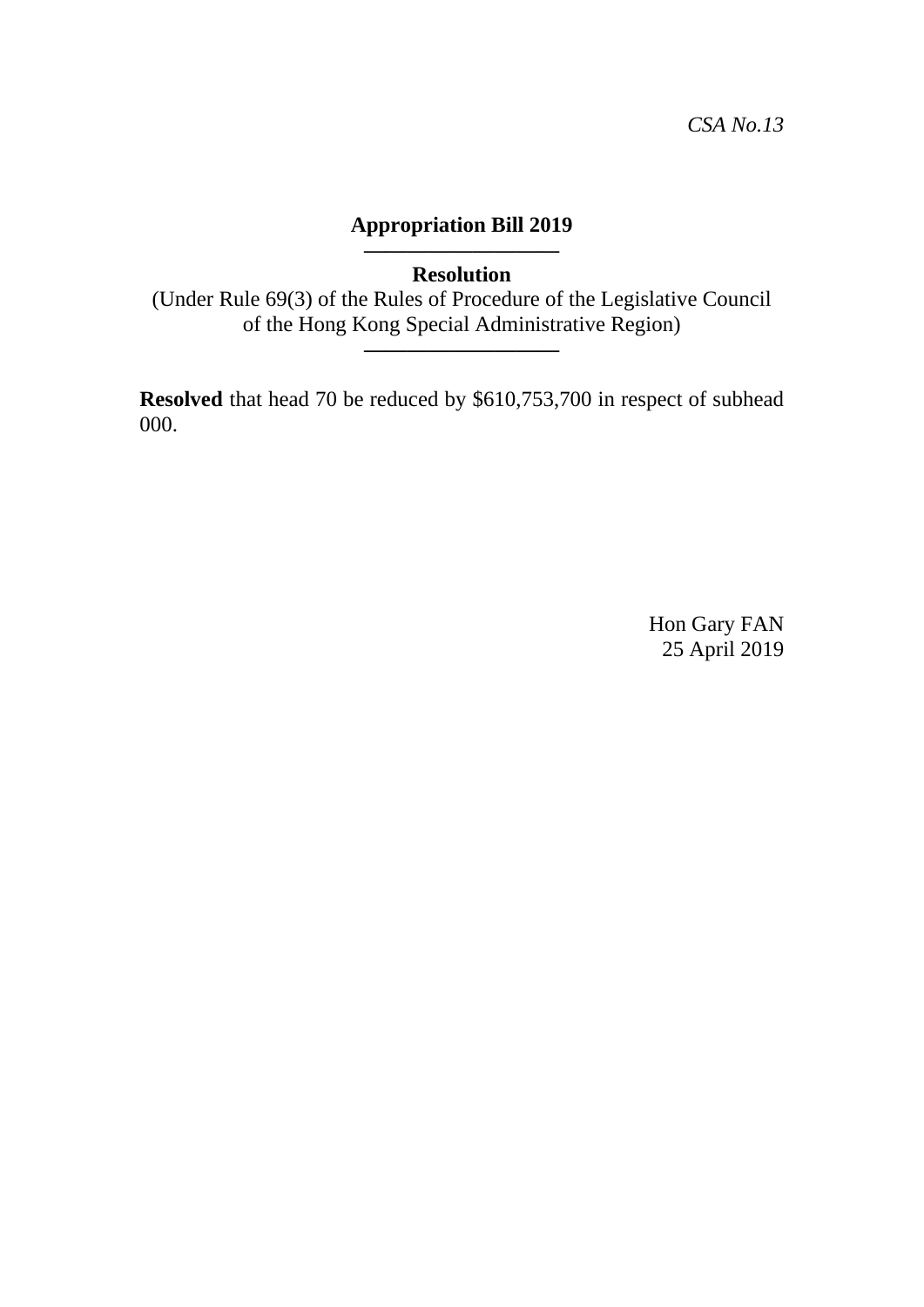### **————————— Resolution**

(Under Rule 69(3) of the Rules of Procedure of the Legislative Council of the Hong Kong Special Administrative Region)

**—————————**

**Resolved** that head 72 be reduced by \$3,680,000 in respect of subhead 000.

> Hon LAM Cheuk-ting 26 April 2019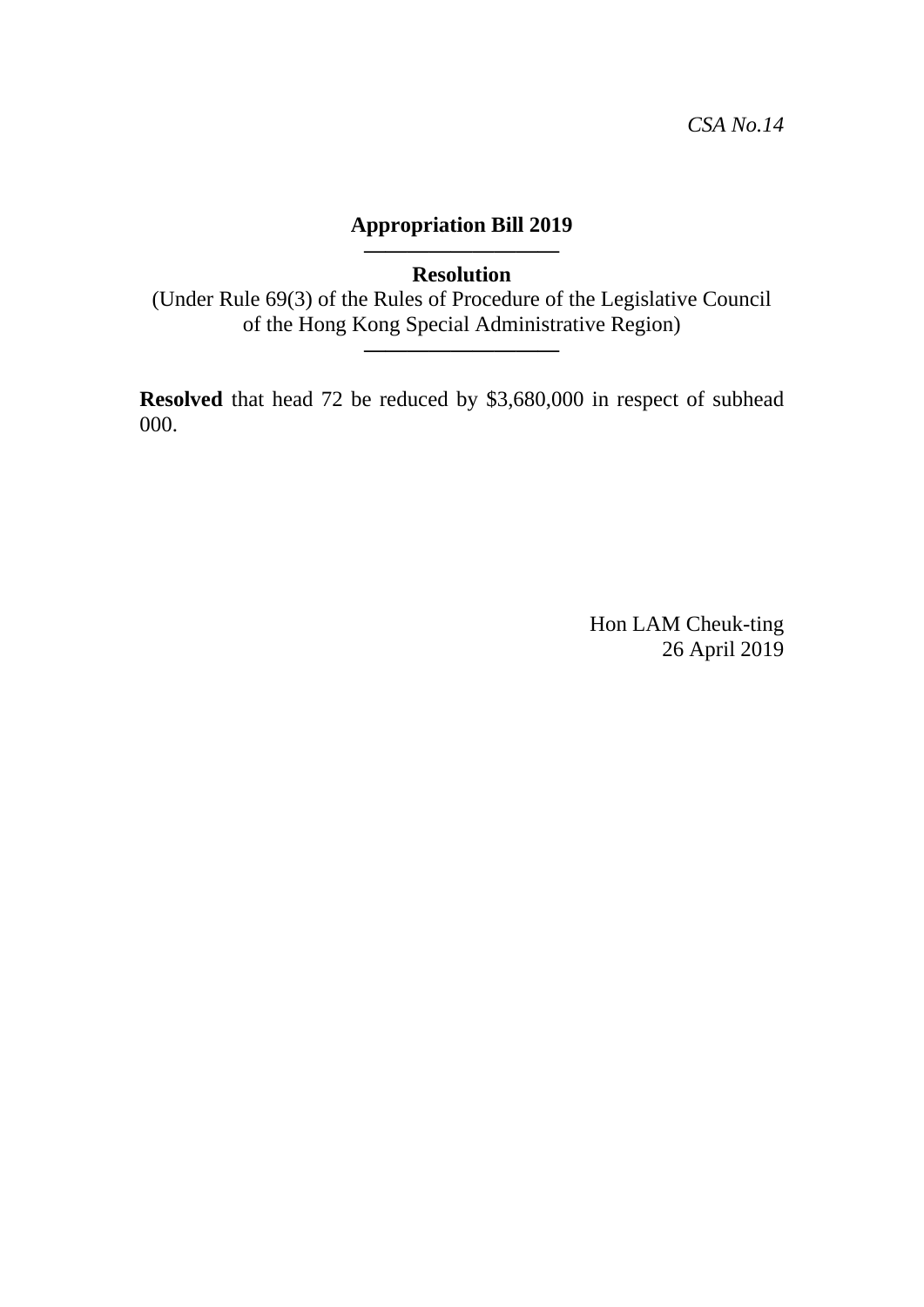### **————————— Resolution**

(Under Rule 69(3) of the Rules of Procedure of the Legislative Council of the Hong Kong Special Administrative Region)

**—————————**

**Resolved** that head 72 be reduced by \$15,900,000 in respect of subhead 103.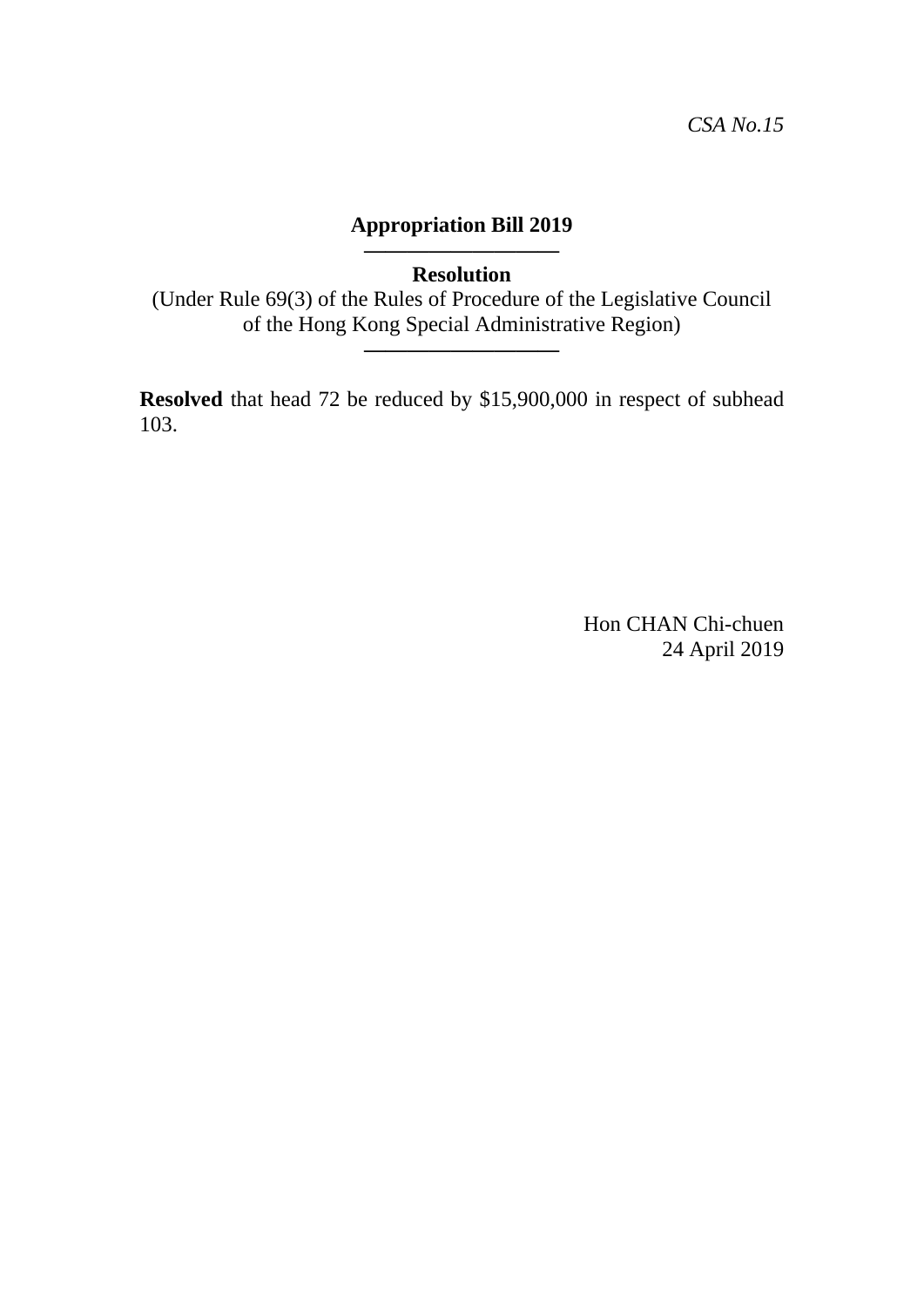### **————————— Resolution**

(Under Rule 69(3) of the Rules of Procedure of the Legislative Council of the Hong Kong Special Administrative Region)

**—————————**

**Resolved** that head 74 be reduced by \$147,311,000 in respect of subhead 000.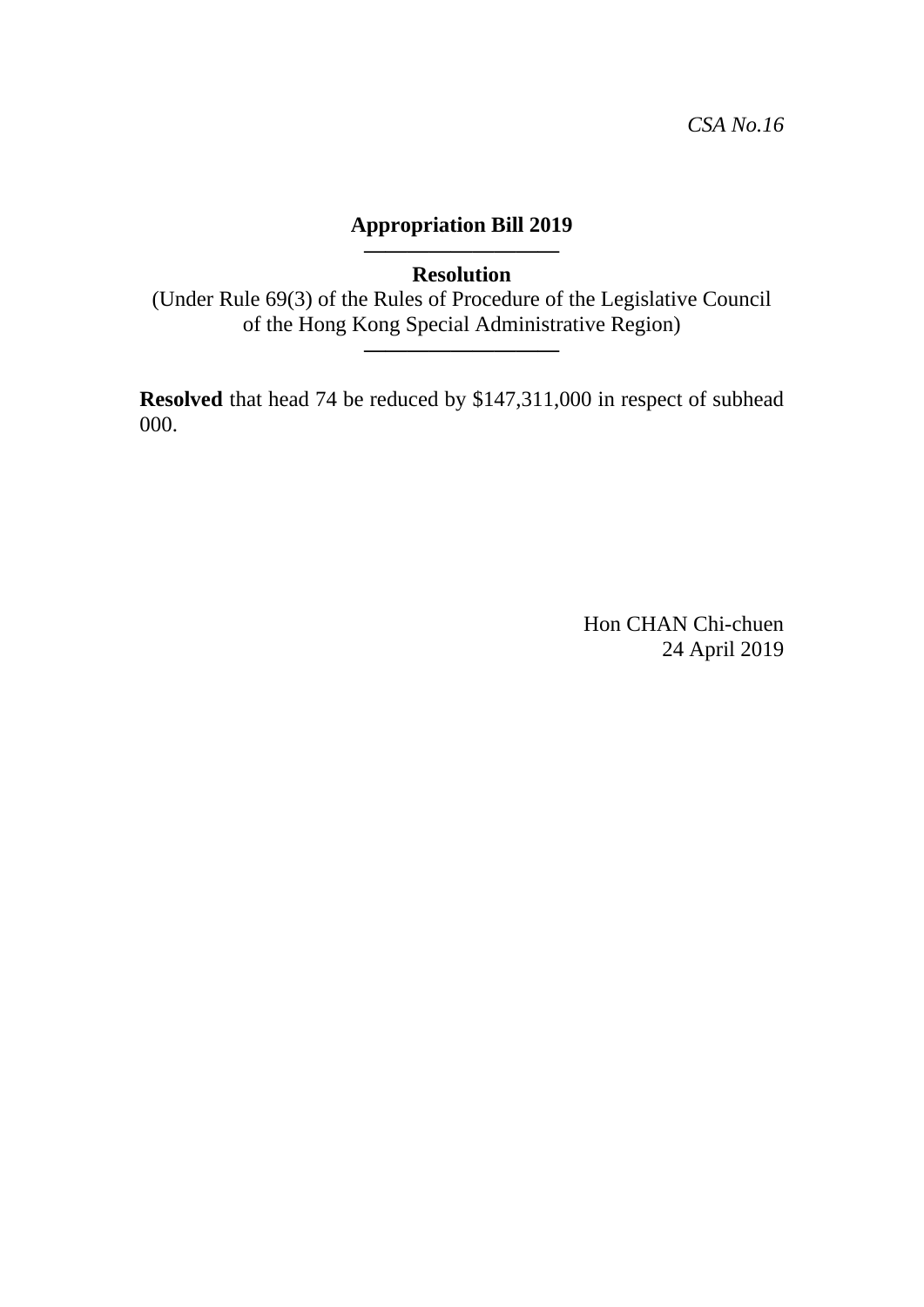### **————————— Resolution**

(Under Rule 69(3) of the Rules of Procedure of the Legislative Council of the Hong Kong Special Administrative Region)

**—————————**

**Resolved** that head 76 be reduced by \$1,729,200 in respect of subhead 000.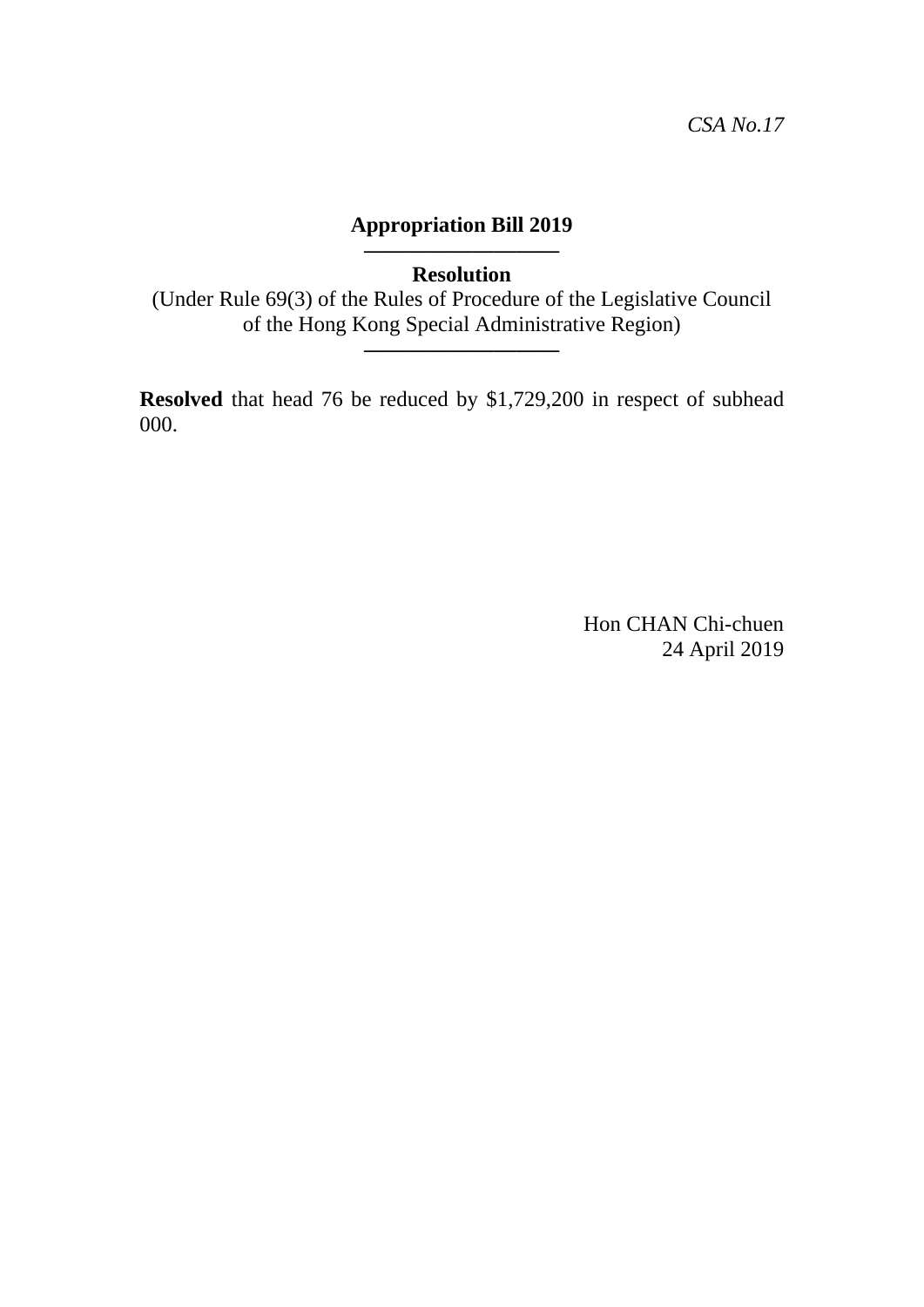### **————————— Resolution**

(Under Rule 69(3) of the Rules of Procedure of the Legislative Council of the Hong Kong Special Administrative Region)

**—————————**

**Resolved** that head 79 be reduced by \$30,401,000 in respect of subhead 000.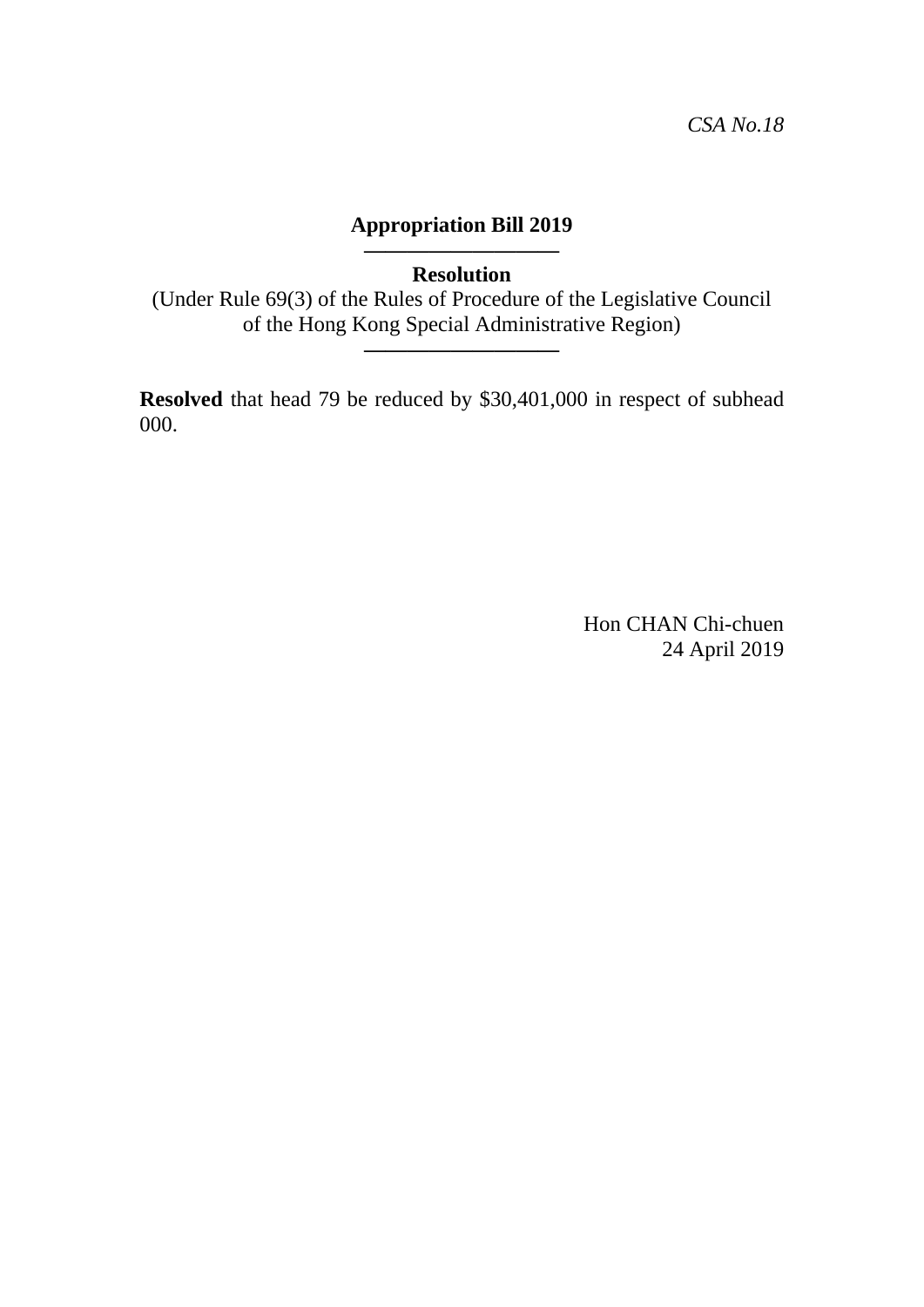### **————————— Resolution**

(Under Rule 69(3) of the Rules of Procedure of the Legislative Council of the Hong Kong Special Administrative Region)

**—————————**

**Resolved** that head 82 be reduced by \$1,230,475,000 in respect of subhead 000.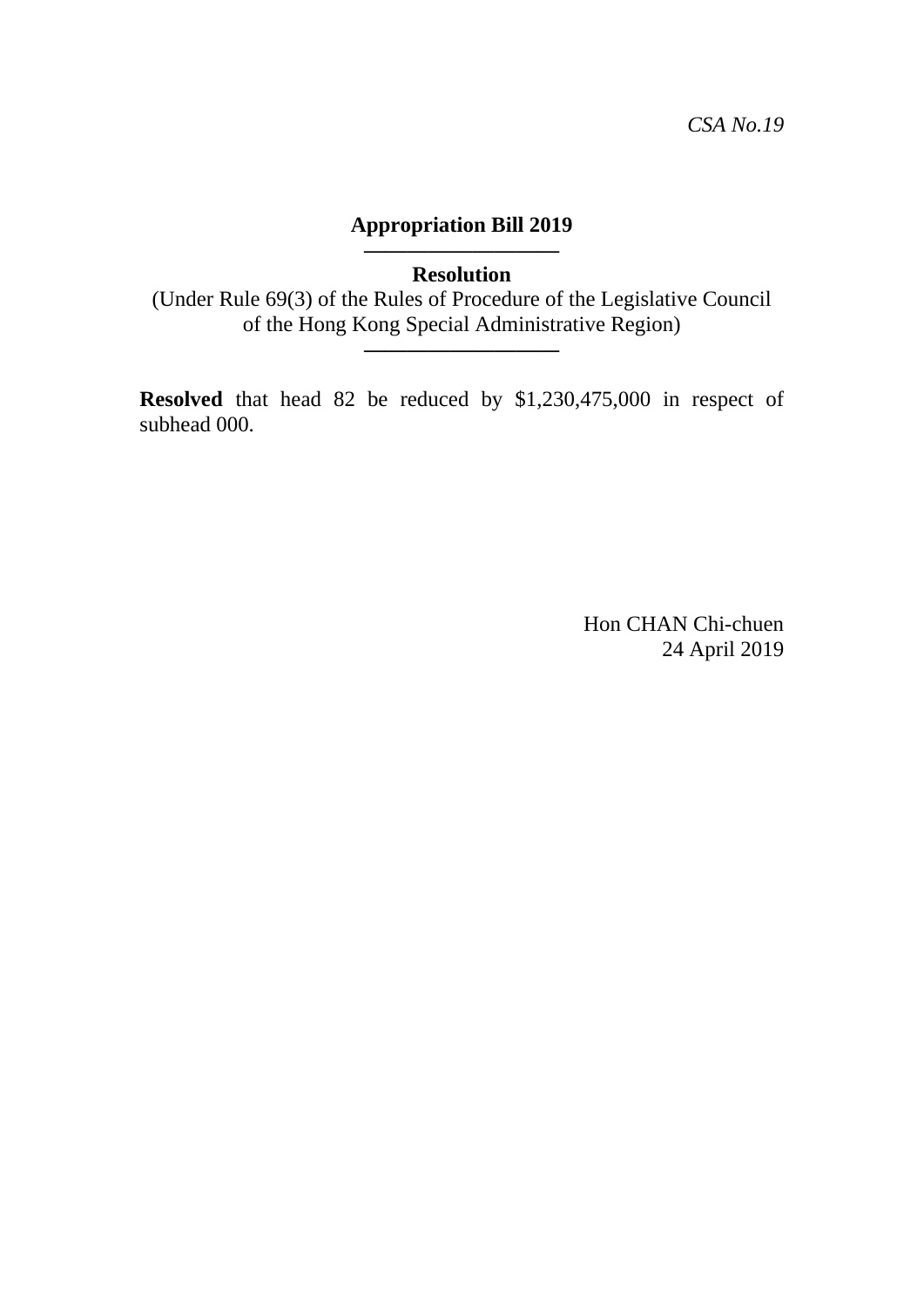### **————————— Resolution**

(Under Rule 69(3) of the Rules of Procedure of the Legislative Council of the Hong Kong Special Administrative Region)

**—————————**

**Resolved** that head 90 be reduced by \$2,054,400 in respect of subhead 000.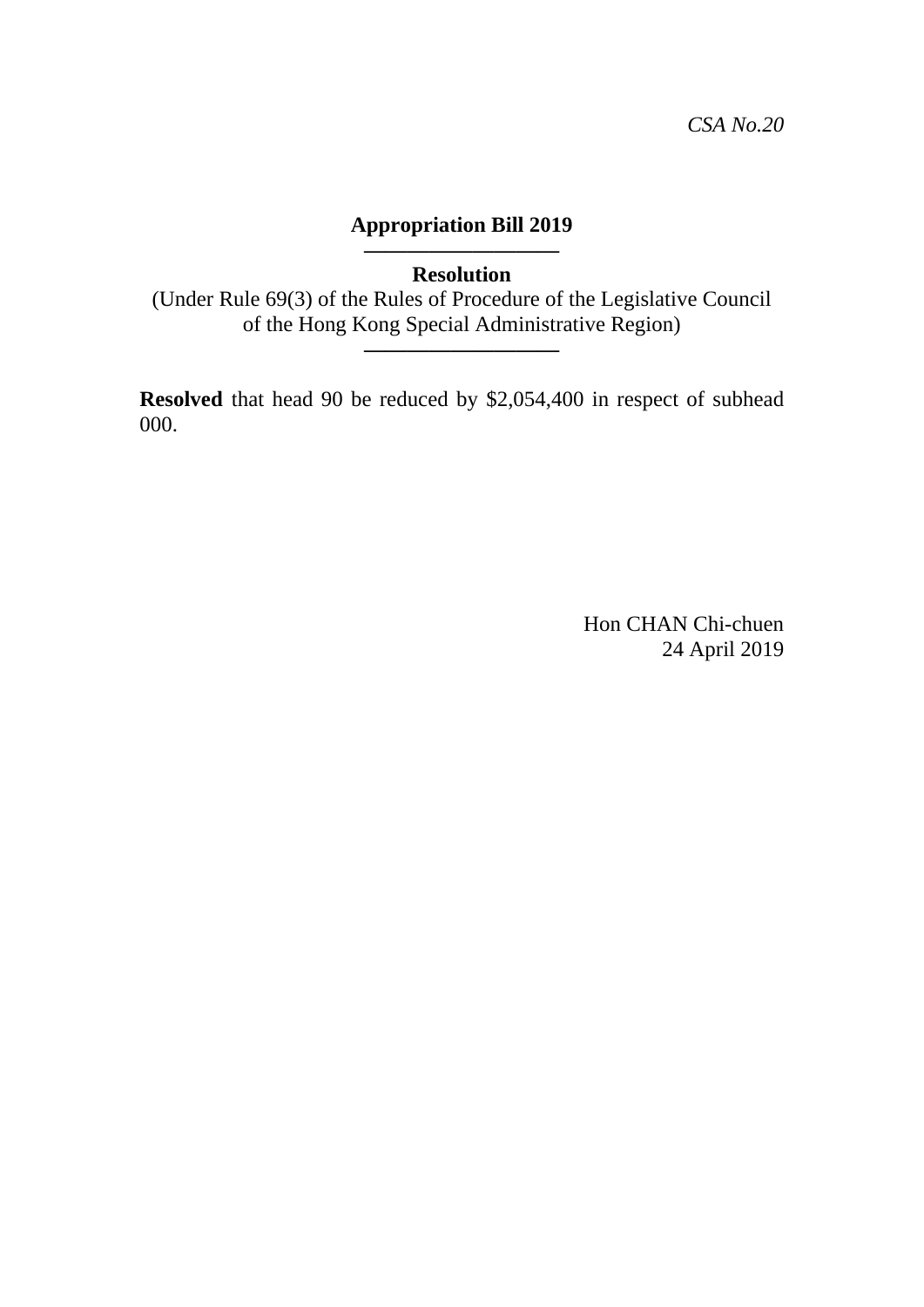### **————————— Resolution**

(Under Rule 69(3) of the Rules of Procedure of the Legislative Council of the Hong Kong Special Administrative Region)

**—————————**

**Resolved** that head 91 be reduced by \$50,800,000 in respect of subhead 000.

> Hon Jeremy TAM 24 April 2019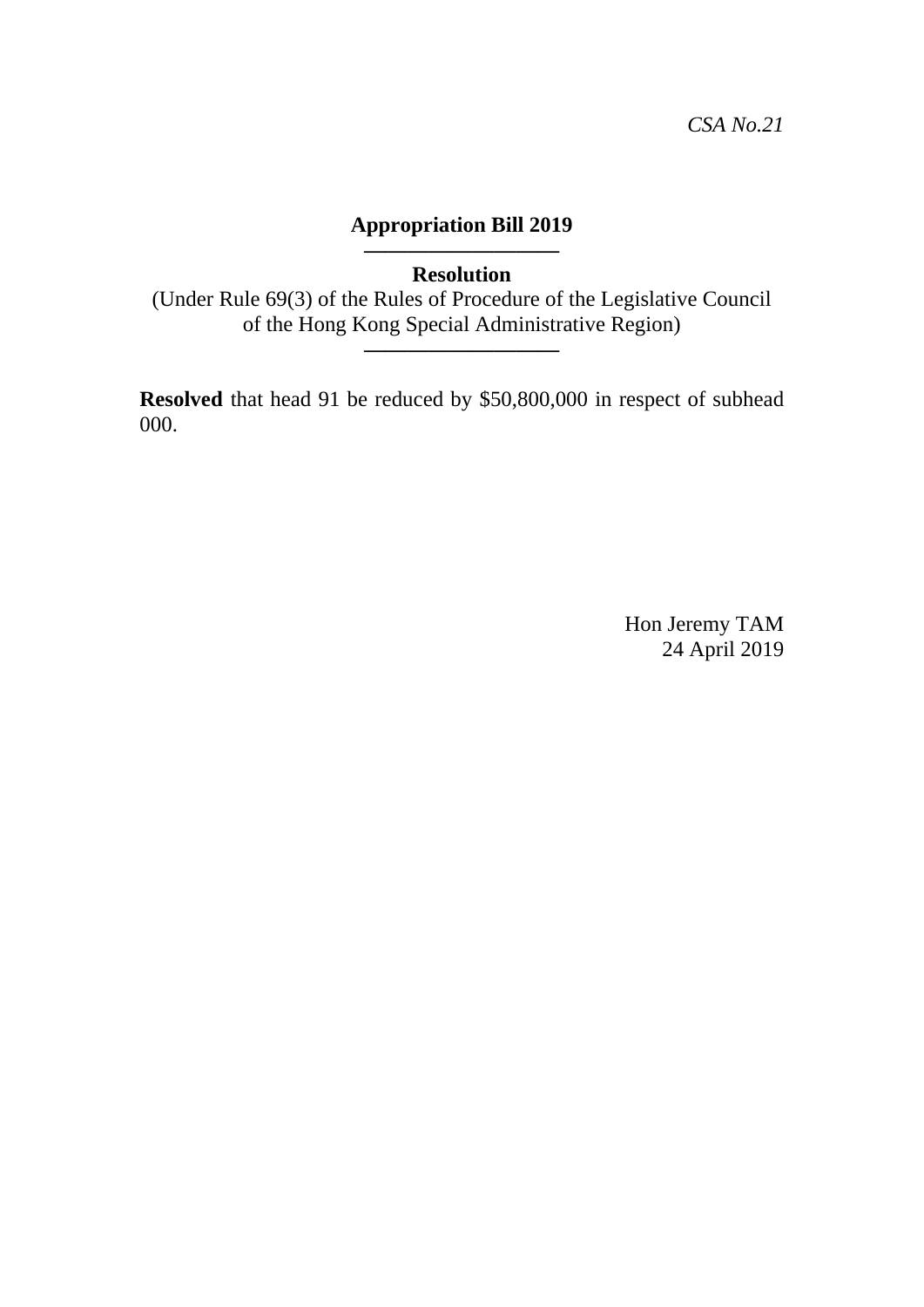### **————————— Resolution**

(Under Rule 69(3) of the Rules of Procedure of the Legislative Council of the Hong Kong Special Administrative Region)

**—————————**

**Resolved** that head 92 be reduced by \$4,230,000 in respect of subhead 000.

> Hon WU Chi-wai 26 April 2019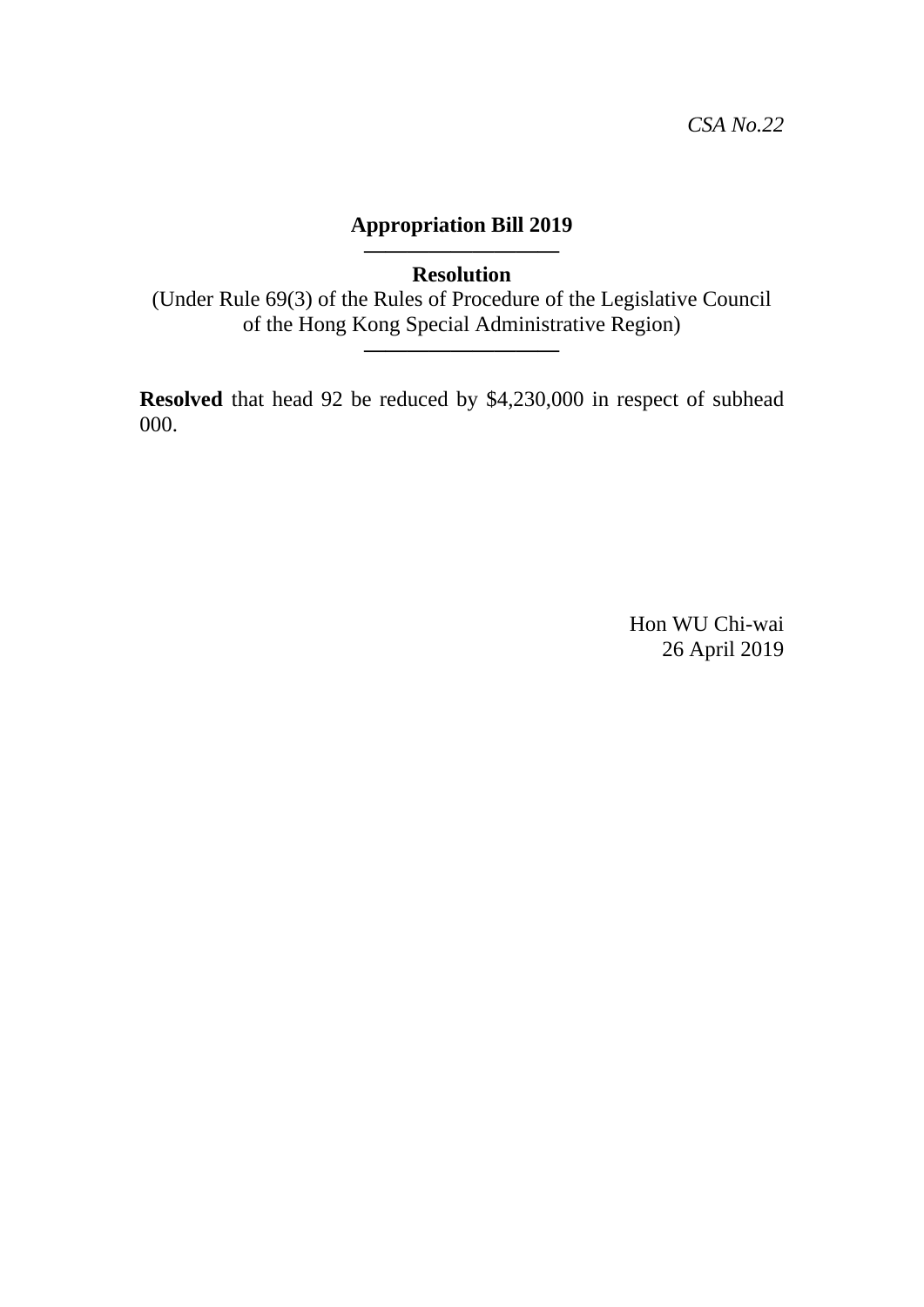### **————————— Resolution**

(Under Rule 69(3) of the Rules of Procedure of the Legislative Council of the Hong Kong Special Administrative Region)

**—————————**

**Resolved** that head 95 be reduced by \$114,824,000 in respect of subhead 000.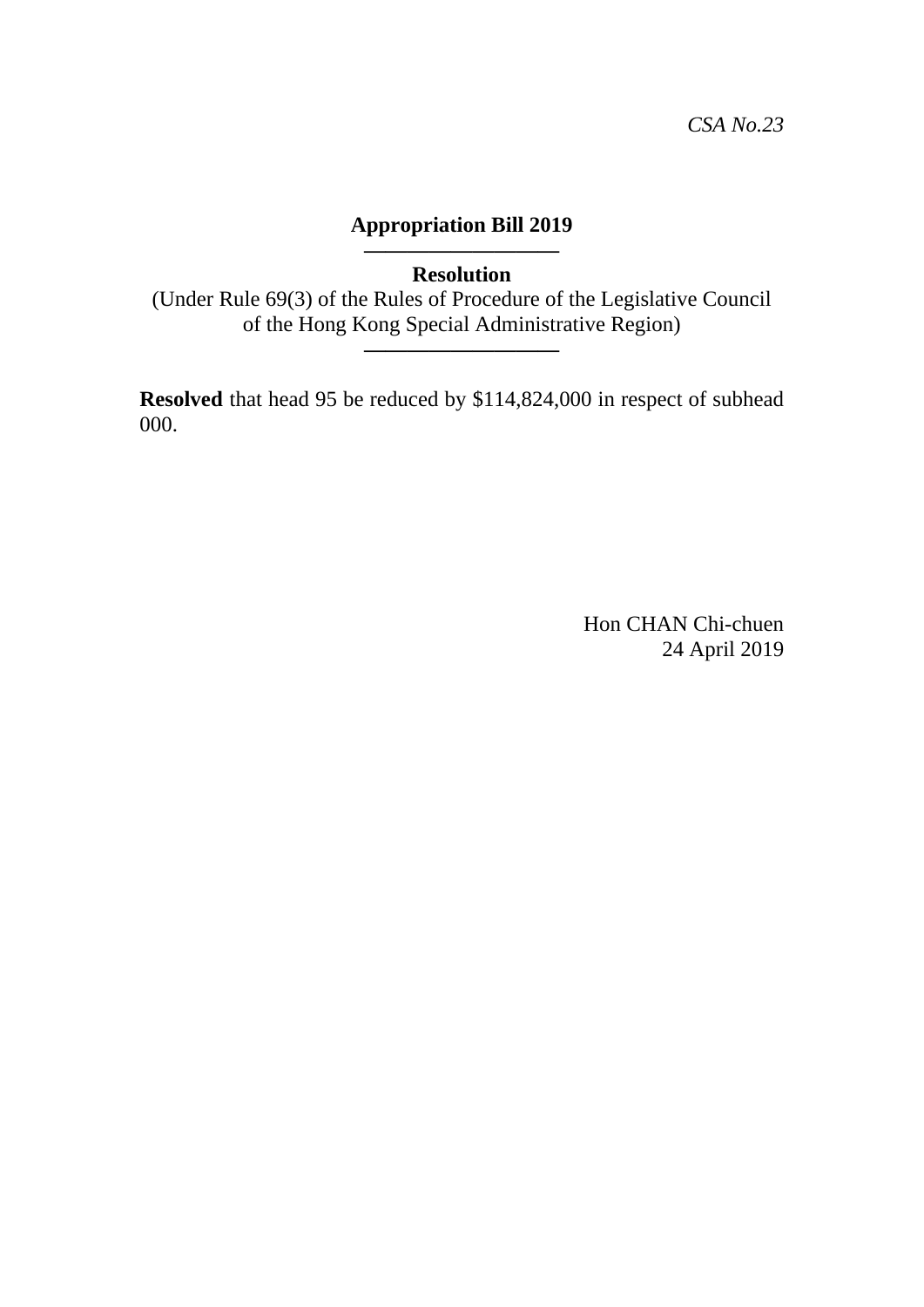### **————————— Resolution**

(Under Rule 69(3) of the Rules of Procedure of the Legislative Council of the Hong Kong Special Administrative Region)

**—————————**

**Resolved** that head 96 be reduced by \$22,500,000 in respect of subhead 000.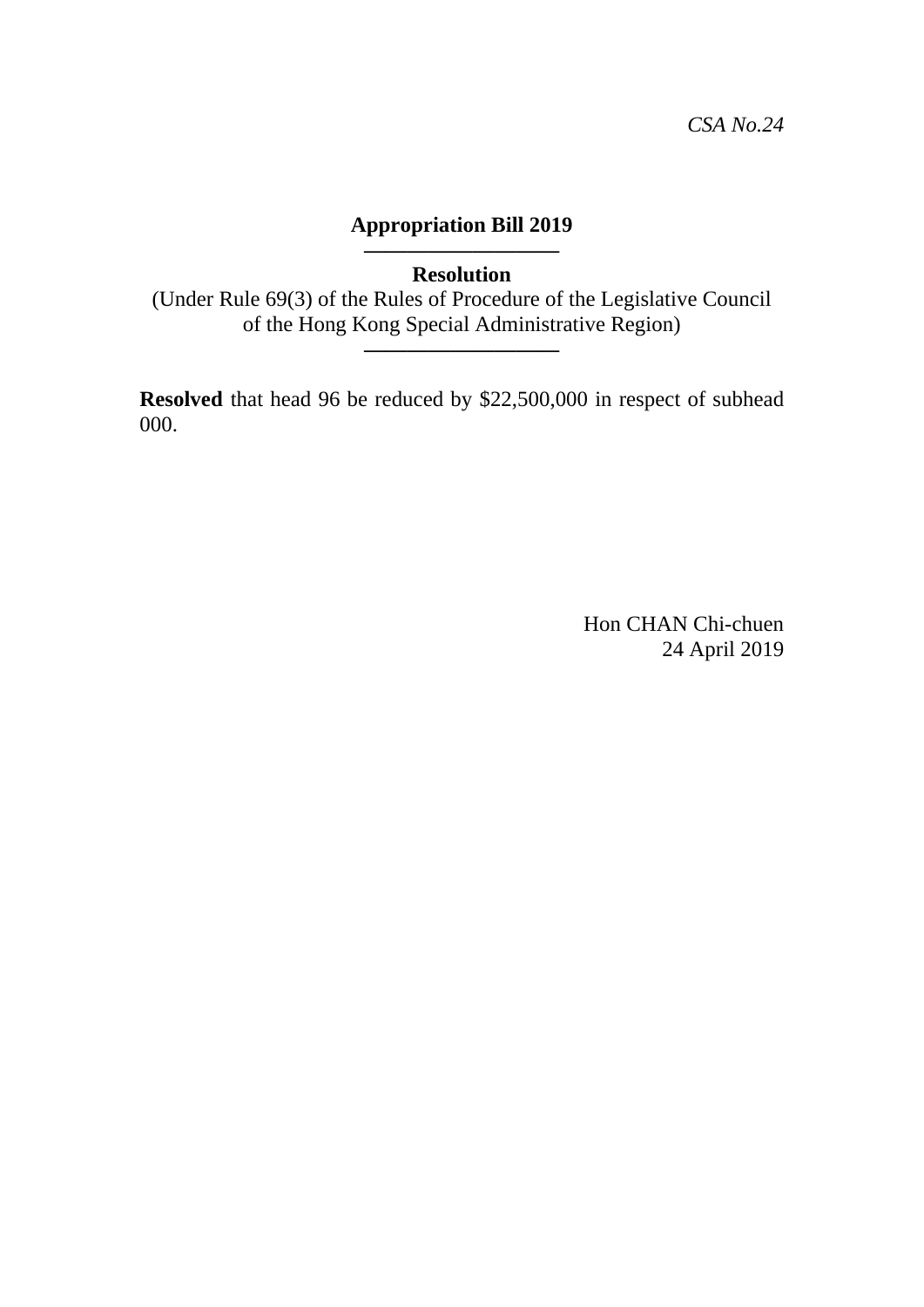**————————— Resolution** 

(Under Rule 69(3) of the Rules of Procedure of the Legislative Council of the Hong Kong Special Administrative Region)

**—————————**

**Resolved** that head 112 be reduced by \$1,445,940 in respect of subhead 000.

> Hon AU Nok-hin 27 April 2019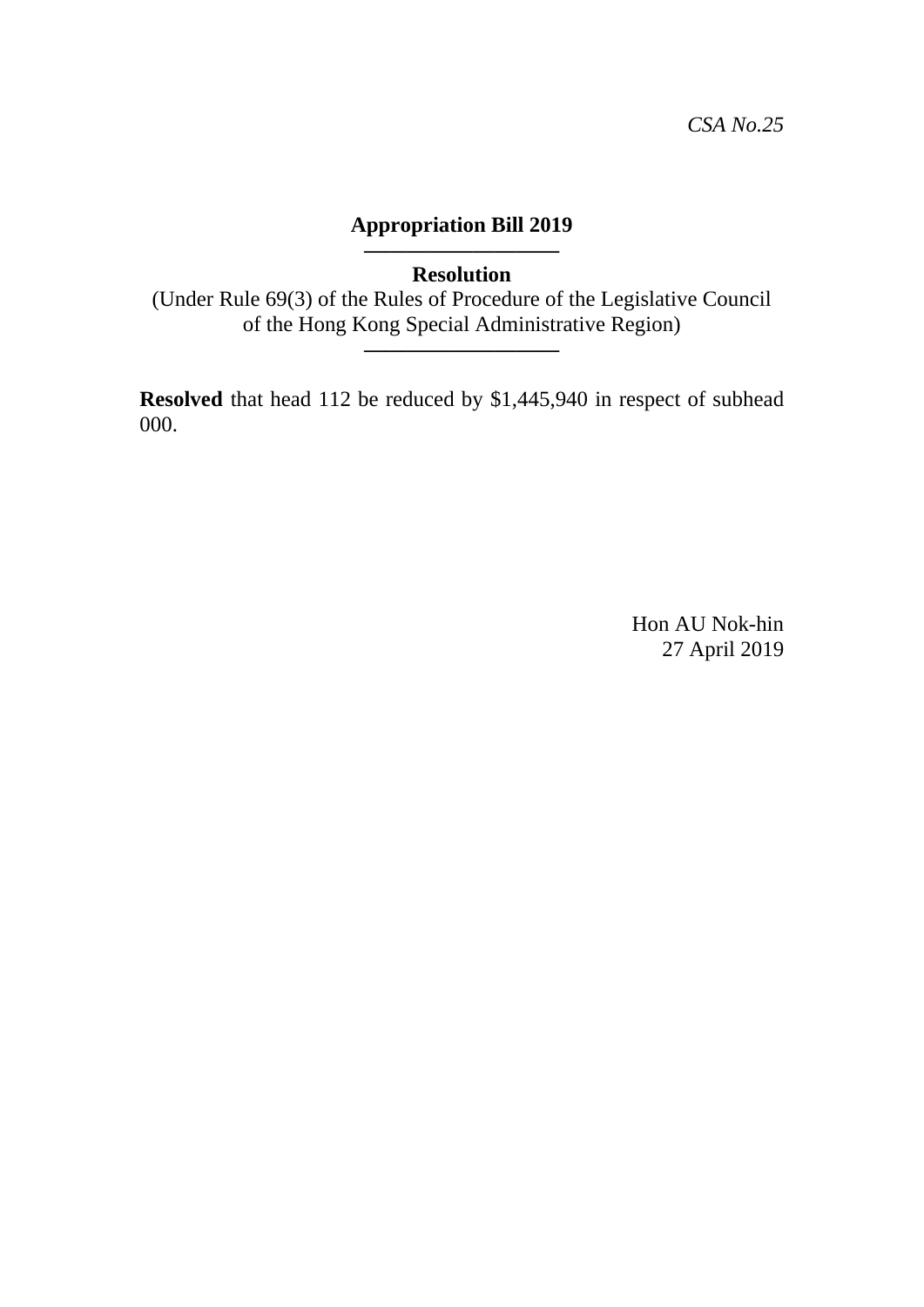### **————————— Resolution**

(Under Rule 69(3) of the Rules of Procedure of the Legislative Council of the Hong Kong Special Administrative Region)

**—————————**

**Resolved** that head 118 be reduced by \$21,000,000 in respect of subhead 000.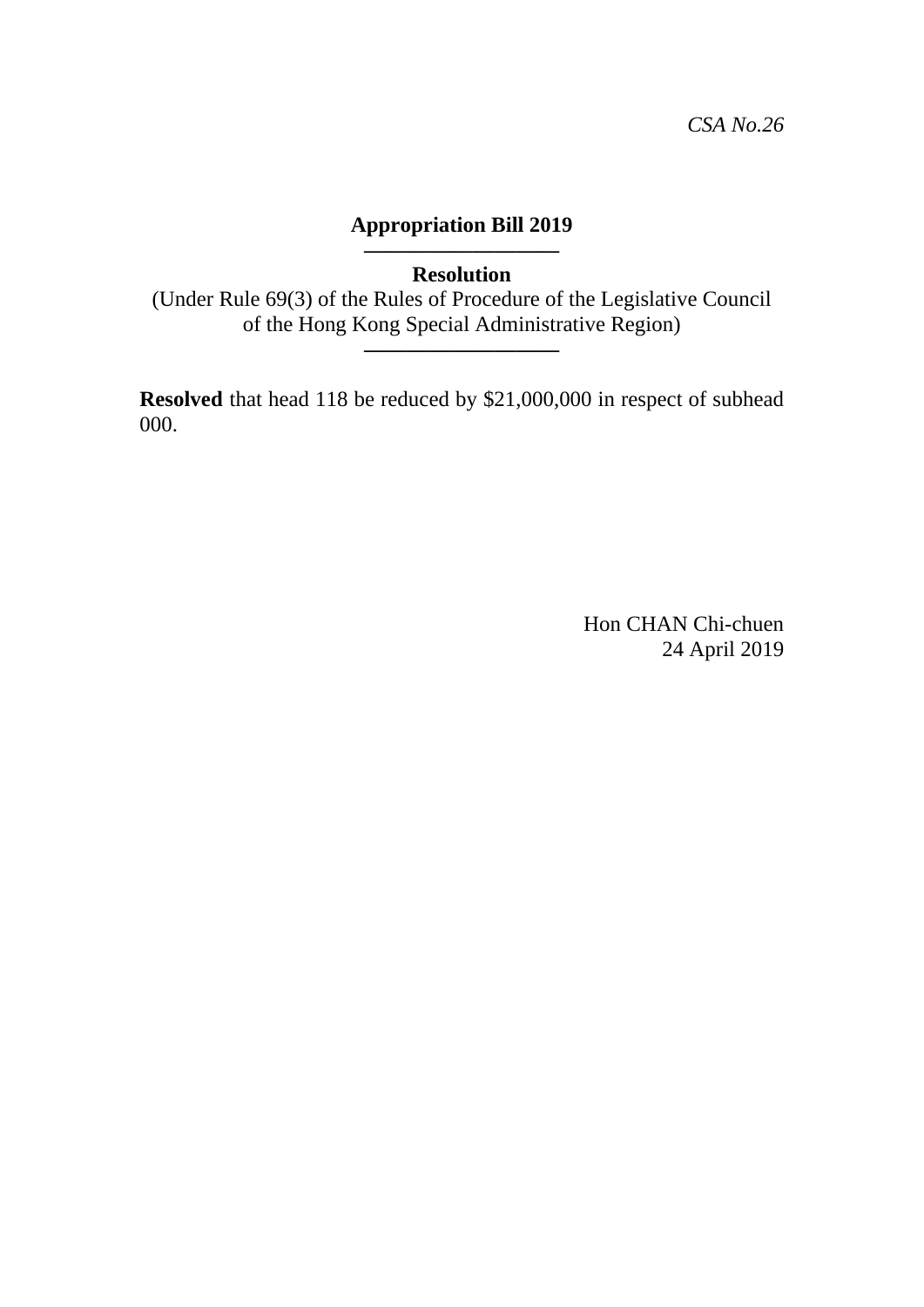**————————— Resolution** 

(Under Rule 69(3) of the Rules of Procedure of the Legislative Council of the Hong Kong Special Administrative Region)

**—————————**

**Resolved** that head 122 be reduced by \$210,000,000 in respect of subhead 000.

> Hon AU Nok-hin 27 April 2019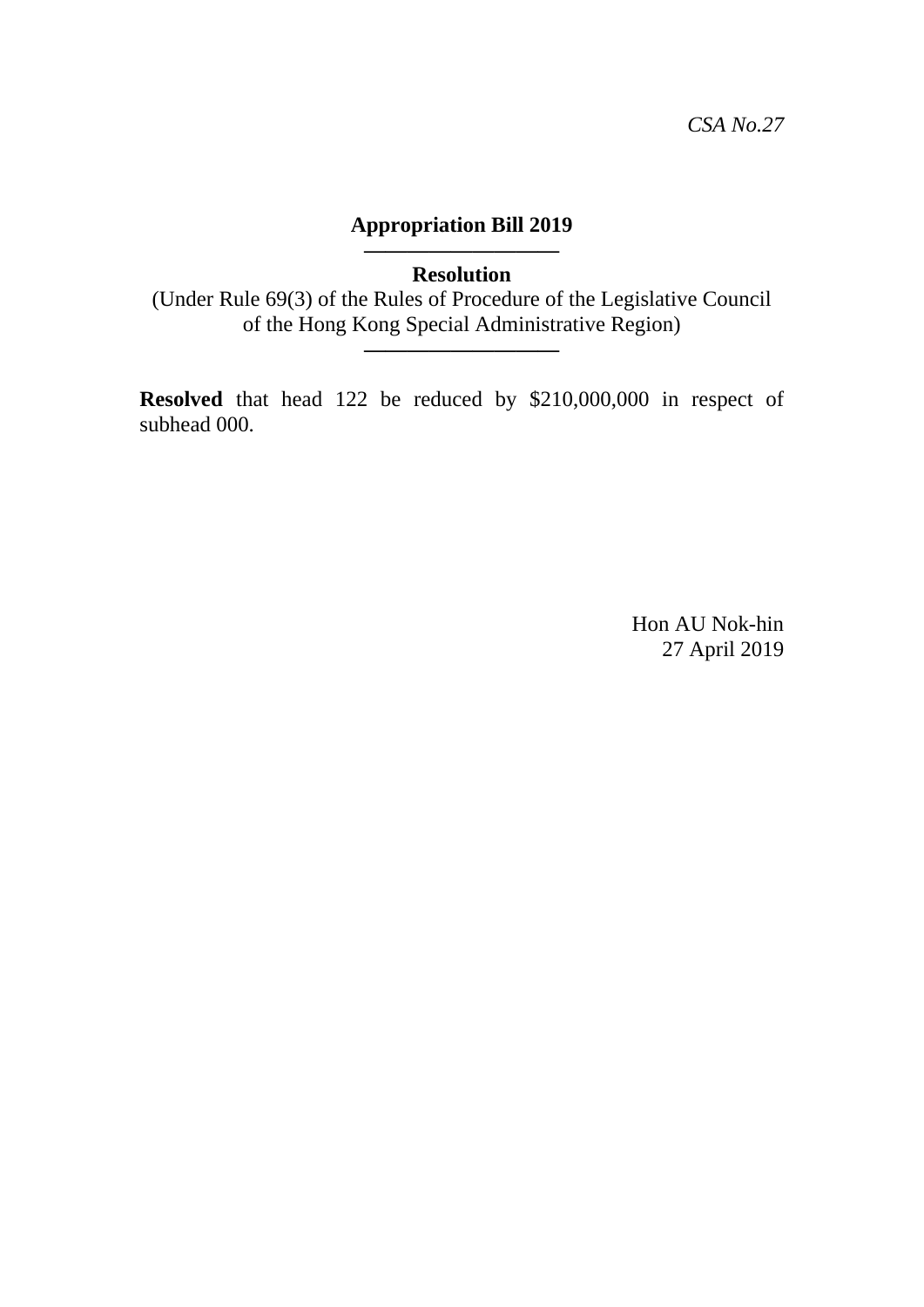**————————— Resolution** 

(Under Rule 69(3) of the Rules of Procedure of the Legislative Council of the Hong Kong Special Administrative Region)

**—————————**

**Resolved** that head 122 be reduced by \$138,595,000 in respect of subhead 103.

> Hon James TO 26 April 2019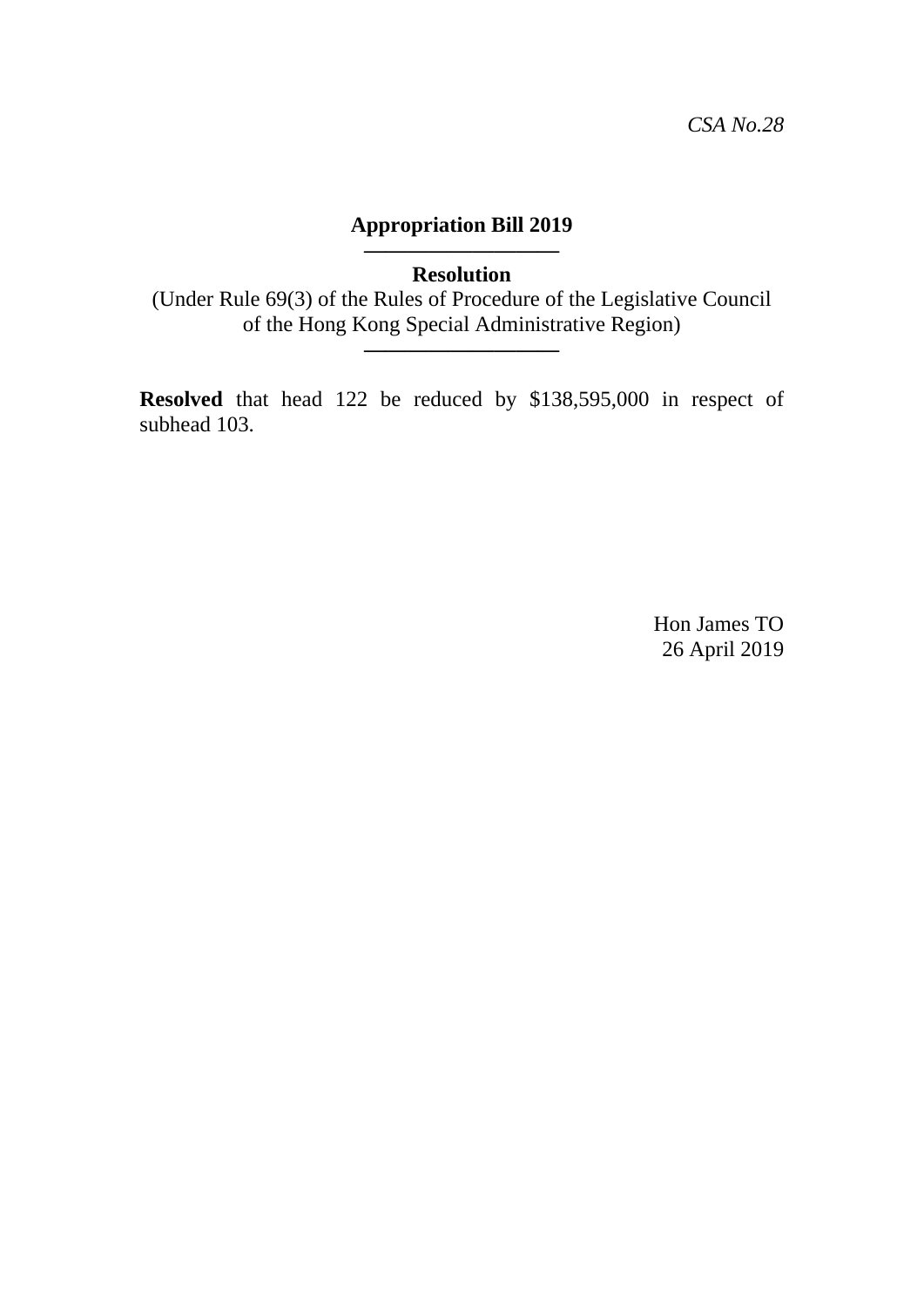### **————————— Resolution**

(Under Rule 69(3) of the Rules of Procedure of the Legislative Council of the Hong Kong Special Administrative Region)

**—————————**

**Resolved** that head 122 be reduced by \$95,329,000 in respect of subhead 695.

> Hon AU Nok-hin 27 April 2019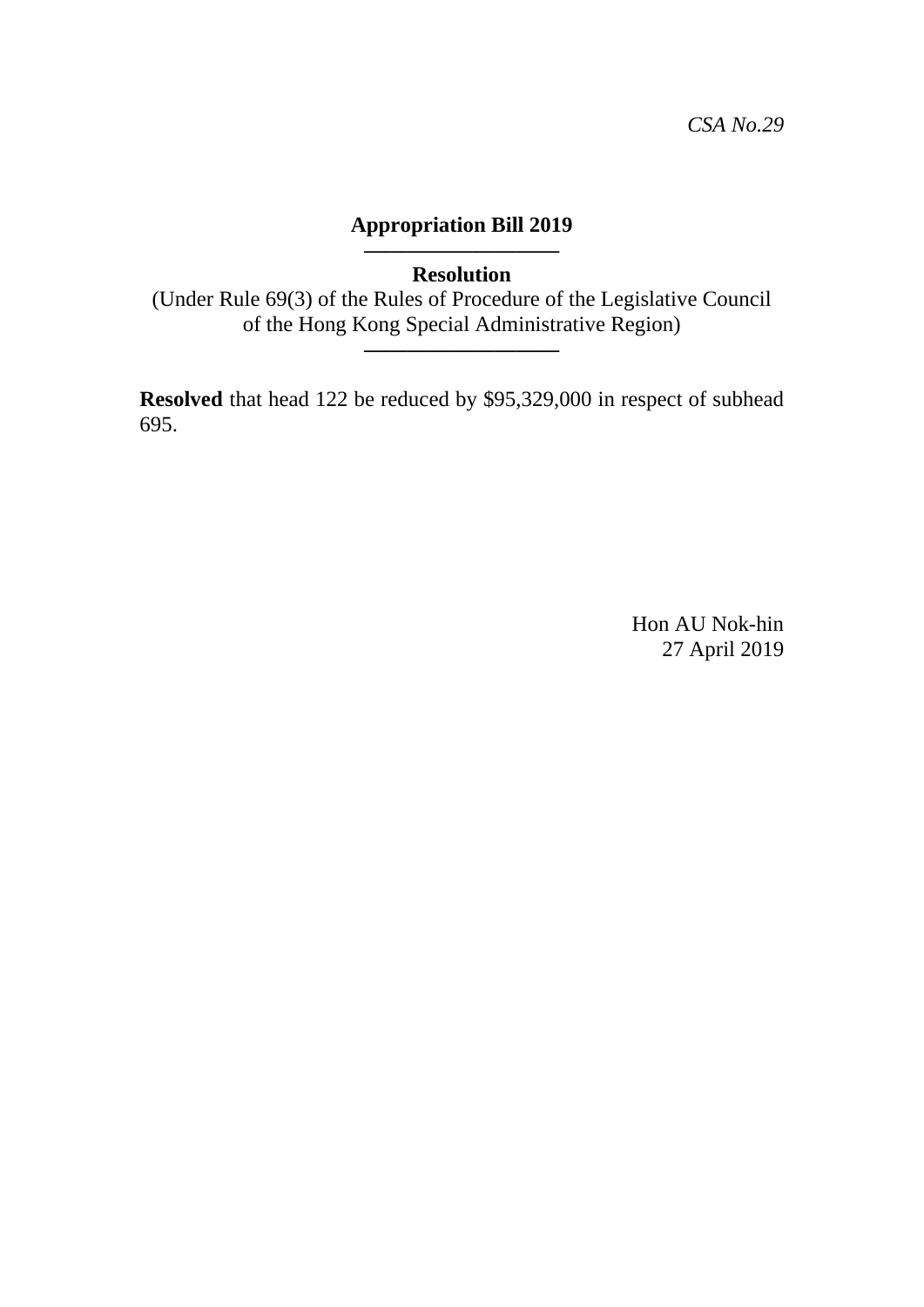### **————————— Resolution**

(Under Rule 69(3) of the Rules of Procedure of the Legislative Council of the Hong Kong Special Administrative Region)

**—————————**

**Resolved** that head 135 be reduced by \$4,080,000 in respect of subhead 000.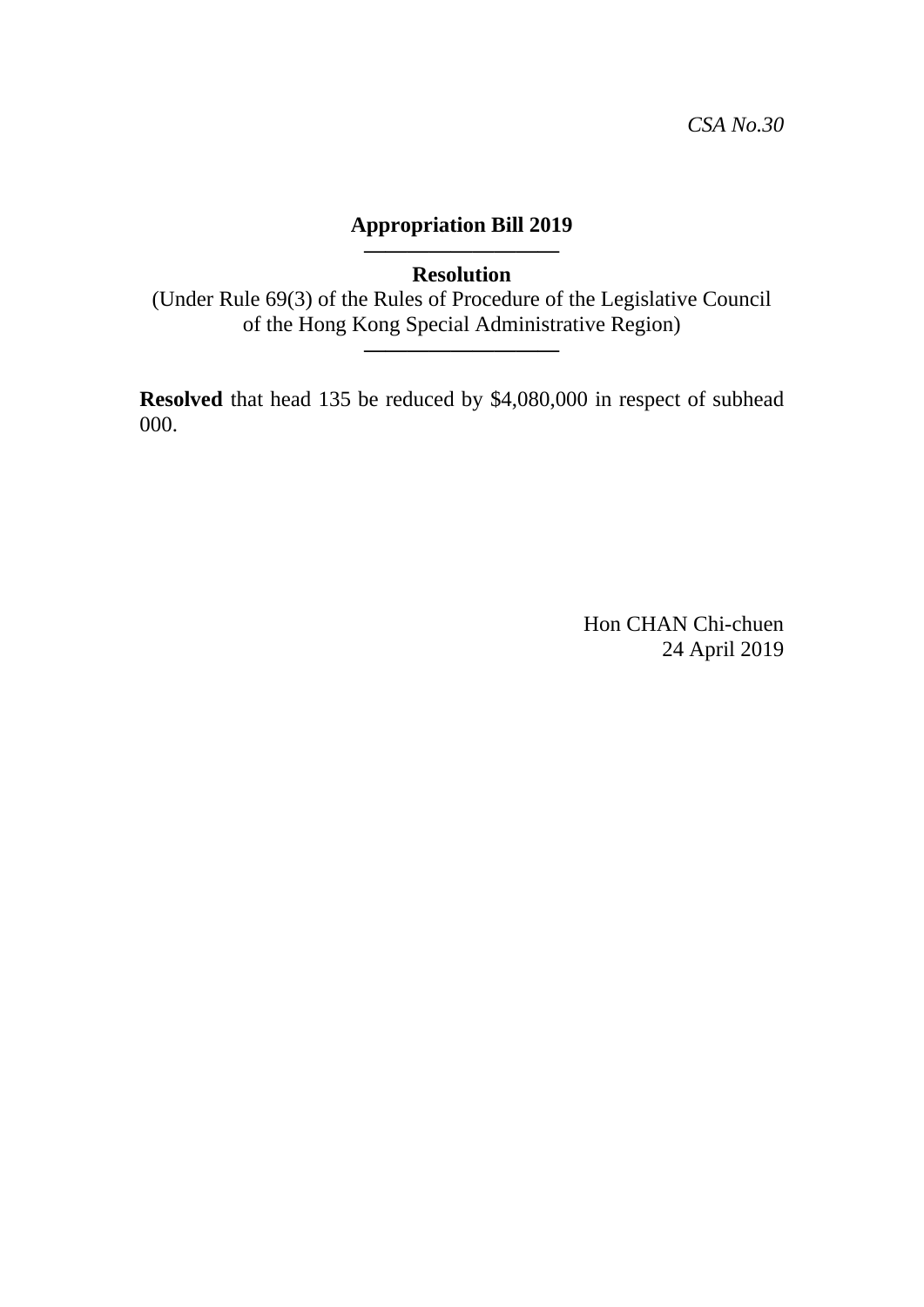### **————————— Resolution**

(Under Rule 69(3) of the Rules of Procedure of the Legislative Council of the Hong Kong Special Administrative Region)

**—————————**

**Resolved** that head 137 be reduced by \$4,080,000 in respect of subhead 000.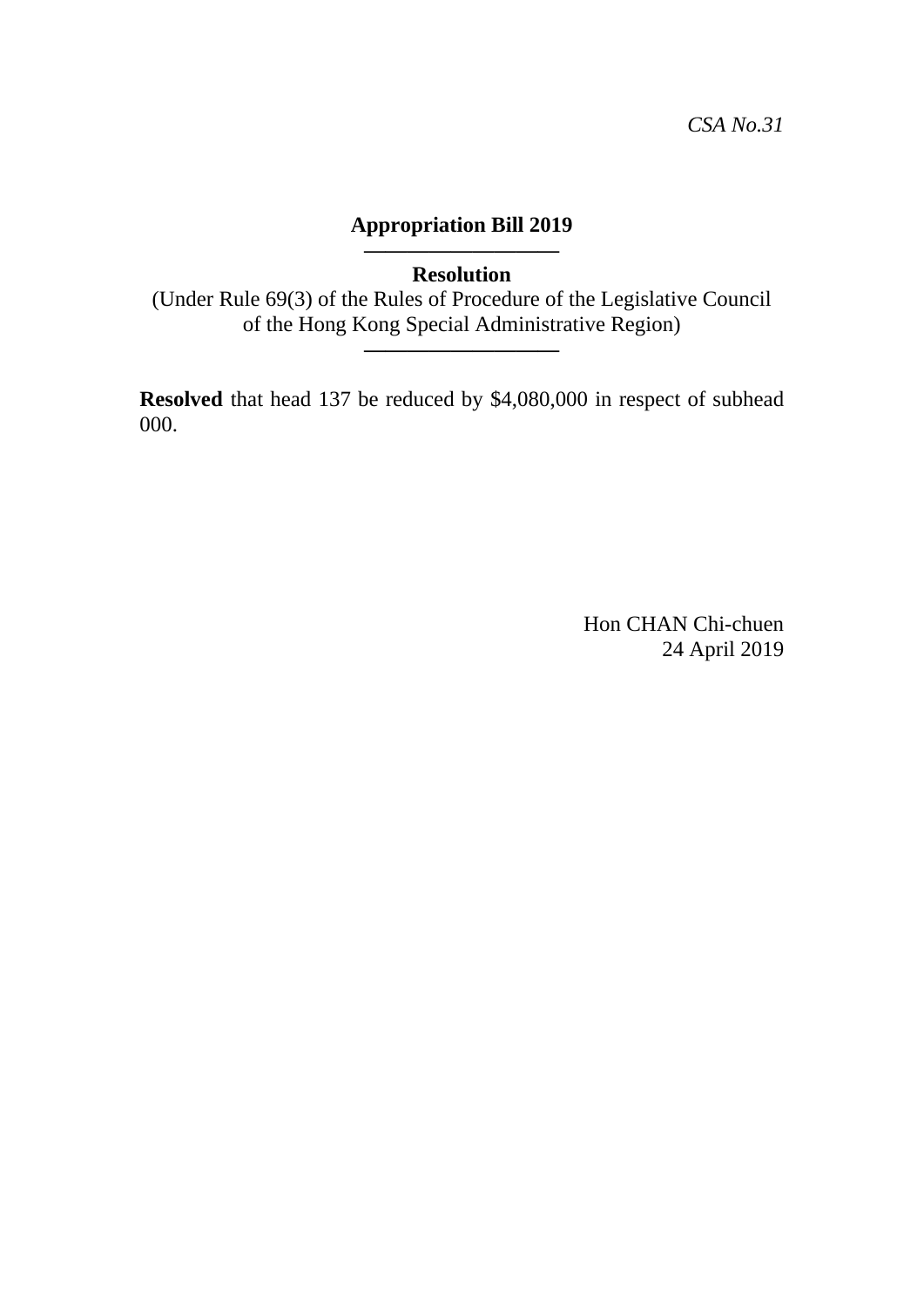**————————— Resolution** 

(Under Rule 69(3) of the Rules of Procedure of the Legislative Council of the Hong Kong Special Administrative Region)

**—————————**

**Resolved** that head 138 be reduced by \$8,570,000 in respect of subhead 000.

> Hon AU Nok-hin 27 April 2019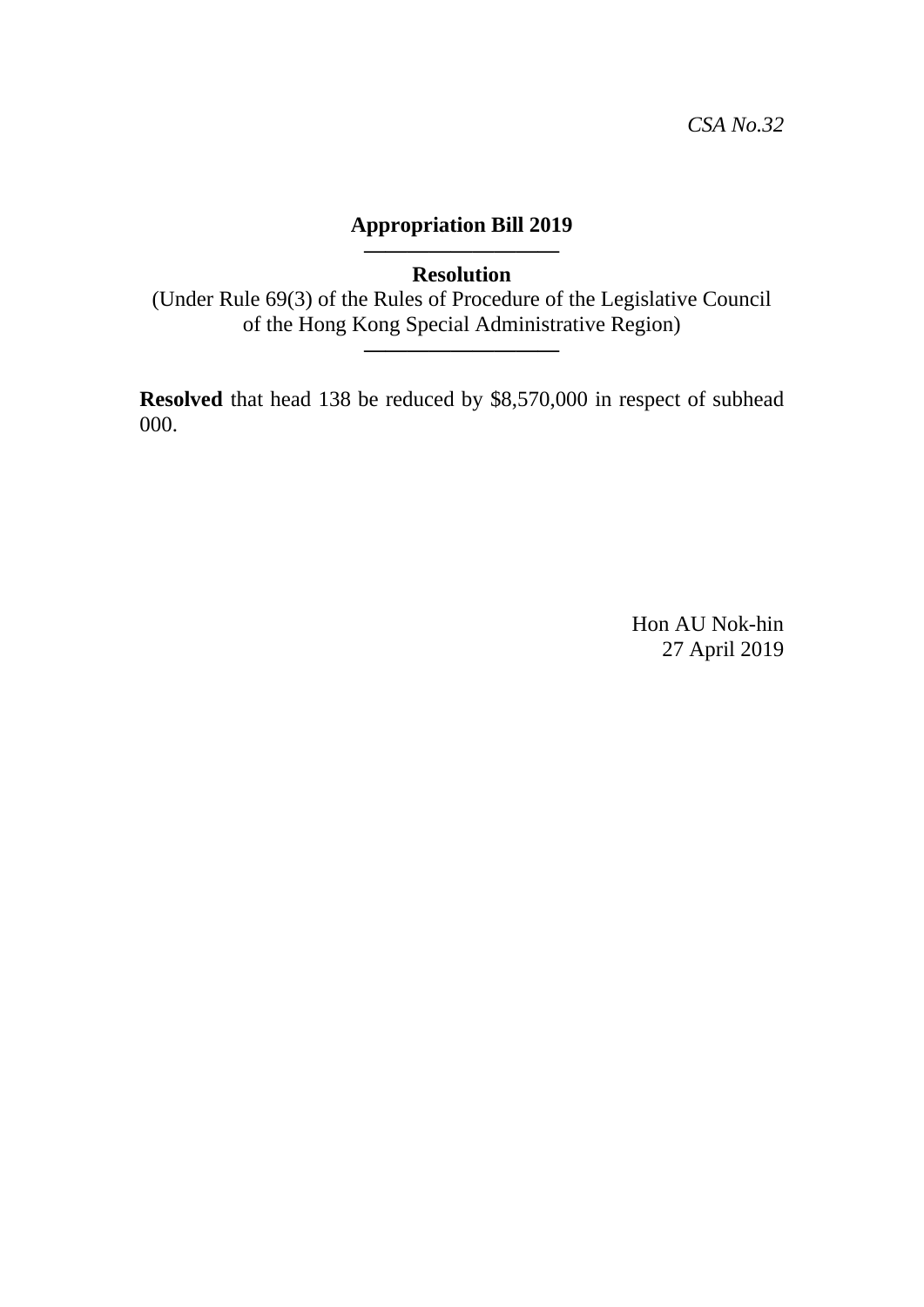### **————————— Resolution**

(Under Rule 69(3) of the Rules of Procedure of the Legislative Council of the Hong Kong Special Administrative Region)

**—————————**

**Resolved** that head 139 be reduced by \$1,020,000 in respect of subhead 000.

> Dr Hon Helena WONG 26 April 2019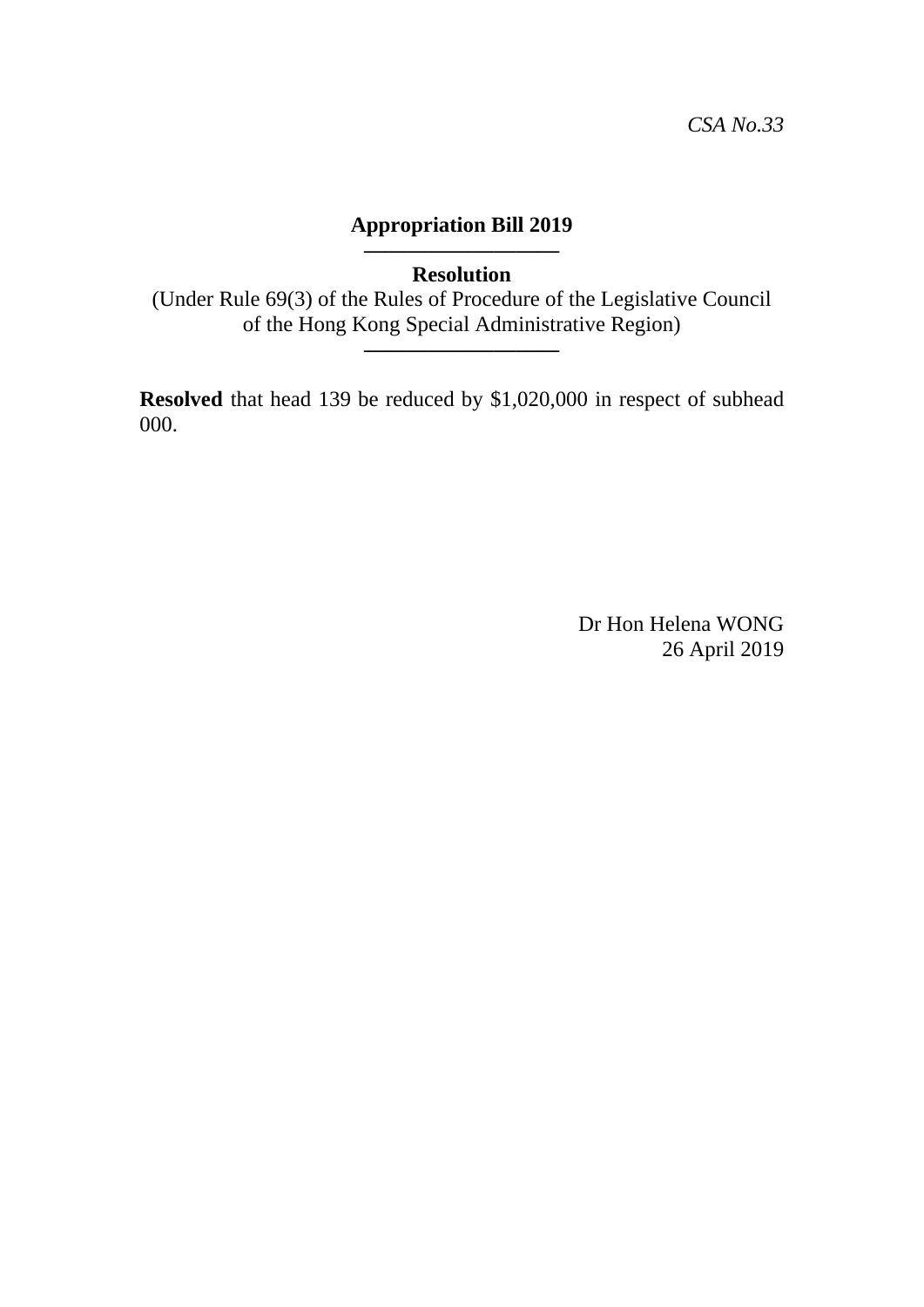### **————————— Resolution**

(Under Rule 69(3) of the Rules of Procedure of the Legislative Council of the Hong Kong Special Administrative Region)

**—————————**

**Resolved** that head 140 be reduced by \$153,320,000 in respect of subhead 000.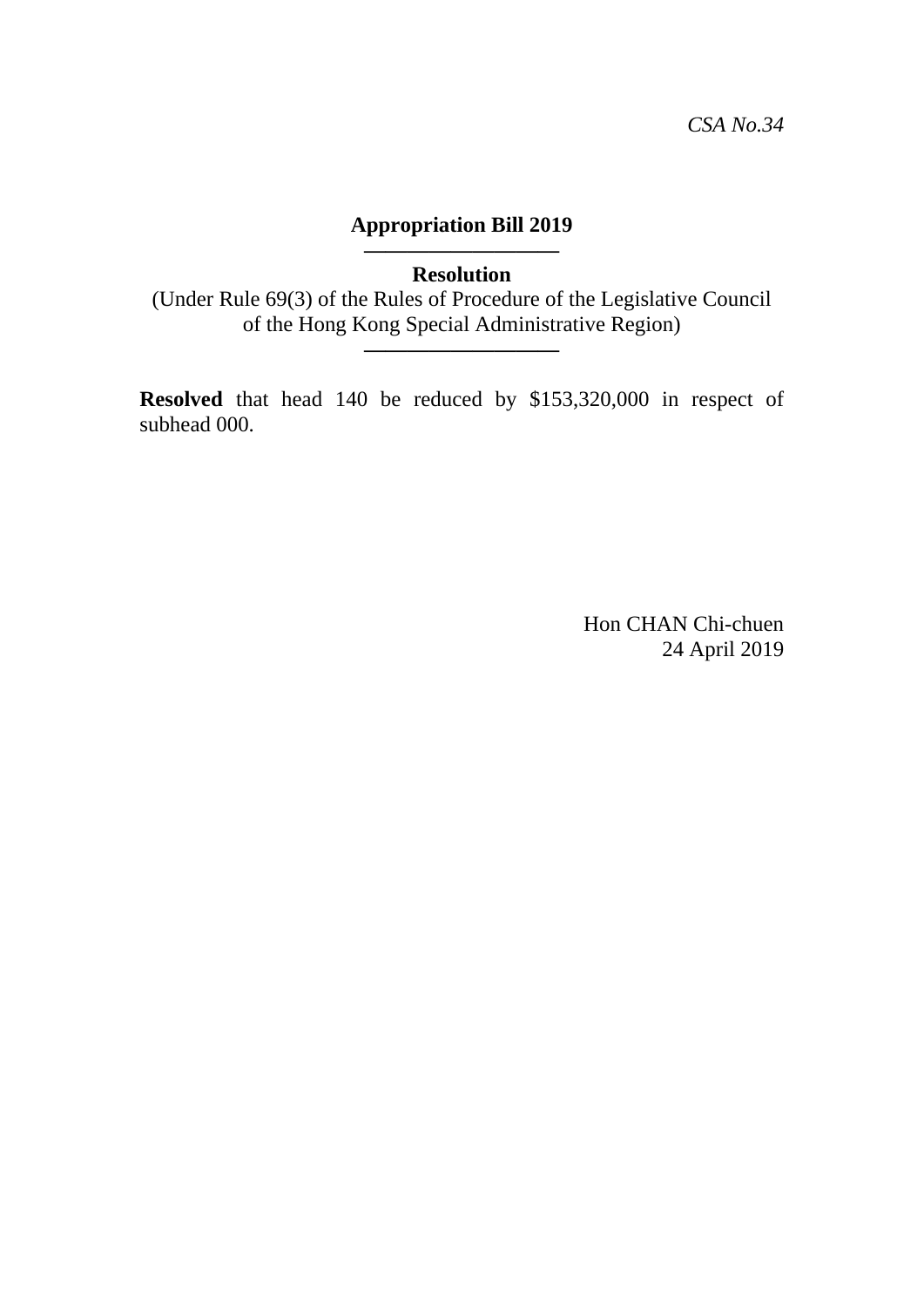### **————————— Resolution**

(Under Rule 69(3) of the Rules of Procedure of the Legislative Council of the Hong Kong Special Administrative Region)

**—————————**

**Resolved** that head 141 be reduced by \$4,080,000 in respect of subhead 000.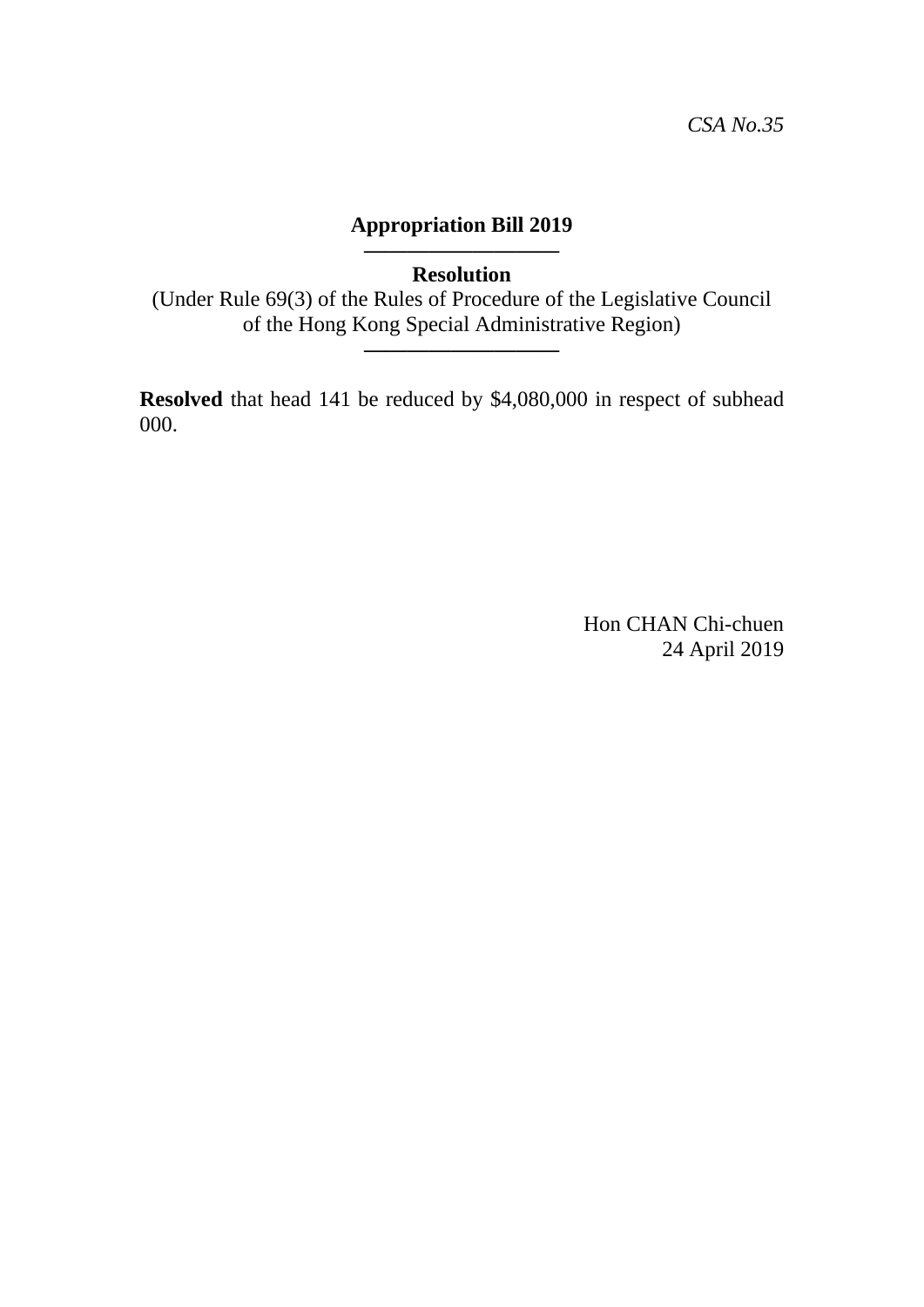### **————————— Resolution**

(Under Rule 69(3) of the Rules of Procedure of the Legislative Council of the Hong Kong Special Administrative Region)

**—————————**

**Resolved** that head 142 be reduced by \$4,370,000 in respect of subhead 000.

> Dr Hon KWOK Ka-ki 25 April 2019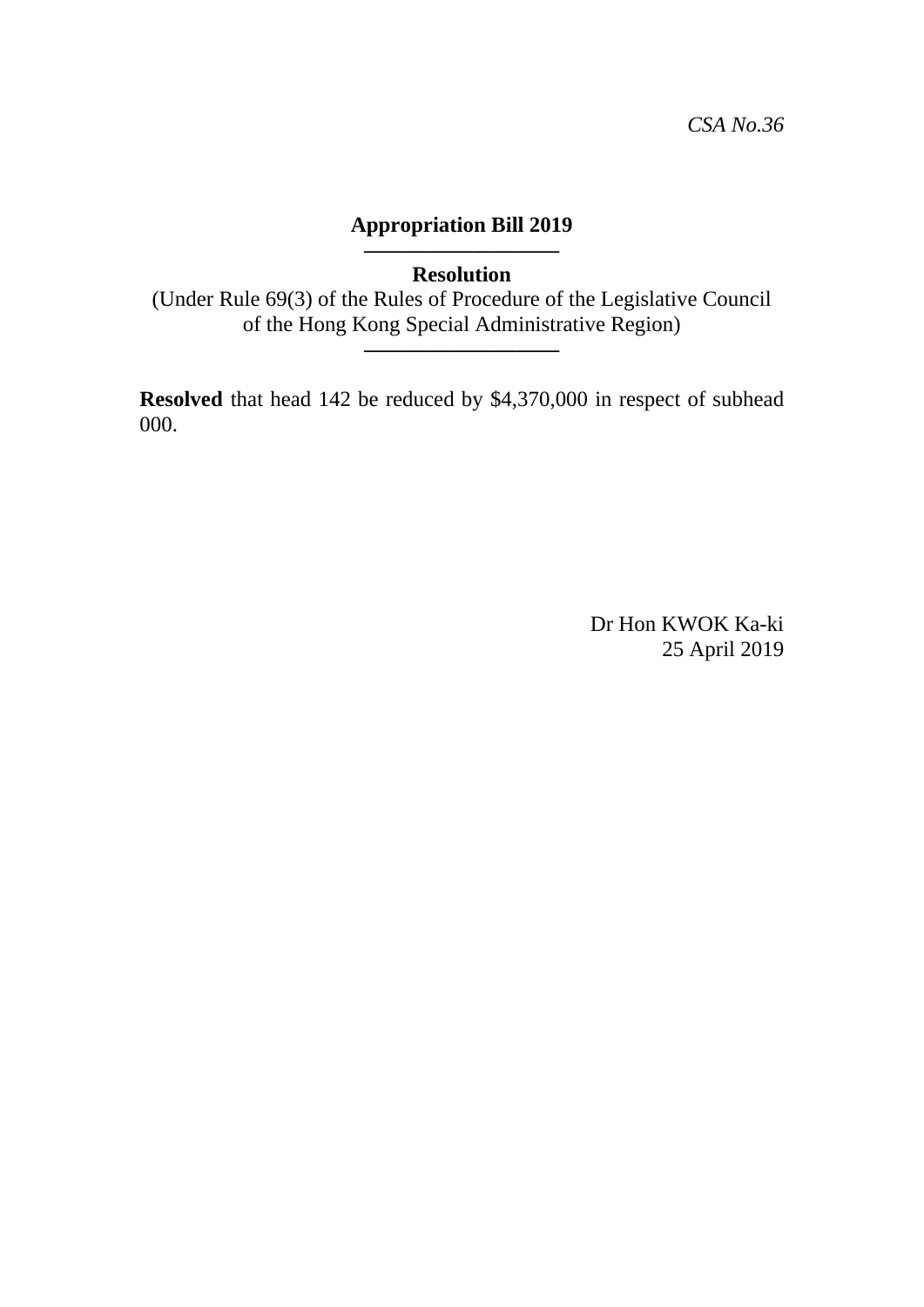### **————————— Resolution**

(Under Rule 69(3) of the Rules of Procedure of the Legislative Council of the Hong Kong Special Administrative Region)

**—————————**

**Resolved** that head 143 be reduced by \$23,200,000 in respect of subhead 000.

> Hon Alvin YEUNG 26 April 2019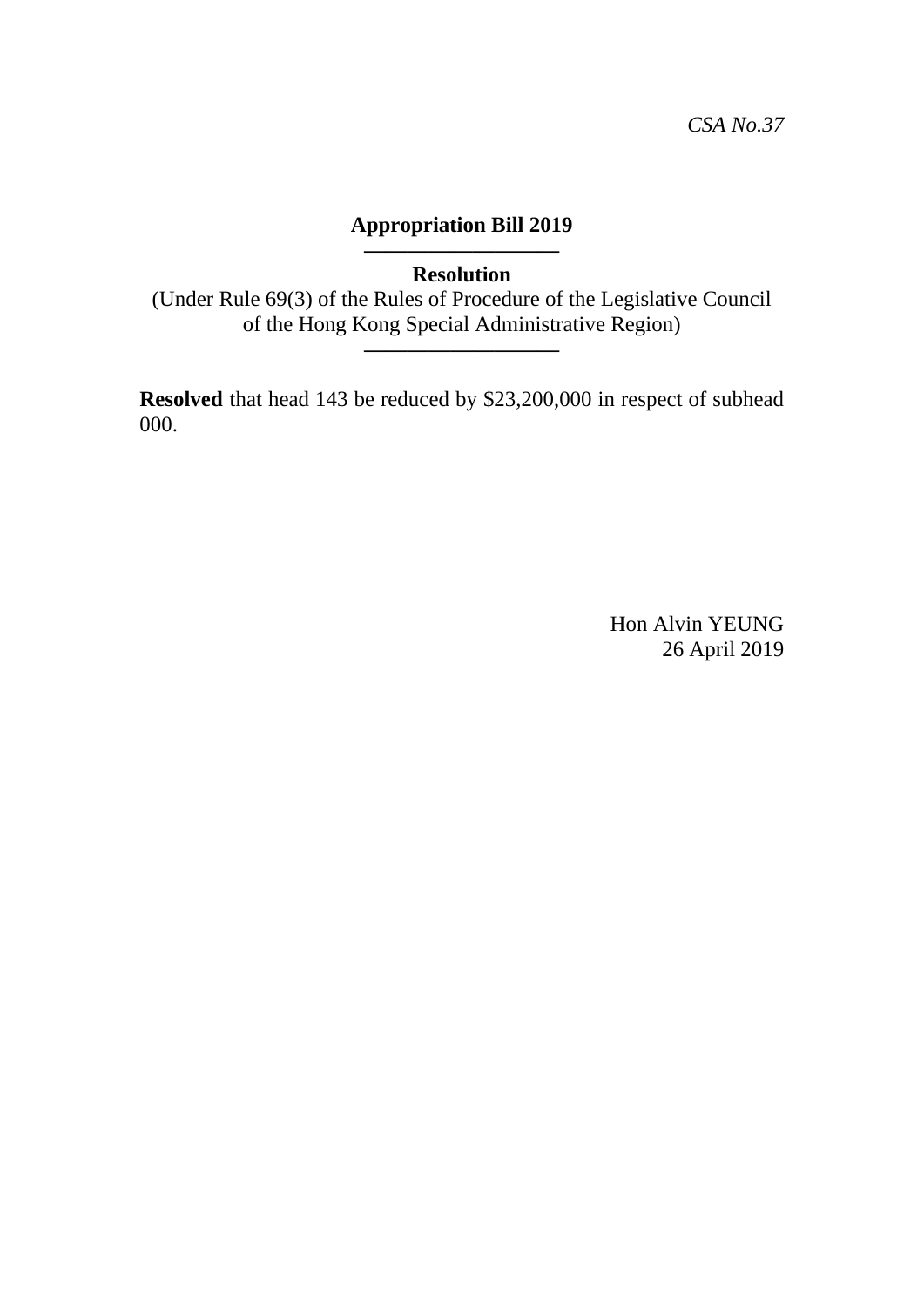### **————————— Resolution**

(Under Rule 69(3) of the Rules of Procedure of the Legislative Council of the Hong Kong Special Administrative Region)

**—————————**

**Resolved** that head 144 be reduced by \$38,000,000 in respect of subhead 000.

> Dr Hon CHENG Chung-tai 17 April 2019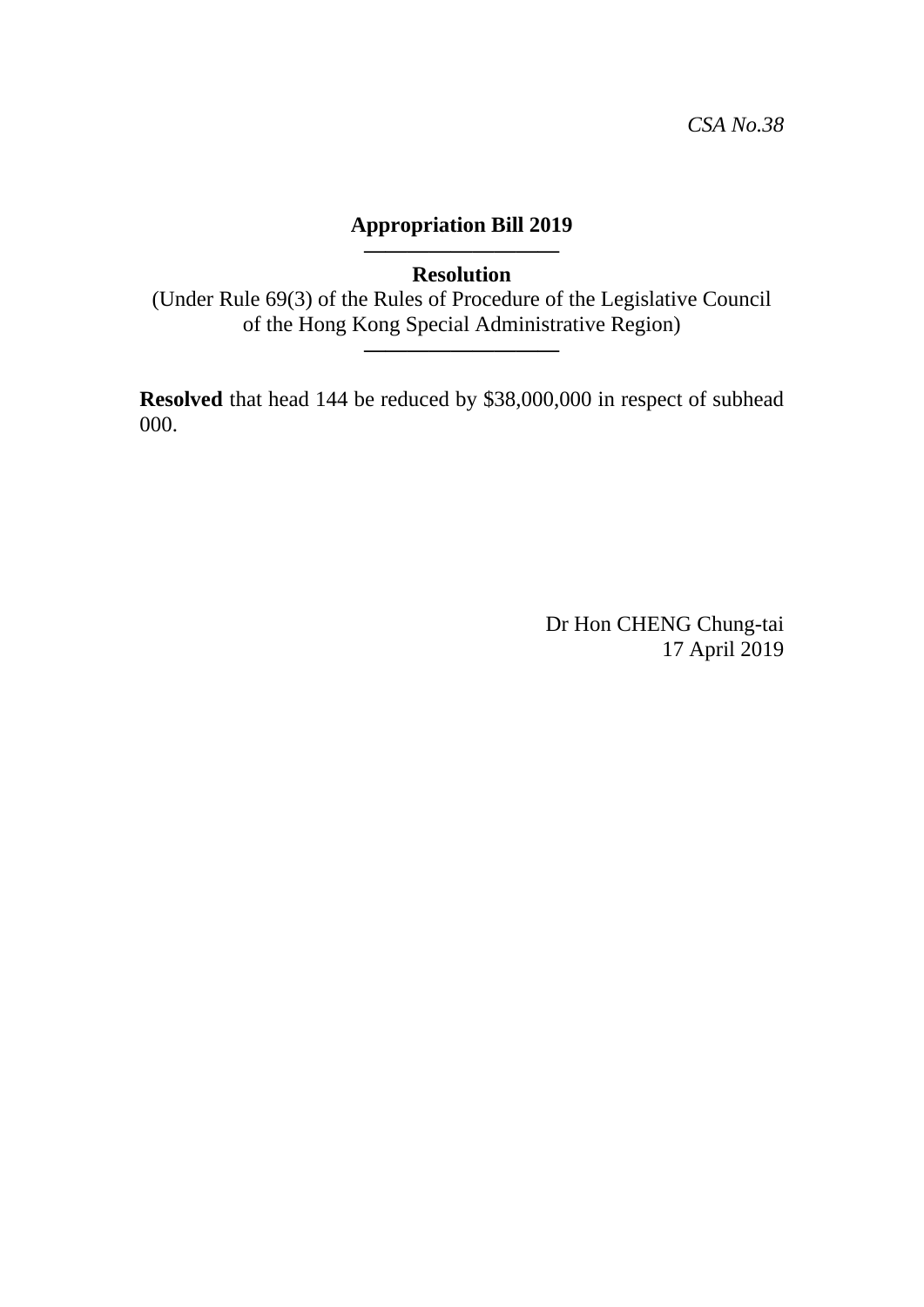**————————— Resolution** 

(Under Rule 69(3) of the Rules of Procedure of the Legislative Council of the Hong Kong Special Administrative Region)

**—————————**

**Resolved** that head 147 be reduced by \$157,997,000 in respect of subhead 000.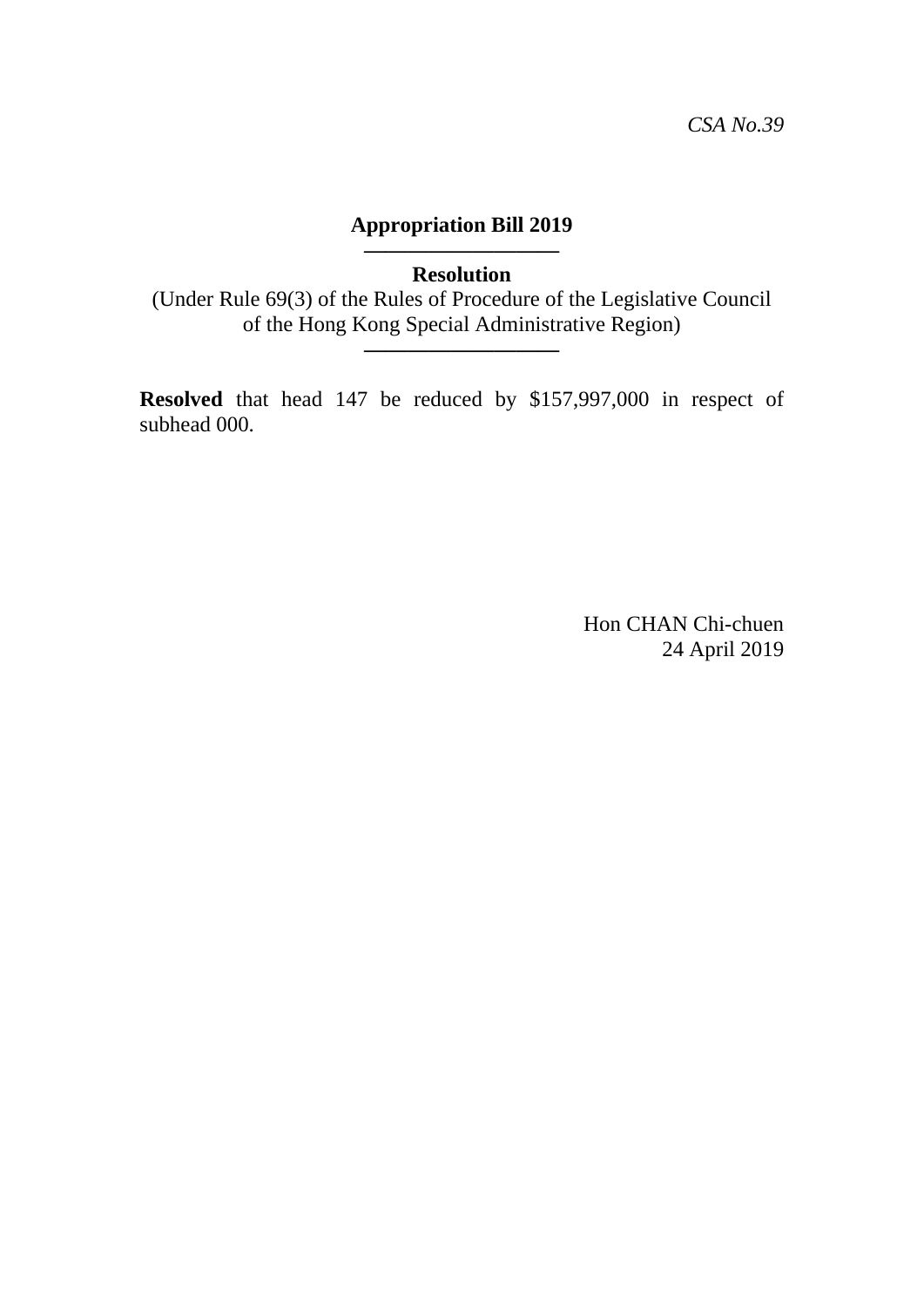### **————————— Resolution**

(Under Rule 69(3) of the Rules of Procedure of the Legislative Council of the Hong Kong Special Administrative Region)

**—————————**

**Resolved** that head 148 be reduced by \$32,000,000 in respect of subhead 000.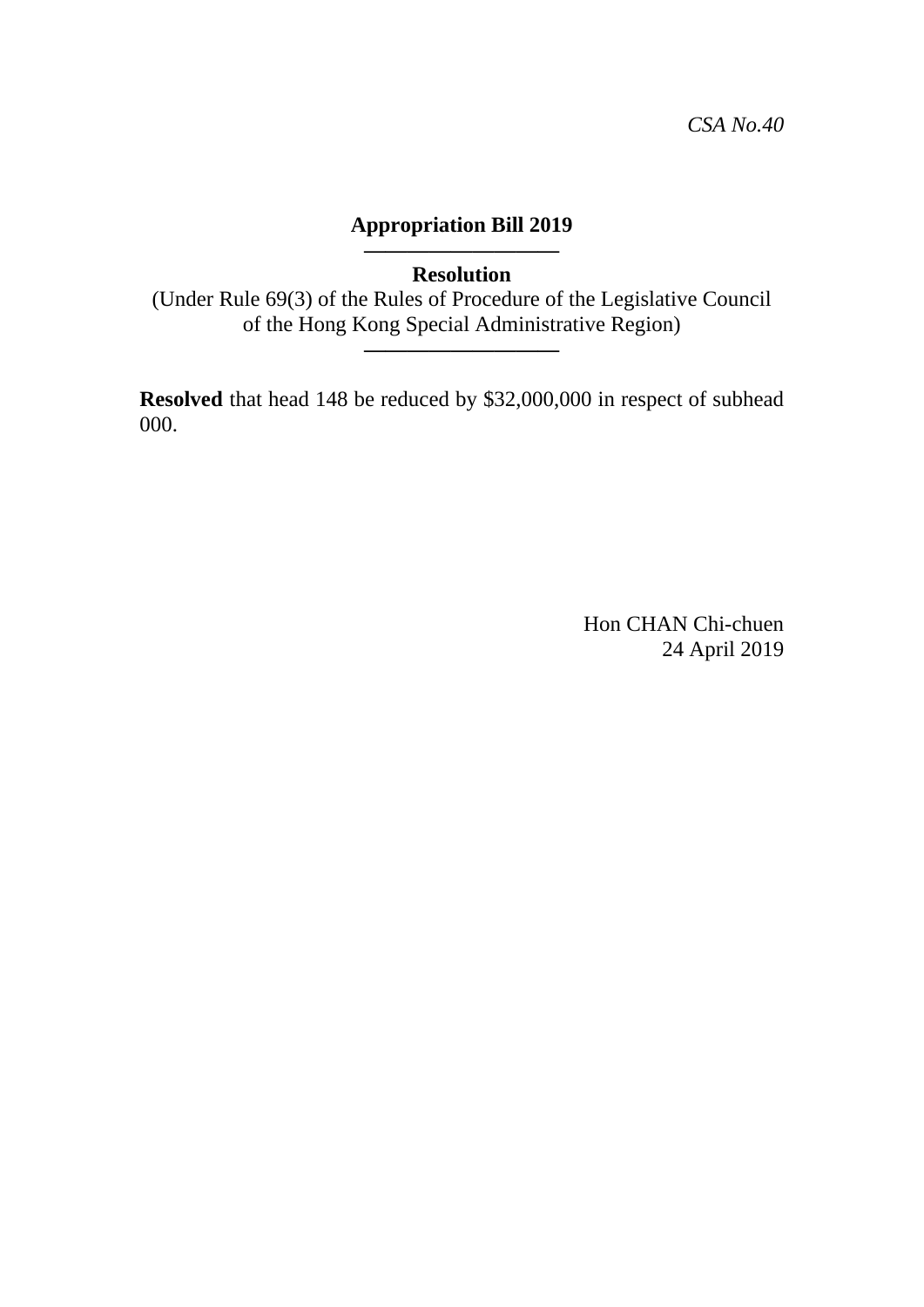**————————— Resolution** 

(Under Rule 69(3) of the Rules of Procedure of the Legislative Council of the Hong Kong Special Administrative Region)

**—————————**

**Resolved** that head 151 be reduced by \$174,088,000 in respect of subhead 000.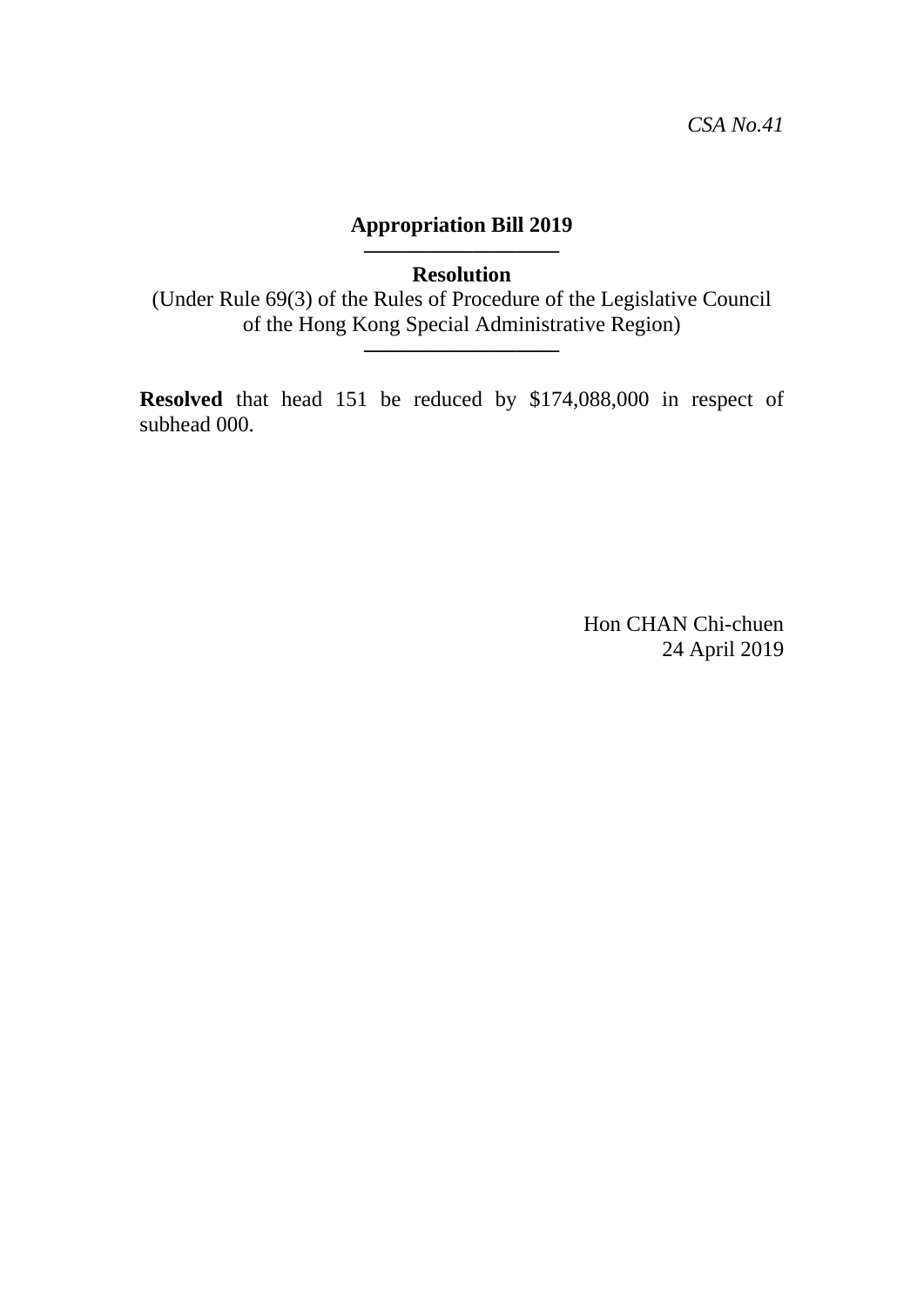**————————— Resolution** 

(Under Rule 69(3) of the Rules of Procedure of the Legislative Council of the Hong Kong Special Administrative Region)

**—————————**

**Resolved** that head 152 be reduced by \$61,800,000 in respect of subhead 000.

> Hon Claudia MO 15 April 2019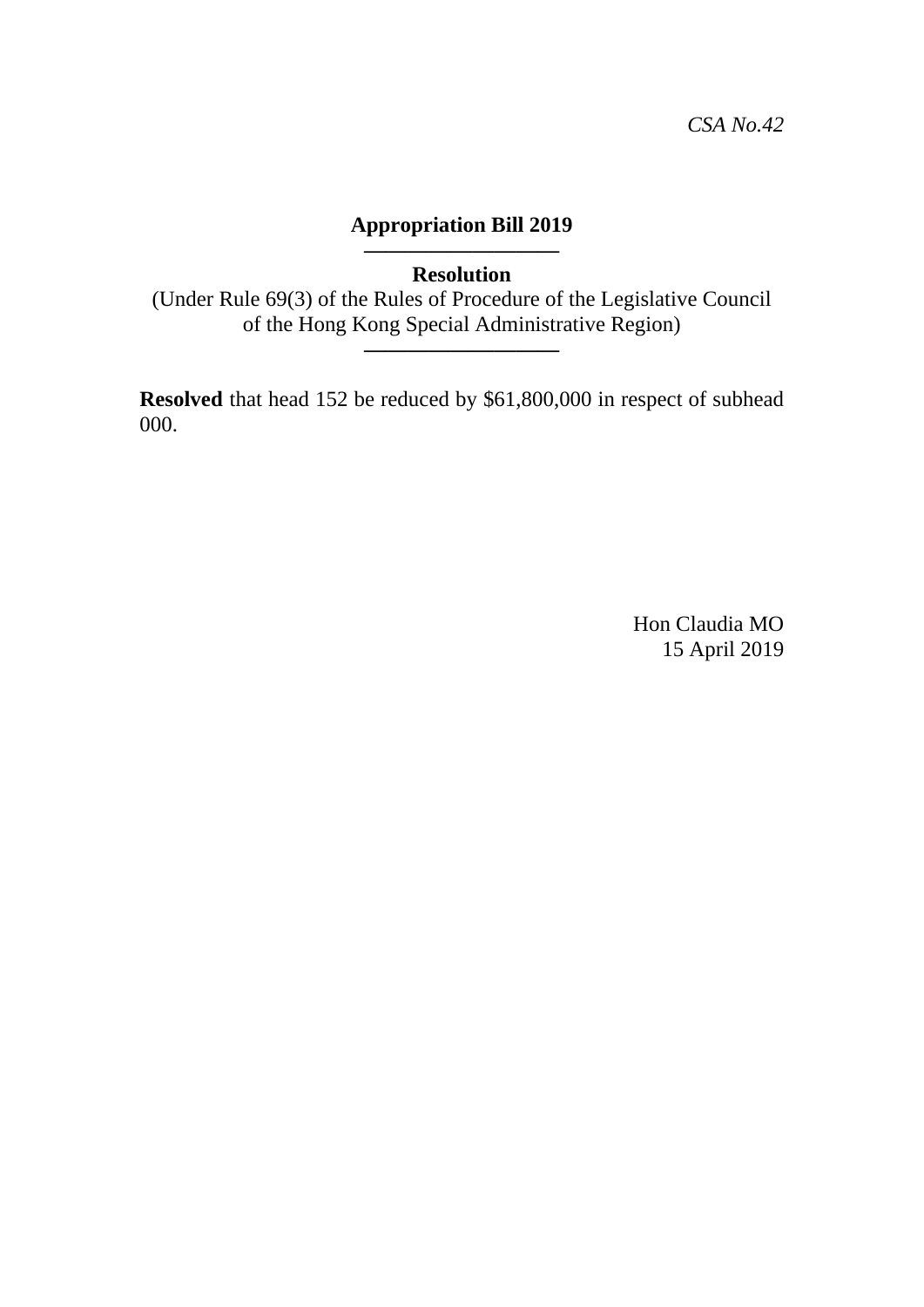### **————————— Resolution**

(Under Rule 69(3) of the Rules of Procedure of the Legislative Council of the Hong Kong Special Administrative Region)

**—————————**

**Resolved** that head 156 be reduced by \$85,000,000 in respect of subhead 000.

> Hon IP Kin-yuen 26 April 2019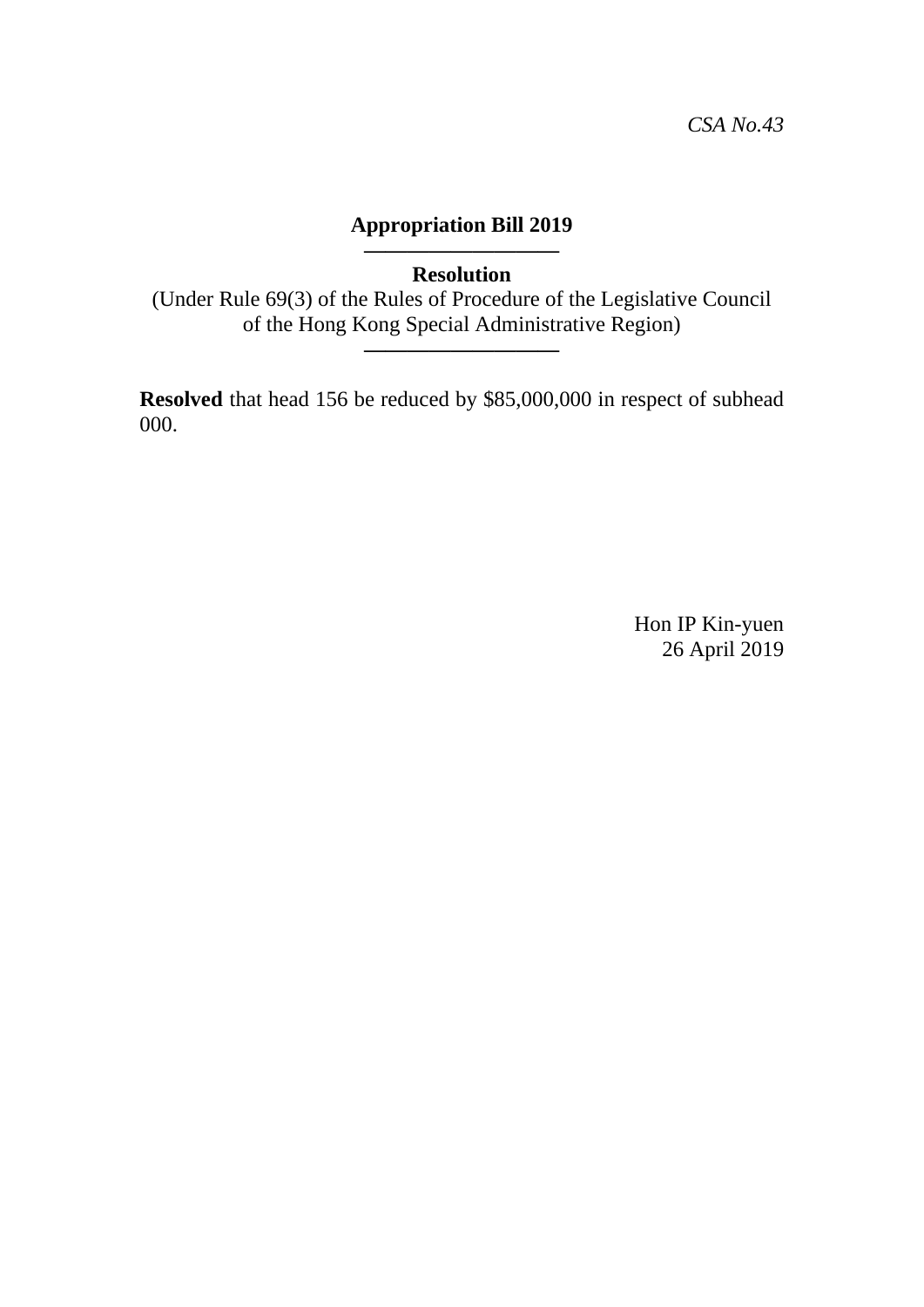### **————————— Resolution**

(Under Rule 69(3) of the Rules of Procedure of the Legislative Council of the Hong Kong Special Administrative Region)

**—————————**

**Resolved** that head 156 be reduced by \$580,000 in respect of subhead 000.

> Hon HUI Chi-fung 26 April 2019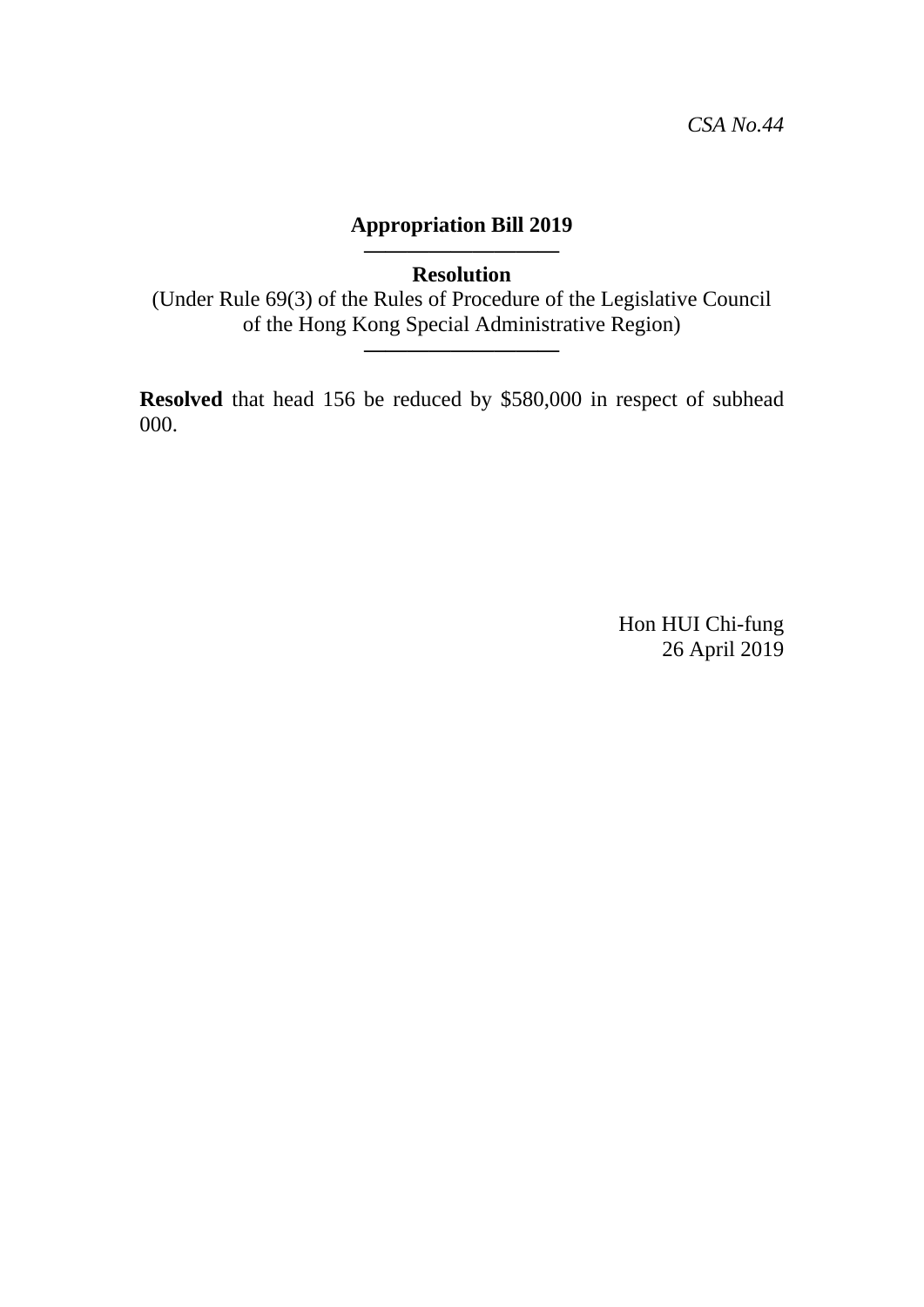### **————————— Resolution**

(Under Rule 69(3) of the Rules of Procedure of the Legislative Council of the Hong Kong Special Administrative Region)

**—————————**

**Resolved** that head 158 be reduced by \$4,080,000 in respect of subhead 000.

> Hon LAM Cheuk-ting 26 April 2019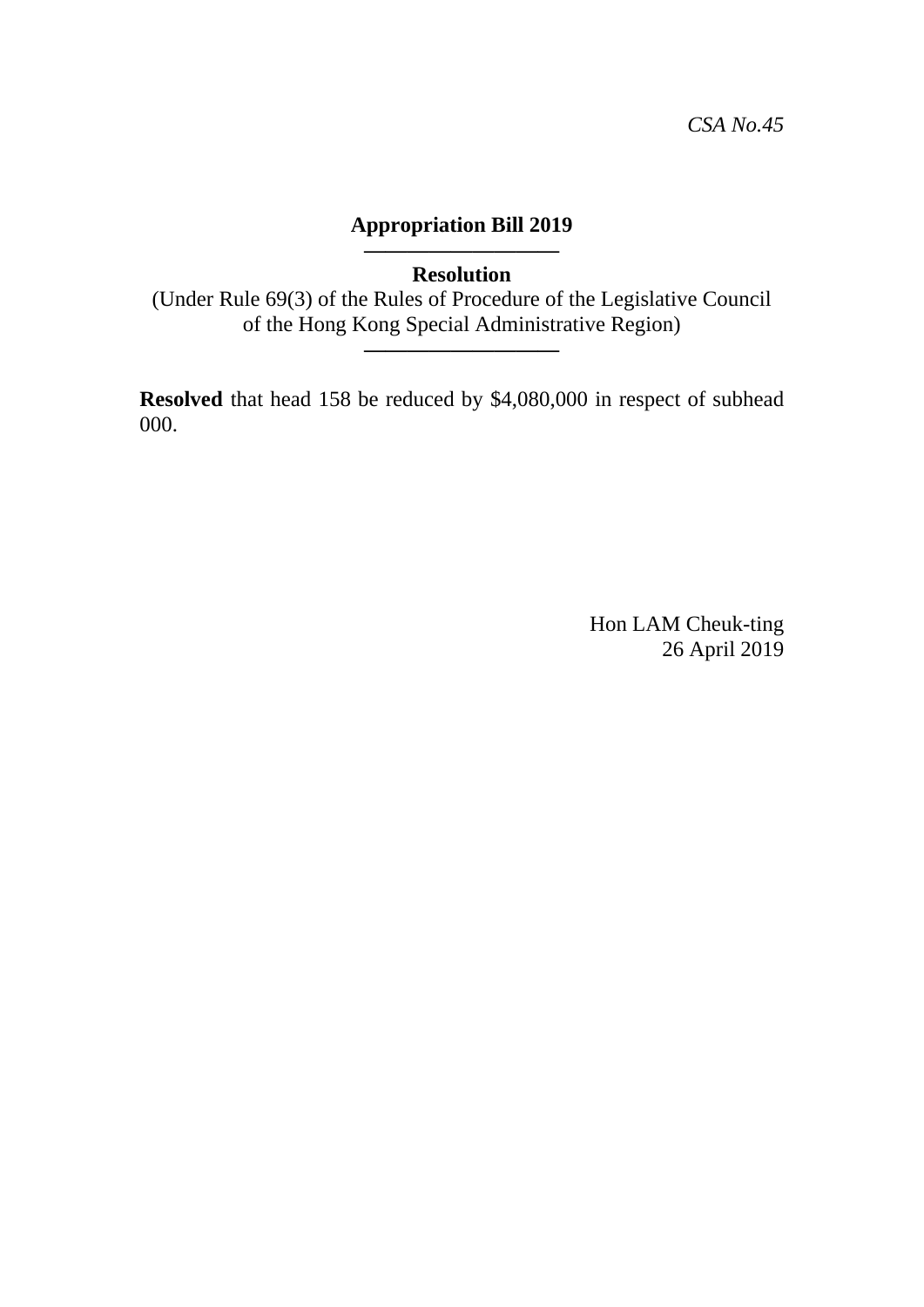**————————— Resolution** 

(Under Rule 69(3) of the Rules of Procedure of the Legislative Council of the Hong Kong Special Administrative Region)

**—————————**

**Resolved** that head 159 be reduced by \$348,901,000 in respect of subhead 000.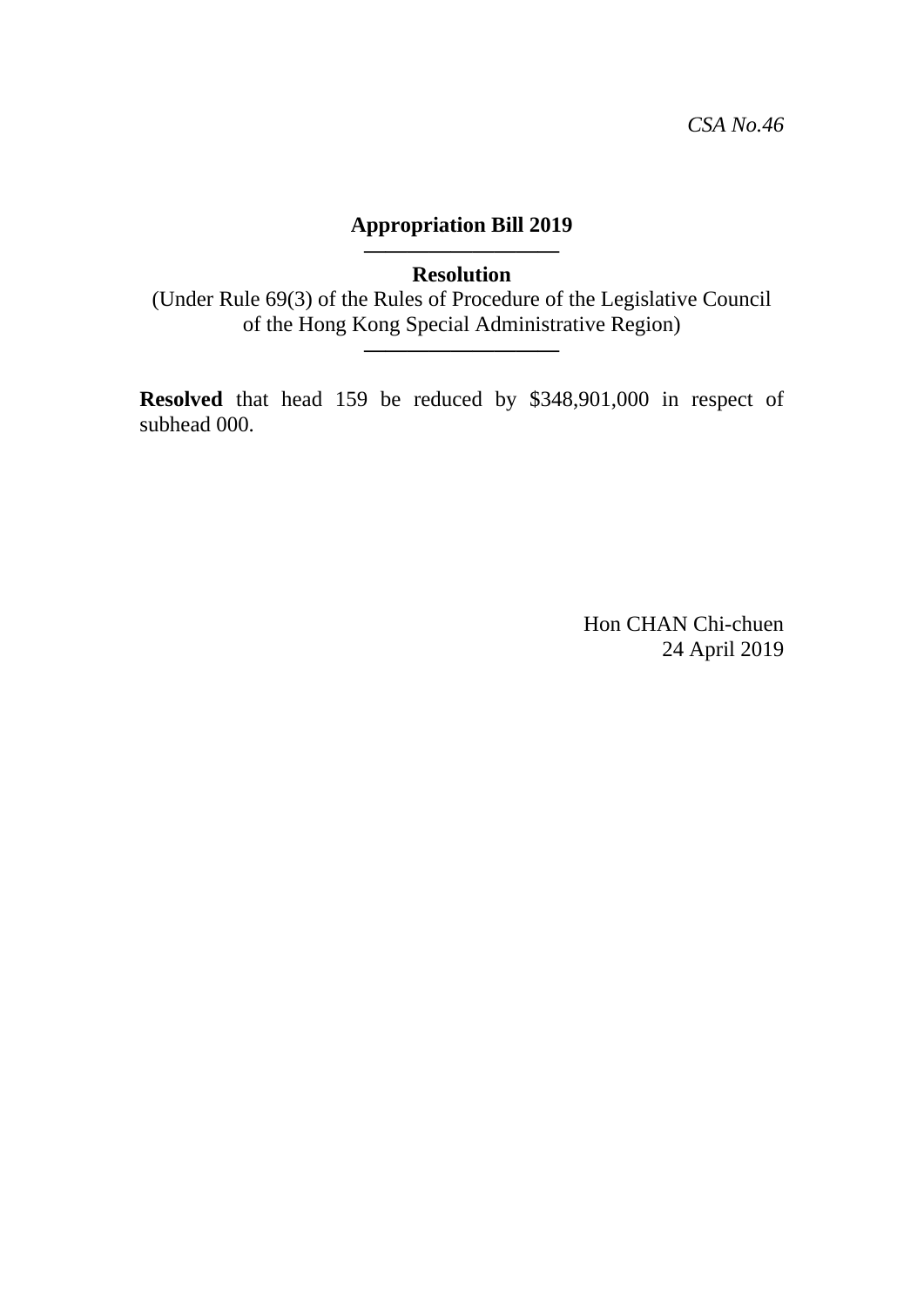### **————————— Resolution**

(Under Rule 69(3) of the Rules of Procedure of the Legislative Council of the Hong Kong Special Administrative Region)

**—————————**

**Resolved** that head 162 be reduced by \$480,000 in respect of subhead 000.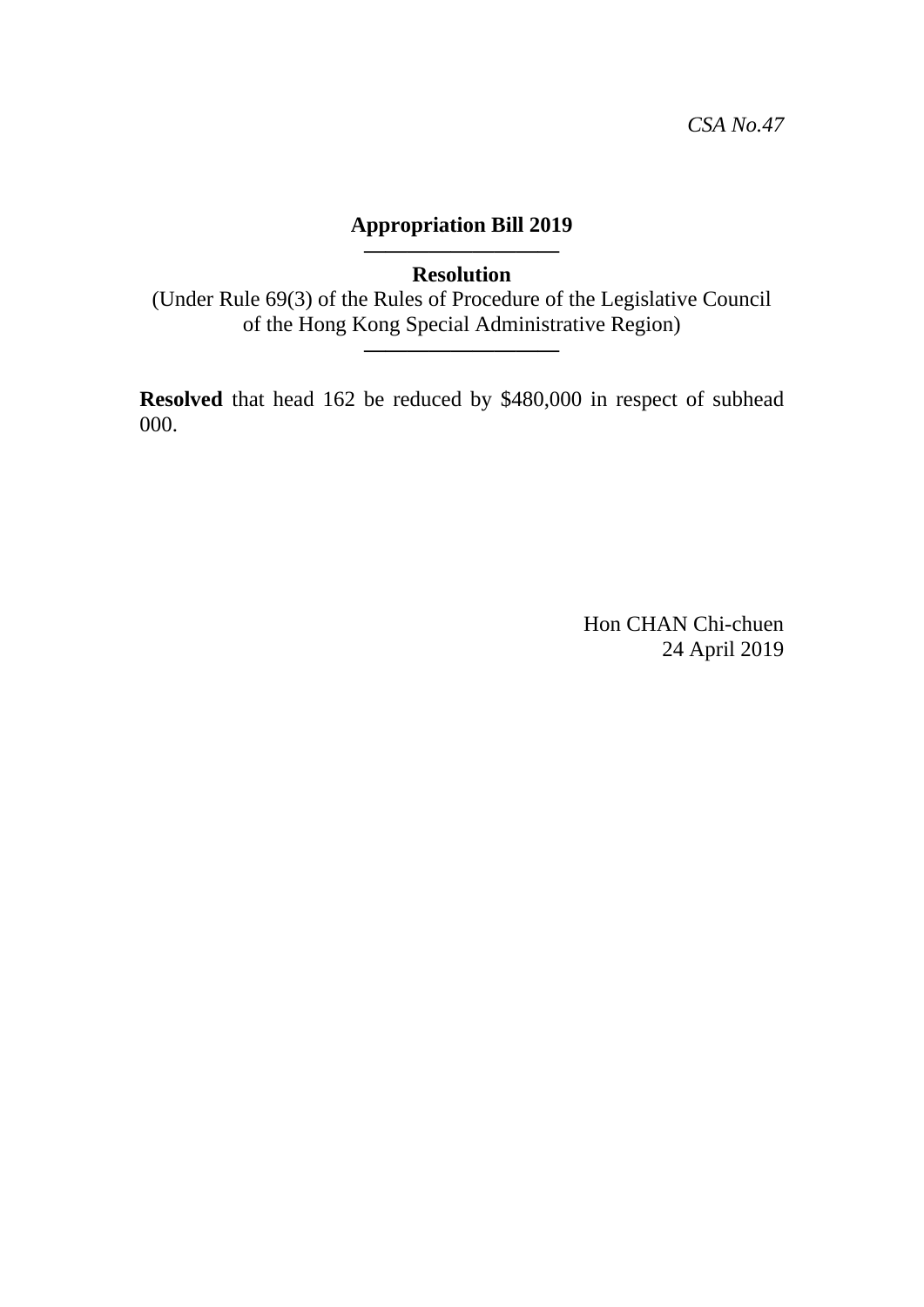### **————————— Resolution**

(Under Rule 69(3) of the Rules of Procedure of the Legislative Council of the Hong Kong Special Administrative Region)

**—————————**

**Resolved** that head 163 be reduced by \$2,054,400 in respect of subhead 000.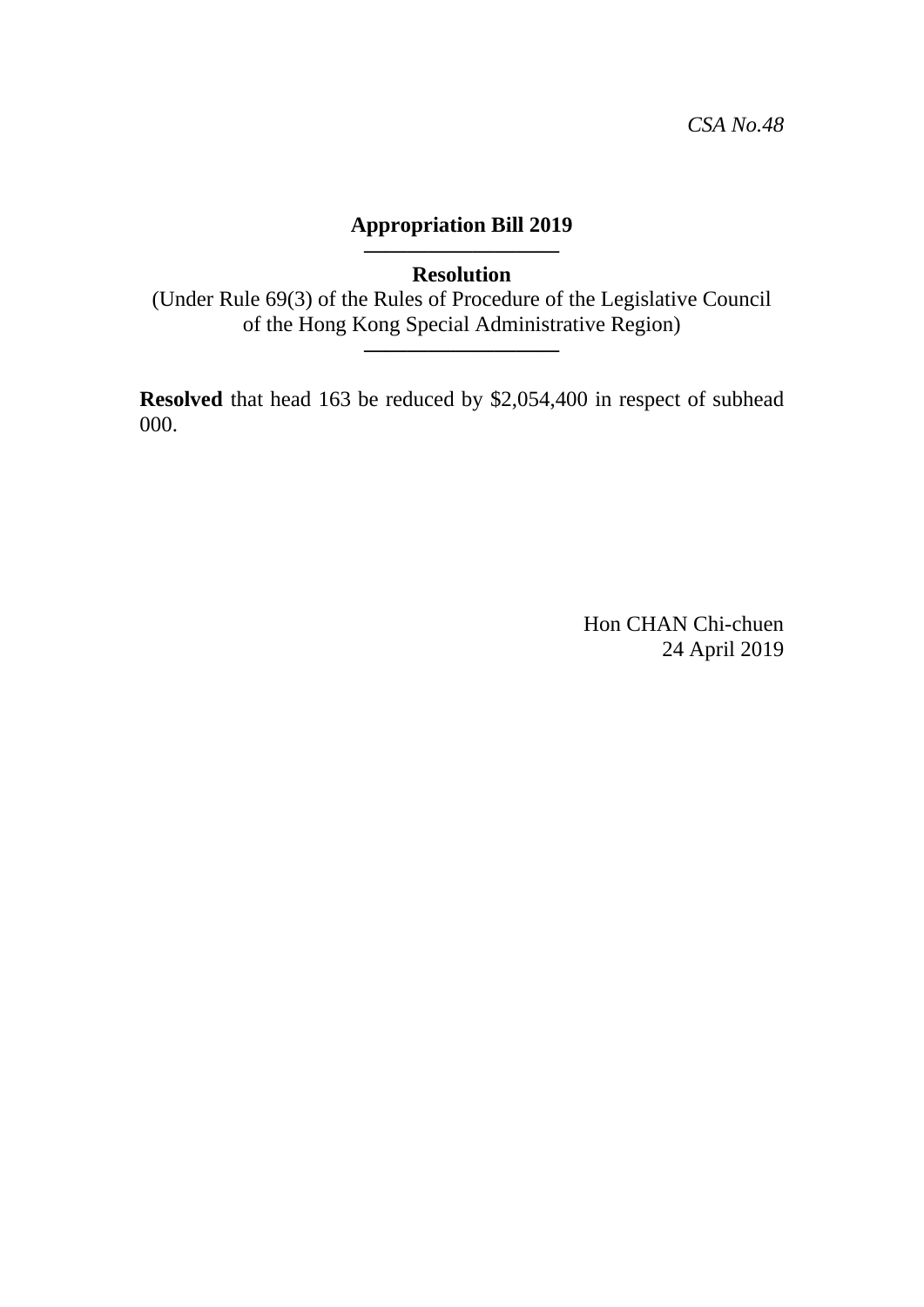### **————————— Resolution**

(Under Rule 69(3) of the Rules of Procedure of the Legislative Council of the Hong Kong Special Administrative Region)

**—————————**

**Resolved** that head 168 be reduced by \$22,769,600 in respect of subhead 000.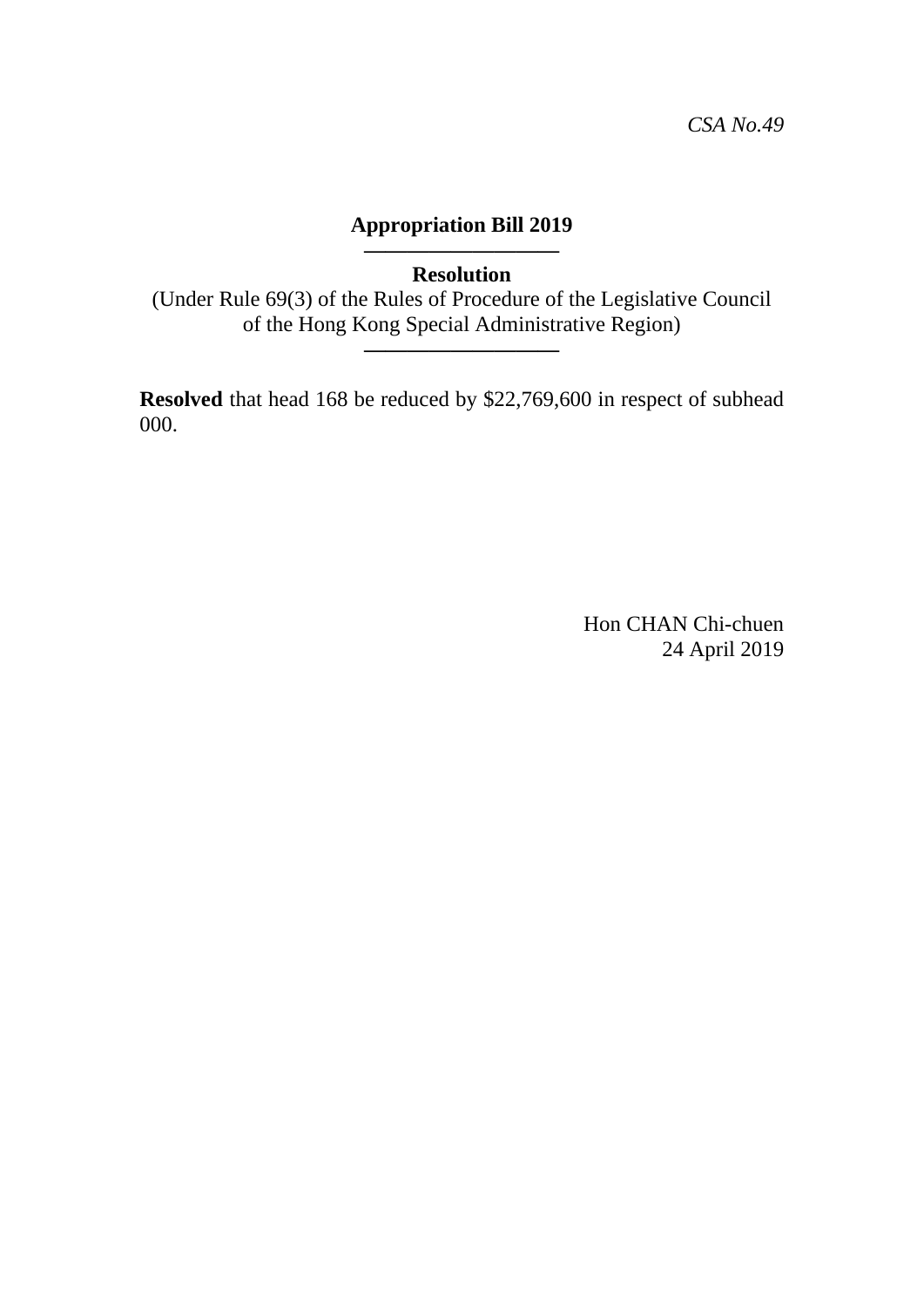### **————————— Resolution**

(Under Rule 69(3) of the Rules of Procedure of the Legislative Council of the Hong Kong Special Administrative Region)

**—————————**

**Resolved** that head 170 be reduced by \$24,907,000 in respect of subhead 000.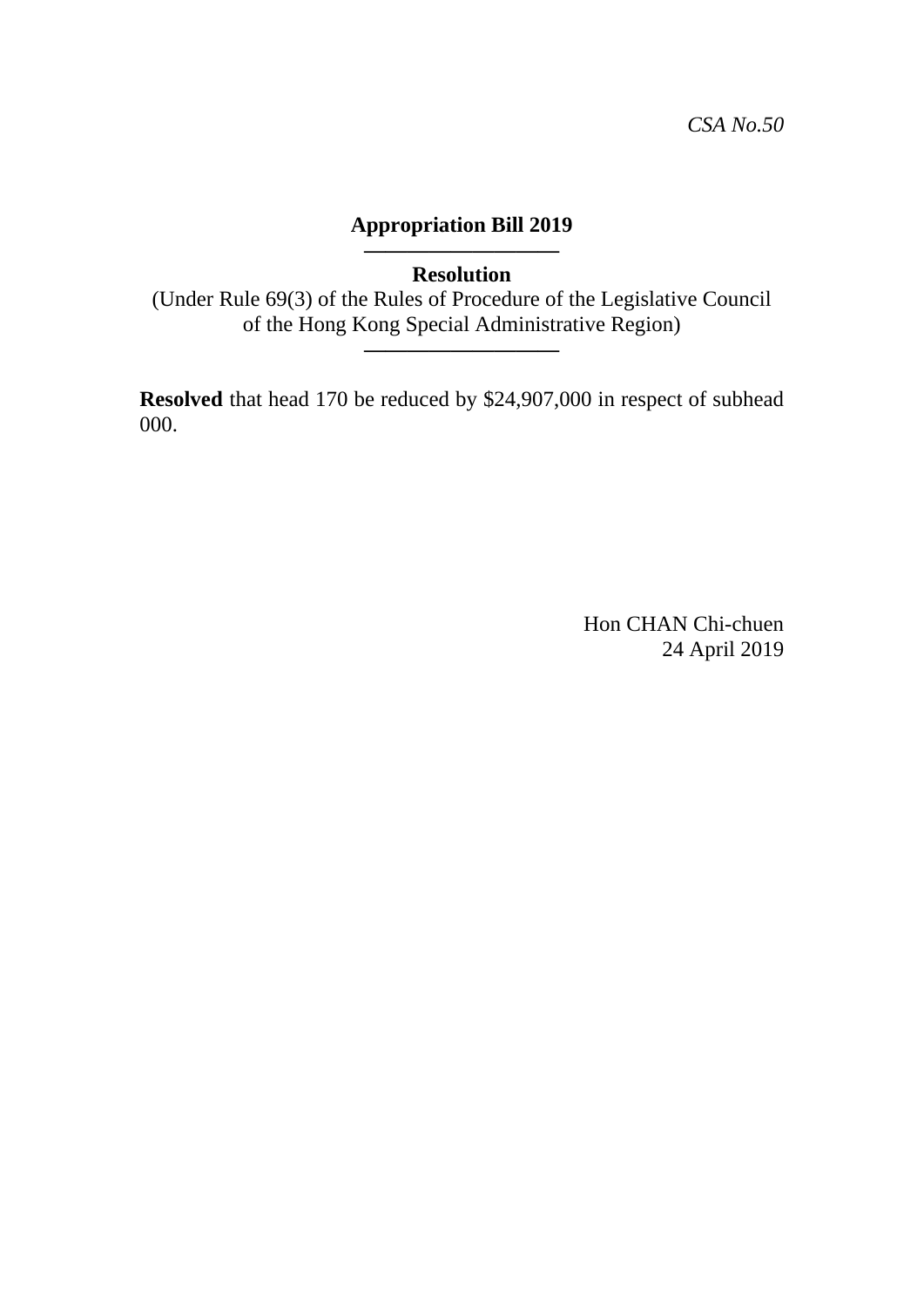### **————————— Resolution**

(Under Rule 69(3) of the Rules of Procedure of the Legislative Council of the Hong Kong Special Administrative Region)

**—————————**

**Resolved** that head 180 be reduced by \$51,600,000 in respect of subhead 000.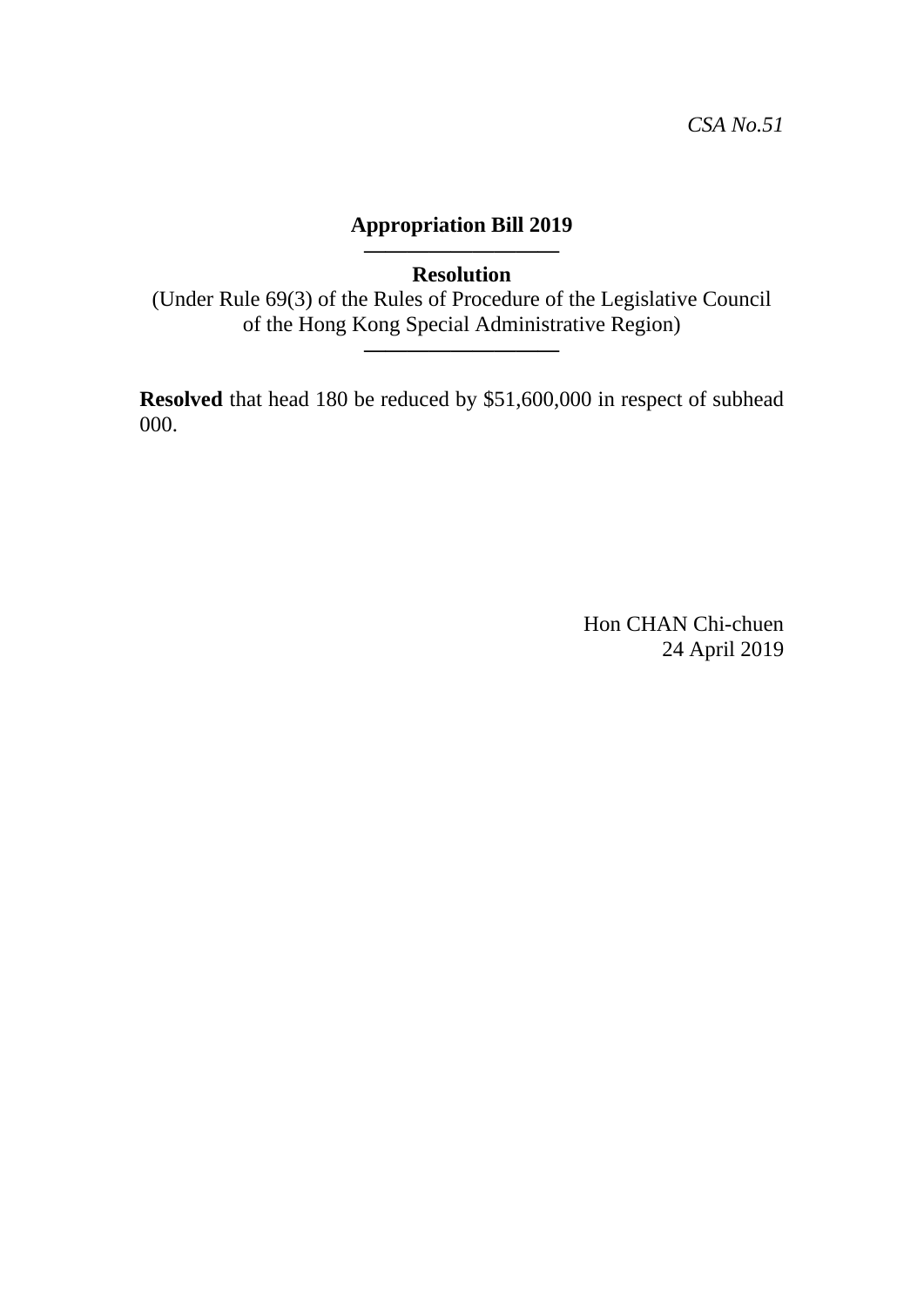**————————— Resolution** 

(Under Rule 69(3) of the Rules of Procedure of the Legislative Council of the Hong Kong Special Administrative Region)

**—————————**

**Resolved** that head 181 be reduced by \$286,324,000 in respect of subhead 000.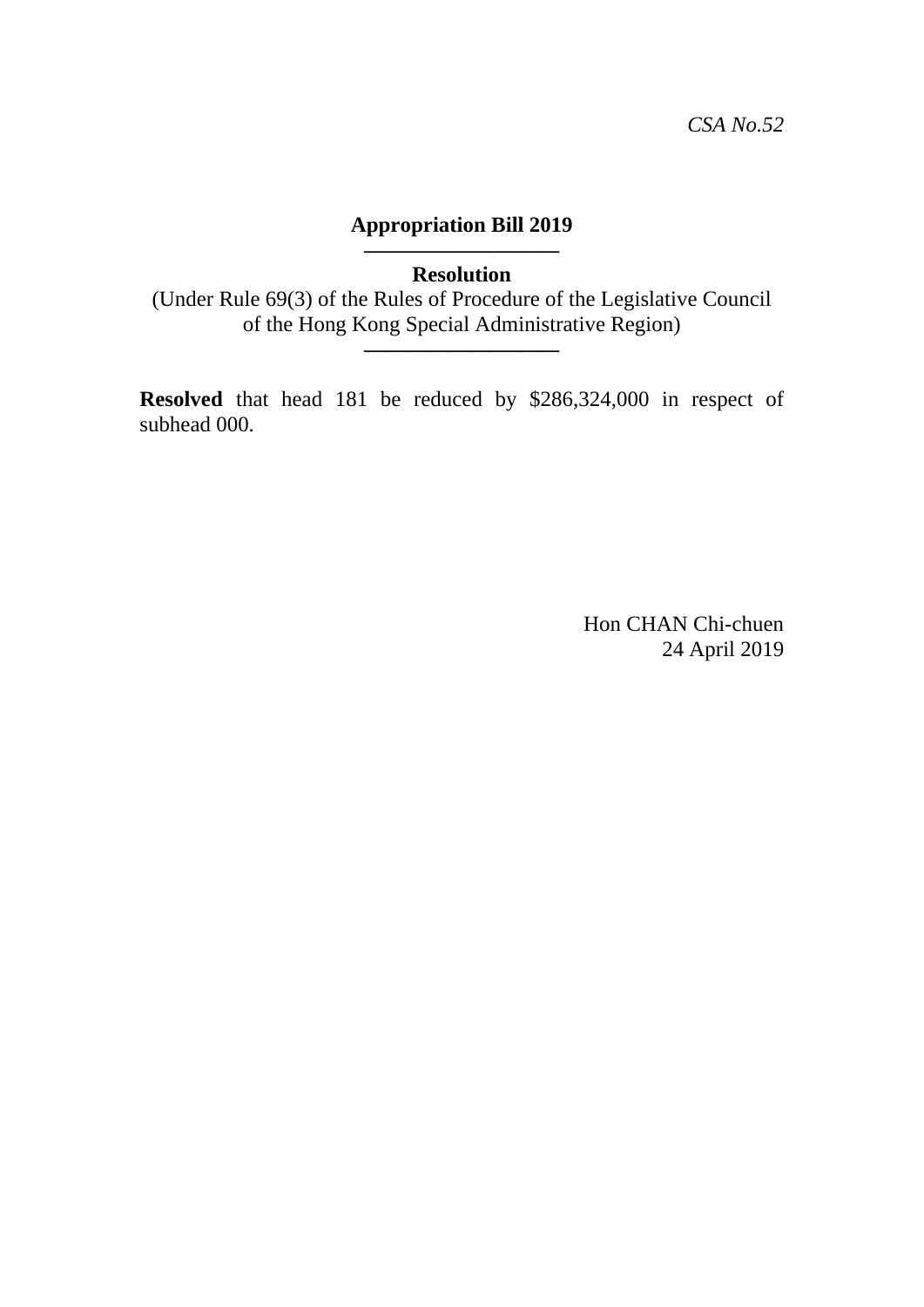### **————————— Resolution**

(Under Rule 69(3) of the Rules of Procedure of the Legislative Council of the Hong Kong Special Administrative Region)

**—————————**

**Resolved** that head 186 be reduced by \$980,394,000 in respect of subhead 000.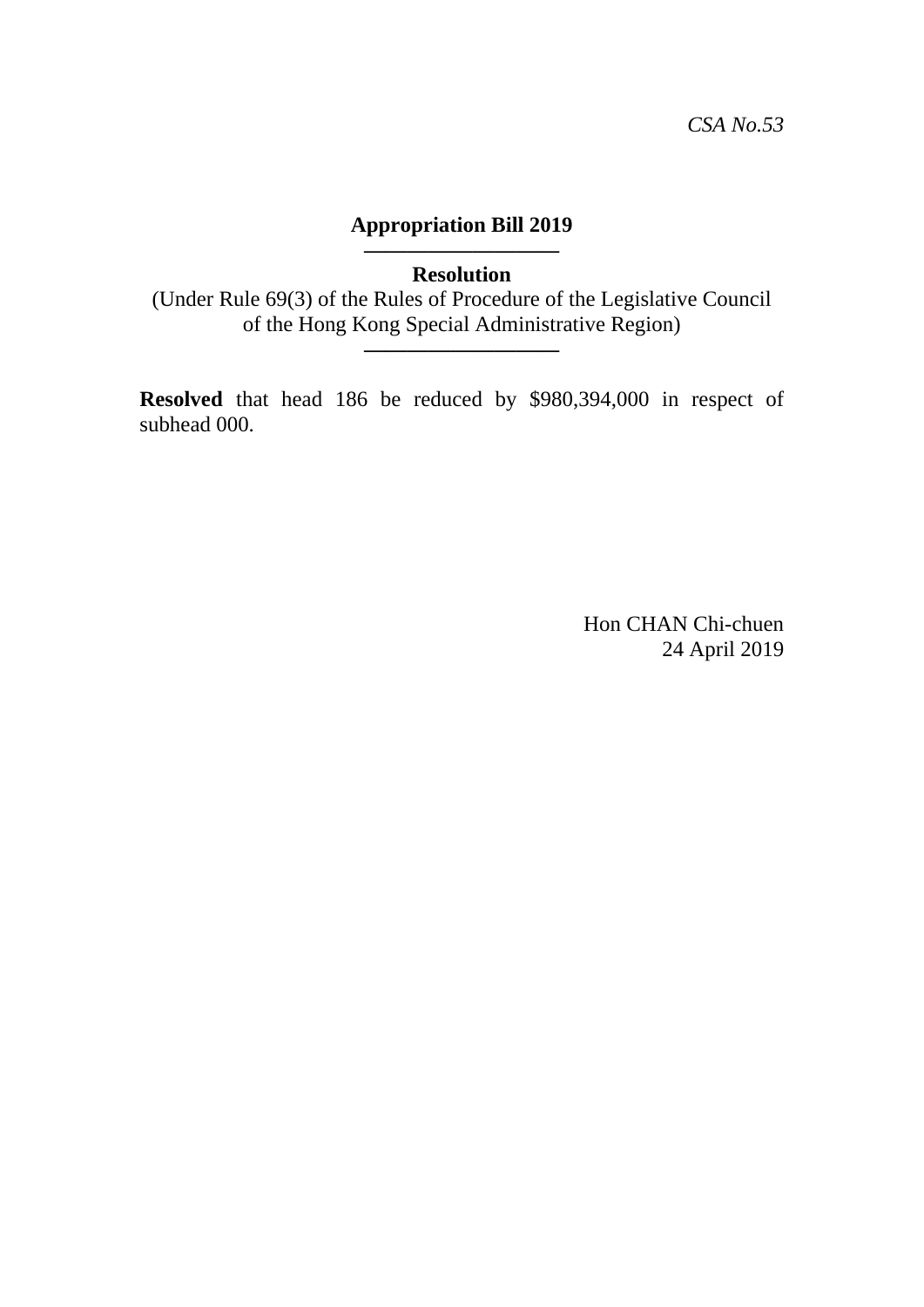### **————————— Resolution**

(Under Rule 69(3) of the Rules of Procedure of the Legislative Council of the Hong Kong Special Administrative Region)

**—————————**

**Resolved** that head 190 be reduced by \$33,414,000 in respect of subhead 000.

> Hon AU Nok-hin 27 April 2019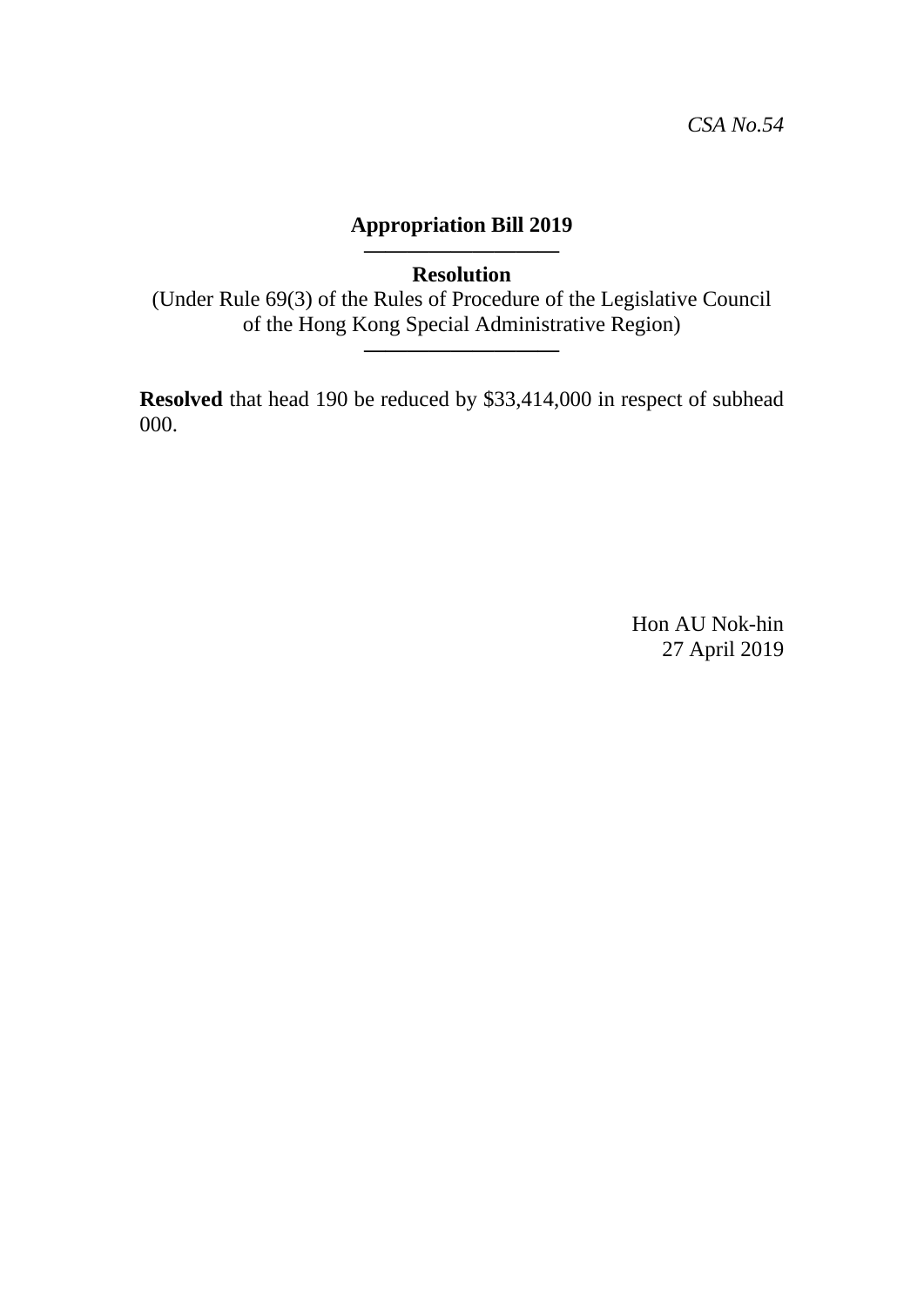**————————— Resolution** 

(Under Rule 69(3) of the Rules of Procedure of the Legislative Council of the Hong Kong Special Administrative Region)

**—————————**

**Resolved** that head 194 be reduced by \$3,700,000 in respect of subhead 000.

> Hon CHU Hoi-dick 27 April 2019